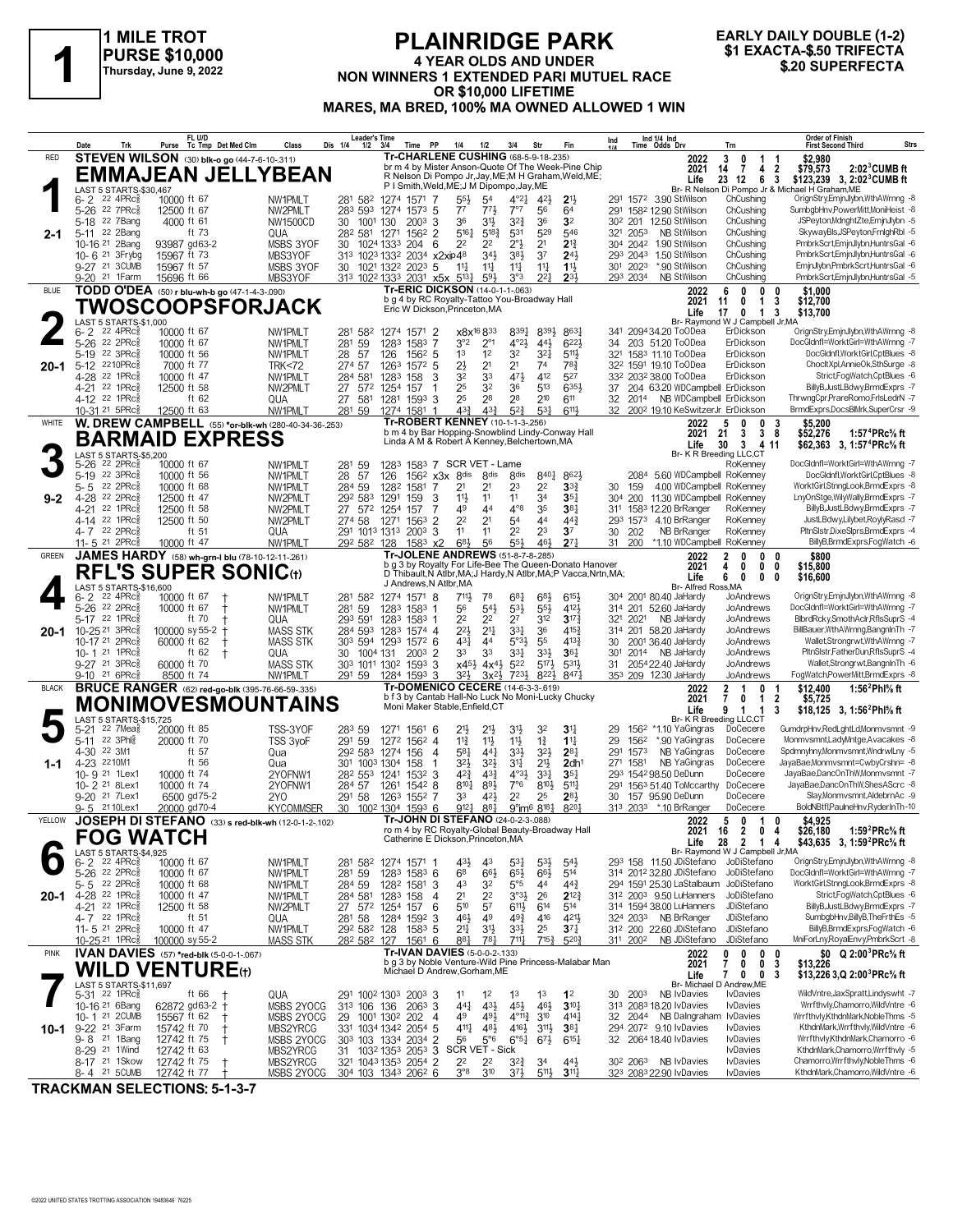

### **PLAINRIDGE PARK 4 YEAR OLDS AND UNDER CHG NON WINNERS 2 EXTENDED PART 1999 12.500**<br>
Thursday, June 9, 2022<br>
Thursday, June 9, 2022<br> **AOR \$20 800 LIFETIME**<br> **AOR \$20 800 LIFETIME OR \$20,000 LIFETIME MASSACHUSETTS BRED OR 100% MA OWNED ALLOWED 1 WIN**

# **2ND HALF EARLY DOUBLE**

|              | Date                | Trk                                                            | FL U/D<br>Purse Tc Tmp Det Med Clm                              |   | Class                         | Leader's Time<br>Dis 1/4<br>1/2                            | 3/4                        | Time<br>PP                     | 1/4                                                                                     | 1/2                               | 3/4                                   | Str                                                    | Fin                                                           | Ind |                  | Ind 1/4 Ind<br>Time Odds Drv                                                     | Trn                                                                             | <b>Order of Finish</b><br>Strs<br><b>First Second Third</b>                                                   |
|--------------|---------------------|----------------------------------------------------------------|-----------------------------------------------------------------|---|-------------------------------|------------------------------------------------------------|----------------------------|--------------------------------|-----------------------------------------------------------------------------------------|-----------------------------------|---------------------------------------|--------------------------------------------------------|---------------------------------------------------------------|-----|------------------|----------------------------------------------------------------------------------|---------------------------------------------------------------------------------|---------------------------------------------------------------------------------------------------------------|
| <b>RED</b>   |                     |                                                                | DREW MONTI (27) wh-br-b go (473-78-70-63-292)                   |   |                               |                                                            |                            |                                | Tr-JIMMY NICKERSON (110-22-18-19-348)                                                   |                                   |                                       |                                                        |                                                               |     |                  | 2022                                                                             | 9<br>3<br>-1<br>-1                                                              | 1:55 ${}^1$ PRc ${}^5\!$ ft<br>\$15.517                                                                       |
|              |                     |                                                                | <b>PICTONIAN THUNDER</b>                                        |   |                               |                                                            |                            |                                | Fox Racing Inc, New York, NY                                                            |                                   |                                       |                                                        | b g 4 by Rollwithitharry-Southview Selena-Albert Albert       |     |                  | 2021                                                                             | 5<br>3<br>18<br>6                                                               | \$15.063<br>$1:56^3$ Chrtnft                                                                                  |
|              |                     | LAST 5 STARTS-\$14,806                                         |                                                                 |   |                               |                                                            |                            |                                |                                                                                         |                                   |                                       |                                                        |                                                               |     |                  | Life                                                                             | 38<br>$\overline{7}$<br>$\overline{7}$<br>9<br>Br- Tony Zuethoff, NS, CA        | \$32,914 4, 1:55 <sup>1</sup> PRc <sup>5</sup> / <sub>8</sub> ft                                              |
|              | $6 - 2$<br>$5 - 26$ | $226$ PR $c_{8}$<br>22 1 $PRC_8^5$                             | 12500 ft 64                                                     |   | NW2PMLT<br>NW2PMLT            | 272 561<br>272 572                                         | 1232 1522 2<br>1242 1531   |                                | 33,<br>2 <sup>1</sup>                                                                   | 32<br>$21\frac{1}{2}$             | 3°5<br>$21\frac{1}{2}$                | 25<br>$21\frac{1}{2}$                                  | $2^{2}$<br>$2^{13}$                                           |     |                  | 282 1524 4.60 AnMonti<br>*.80 AnMonti                                            | <b>JiNickerson</b><br><b>JiNickerson</b>                                        | AmercnArt,PictnnThn,GldStrBrn -9<br>LordMgntc,PictnnThn,TresrrDlg -7                                          |
|              |                     | 5-19 22 2PRc                                                   | 12500 ft 67<br>10000 ft 56                                      |   | NW1PMLT                       | 28 581                                                     | 1262 1551                  | 5<br>$\overline{4}$            | 3 <sup>1</sup>                                                                          | $1\frac{1}{2}$                    | 11                                    | 11                                                     | $1^{13}$                                                      | 29  | 1533<br>284 1551 | *.20 AnMonti                                                                     | JiNickerson                                                                     | PictnnThn,AtaByChrs,CurntYnke -8                                                                              |
| 6-5          | $5 - 5$             | 22 5PRc3                                                       | 10000 ft 68                                                     |   | NW1PMLT                       | 283 581                                                    | 126                        | $154^2$ 3                      | 44                                                                                      | $4^{\circ}3\frac{1}{2}$           | 3°2                                   | 2 <sup>1</sup>                                         | 2 <sub>ns</sub>                                               | 28  |                  | 1542 *1.60 AnMonti                                                               | JiNickerson                                                                     | CodvsKnps,PictnnThn,Marvelctv -6                                                                              |
|              | 4- 4                | 22 $4Wbsb\frac{7}{8}$<br>4-1 $^{2211Wbsb}$                     | 8800 ft 37                                                      |   | 15000CLMCD                    | 28                                                         | 564 1273 1571              | 7                              | $9^{16}$<br>9201                                                                        | 9151<br>923                       |                                       | $4^{\circ\circ\circ}1\frac{1}{2}$ 1hd<br>9193 9183     | 3 <sup>2</sup><br>922                                         |     |                  | 294 1573 13.40 DoMcnair                                                          | CaAuciello<br>CaAuciello                                                        | MiloMan, Slick NSpr, PictnnThn -9<br>PrimtmSls,DoUSeeIt,PrptlRock-10                                          |
|              | $3 - 25$            | 22 $3Wbsb8$                                                    | 8800 ft 28<br>9480 ft 37                                        |   | 18000CLMCD<br>17500CLMCD      | 271 551<br>272 561                                         | 1251                       | 1243 1553 10<br>1542 4         | 612                                                                                     | $6^{8}$ <sub>4</sub>              | $5^{\circ}4^{\frac{3}{4}}$            | 461                                                    | 6101                                                          |     |                  | 312 200 37.90 SyFilion<br>301 1562 13.80 JaMacdonald CaAuciello                  |                                                                                 | TahyaBrew,FinklIsEn,BlueMonk -7                                                                               |
| <b>BLUE</b>  |                     |                                                                | TODD O'DEA (50) r blu-wh-b go (47-1-4-3-.090)                   |   |                               |                                                            |                            |                                | Tr-TODD O'DEA (38-1-3-3-096)                                                            |                                   |                                       |                                                        |                                                               |     |                  | 2022                                                                             | 3<br>19                                                                         | \$10.671                                                                                                      |
|              |                     |                                                                | ATTA BOY CHRISധ                                                 |   |                               |                                                            |                            |                                | b g 4 by Big Bad John-Chicascape-Artiscape                                              |                                   |                                       |                                                        | Todd M O'Dea, Winchendon, MA; Robert Edward Jones, Paxton, MA |     |                  | 2021<br>Life                                                                     | 29<br>3<br>3<br>64<br>12<br>9<br>9                                              | \$26.691<br>1:53 ${}^1$ Mea ${}^5\! s$ ft<br>\$63.594 3. 1:53 <sup>1</sup> Mea <sup>5</sup> / <sub>8</sub> ft |
|              |                     | <b>LAST 5 STARTS-\$5,125</b>                                   |                                                                 |   |                               |                                                            |                            |                                |                                                                                         |                                   |                                       |                                                        |                                                               |     |                  |                                                                                  | Br- Winchester Baye Acres Inc,FL                                                |                                                                                                               |
|              | $6 - 2$<br>$5 - 26$ | $226$ PR $c_{8}^{5}$<br>22 3PRc3                               | 12500 ft 64<br>12500 ft 67                                      |   | NW2PMLT<br>NW2PMLT            | 272 561<br>27<br>572                                       | 1232 1522 3<br>1252 1542 7 |                                | 57}<br>66                                                                               | 55<br>$4^{\circ}2\frac{1}{2}$     | 59<br>$4^{\circ}2$                    | .59<br>43                                              | 46<br>47 <sub>7</sub>                                         | 30  |                  | 28 <sup>2</sup> 153 <sup>3</sup> 11.90 ToODea<br>1554 19.00 ToODea               | To <sub>O</sub> Dea<br><b>ToODea</b>                                            | AmercnArt,PictnnThn,GldStrBrn -9<br>JosShootr.ColbyJack.ThrwngCpr -8                                          |
|              |                     | 5-19 22 2PRc                                                   | 10000 ft 56                                                     |   | 10000CL OP                    | 28 581                                                     | 126 <sup>2</sup> 1551 6    |                                | $5^{3}\frac{1}{2}$                                                                      | $2^{\circ}$                       | $2^{\circ}1$                          | 2 <sup>1</sup>                                         | $2^{13}$                                                      | 29  |                  | 1553 11.80 ToODea                                                                | <b>ToODea</b>                                                                   | PictnnThn,AtaByChrs,CurntYnke -8                                                                              |
| 6-1          |                     | 5-12 22 7PRc                                                   | 12500 ft 77                                                     |   | NW2PMLT                       | 264 573 1254 1541 8x                                       |                            |                                | x89                                                                                     | $5^{\circ}3\frac{1}{2}$           | 5 <sup>4</sup>                        | 78                                                     | 793                                                           |     |                  | 29 <sup>2</sup> 156 33.60 ToODea                                                 | <b>ToODea</b>                                                                   | LordMgntc,PadyAlDay,JosShootr -8                                                                              |
|              |                     | 5-5 22 8PRc\$<br>4-26 <sup>22</sup> 6PRc                       | 12500 ft 68<br>12500 ft 51                                      |   | NW2PMLT<br>NW2PMLT            | 263 544 123<br>282 581                                     | 1254 1543 1                | $152^2$ 6                      | 78<br>43                                                                                | $7^7$<br>$2^{\circ}2$             | 7°6                                   | 65<br>$4^{\circ}x^{3}\frac{1}{2}7^{9}\frac{1}{2}$      | $55\frac{3}{4}$<br>711                                        |     |                  | 292 1533 42.30 ToODea<br>30 <sup>2</sup> 1564 18.30 ToODea                       | <b>ToODea</b><br><b>ToODea</b>                                                  | Striknglm, JosShootr, PadyAlDay -7<br>Moneyorss, JosShootr, LordMgntc -8                                      |
|              |                     | 4-19 2210PRc                                                   | 15000 gd 49                                                     |   | NW4PMLT                       | 273 571                                                    | 1241 1523 7                |                                | 816                                                                                     | 76                                | 793                                   | 511                                                    | 516                                                           |     |                  | 294 1554 72.90 ToODea                                                            | <b>ToODea</b>                                                                   | UnwrtnRle,DeChirico,ComeOnRgs -8                                                                              |
| WHITE        |                     |                                                                | <b>MATTHEW ATHEARN</b> (23) k grn-wh-b go (354-54-47-42-.266)   |   |                               |                                                            |                            |                                | Tr-RALPH D'AMELIO II (47-5-8-7-.251)                                                    |                                   |                                       |                                                        | b g 3 by Always A Virgin-Simplyirresistible-Richess Hanover   |     |                  | 2022                                                                             | 3<br>11<br>-1<br>0<br>$\overline{2}$<br>3                                       | \$8.912<br>$1:564$ Nfld ft                                                                                    |
|              |                     |                                                                | <b>RUN FORREST</b>                                              |   |                               |                                                            |                            |                                | Katie Flaherty, Queen Anne, MD                                                          |                                   |                                       |                                                        |                                                               |     |                  | 2021<br>Life                                                                     | 0<br>10<br>21<br>$\overline{1}$<br>5<br>-3                                      | \$8.190<br>\$17,102 3, 1:56 <sup>4</sup> Nfld ft                                                              |
|              |                     | LAST 5 STARTS-\$4,376<br>$226$ PR $c_{8}$                      | 10000 ft 67                                                     |   | 10000CL OP                    |                                                            |                            |                                |                                                                                         | $7^{\circ}6$                      | 713                                   | 816                                                    | 832}                                                          |     |                  | 32 <sup>2</sup> 200 55.60 MMAthearn                                              | Br- Ernie Lambright, IN<br>RaDamelioll                                          | AmercnArt,StageWest,UseYhBlnk -9                                                                              |
|              | 5-26<br>$5 - 11$    | 22 1RcR <sup>5</sup>                                           | ft 70                                                           |   | QUA T&P                       | 264 573 125<br>303                                         | 1001 1283                  | 15338<br>157<br>$\overline{4}$ | 89<br>$21\frac{1}{2}$                                                                   | $21\frac{1}{2}$                   | 3 <sup>2</sup>                        | 35                                                     | $36\frac{3}{4}$                                               |     | 292 1582         | <b>NB ErDavis</b>                                                                | KaFlaherty                                                                      | AndyTheBr,ChrchSout,RunForest -7                                                                              |
|              | 4-5                 | 22 9Nfld                                                       | 7500 ft 55                                                      |   | 10000CLNW2                    | 28 564 1272 1584 8                                         |                            |                                | $2^{\circ}$ ns                                                                          | $11\frac{1}{2}$                   |                                       | xip9x19dis                                             | <b>gdis</b>                                                   |     |                  | 1.50 AMerrimn                                                                    | CoKreiser                                                                       | PrrtyLnge,BeckJr,PapysLgcy -9                                                                                 |
| 25-1         | $3 - 30$<br>3-11    | 22 9Nfld<br>22 6Haw1                                           | 4000 ft 66<br>7200 ft 21                                        |   | 7500CLNW1<br>NW1ExtPM         | 291<br>59<br>284 573 1272 157                              | 128                        | 1564 5                         | 1 <sup>3</sup><br>33                                                                    | $11\frac{3}{4}$<br>32}            | $12\frac{1}{4}$<br>$3^{3}\frac{1}{2}$ | 1 <sup>5</sup><br>$34\frac{1}{4}$                      | 1123<br>47                                                    |     |                  | 284 1564 *.20 AMerrimn<br>30 <sup>2</sup> 158 <sup>2</sup> 4.00 MiOosting        | CoKreiser<br>PeWSmith                                                           | RunForest, BrkdleJoy, Ourwhskyc -7<br>RasLckyCh,CvrRchmnd,LiklyBlBy-10                                        |
|              |                     | 3-6 <sup>22</sup> 5Haw1                                        | 7200 ft 39                                                      |   | NW1ExtPM                      | 303 592 1283 1573 2                                        |                            |                                | 33                                                                                      | 45                                | $3^{\circ 4}$                         | 2 <sup>3</sup>                                         | 2 <sup>2</sup>                                                |     |                  | 283 158 25.60 MiOosting                                                          | PeWSmith                                                                        | Dwnbythcn,RunForest,LuckyLery -7                                                                              |
|              |                     | 2-27 22 5Haw1                                                  | 7200 ft 36                                                      |   | NW1ExtPM                      | 311 100                                                    | 1282 1563 7                |                                | 7104                                                                                    | $78\frac{3}{4}$                   | $7^{14}$                              | 714                                                    | 783                                                           |     |                  | 271 1582 21.20 MiOosting                                                         | PeWSmith                                                                        | FrntrBmby,MajrPrnce,HevyPrsre -7                                                                              |
| GREEN        |                     |                                                                | <b>BRUCE RANGER</b> (62) red-go-blk (395-76-66-59-.335)         |   |                               |                                                            |                            |                                | <b>Tr-MICHAEL MANCINI (34-2-3-5-157)</b><br>b g 4 by Mr Apples-Cincy Kathy G-Look Sharp |                                   |                                       |                                                        |                                                               |     |                  | 2022<br>2021                                                                     | 3<br>13<br>0<br>$\overline{2}$<br>$\overline{2}$<br>18<br>4                     | \$14.490<br>\$15,046<br>1:55 <sup>4</sup> Dtn $\%$ ft                                                         |
|              |                     | ORV⊍                                                           |                                                                 |   |                               |                                                            |                            |                                | Carl Robert Barry, Foxboro, MA                                                          |                                   |                                       |                                                        |                                                               |     |                  | Life                                                                             | 3<br>-5<br>8<br>40                                                              | \$32.747 3. 1:55 <sup>4</sup> Dtn <sup>5</sup> / <sub>8</sub> ft                                              |
|              | 6-2                 | LAST 5 STARTS-\$4.410<br>22 6PRc3                              | 12500 ft 64                                                     |   | NW2PMLT                       | 272 561                                                    | 1232 1522 6                |                                | 791,                                                                                    | 79                                | 711                                   | 815                                                    | 7131                                                          |     |                  | 29 <sup>2</sup> 155 52.10 MMAthearn MiMancini                                    | Br- Kenneth W Briggs, OH                                                        | AmercnArt.PictnnThn.GldStrBrn -9                                                                              |
|              |                     | 5-26 <sup>22</sup> 3PRc3                                       | 12500 ft 67                                                     |   | NW2PMLT                       | 27 572                                                     | 1252 1542 1                |                                | 33                                                                                      | 3 <sup>2</sup>                    | 53                                    | 55                                                     | 6 <sup>9</sup>                                                |     | 301 1561         | 5.80 KeSwitzerJr MiMancini                                                       |                                                                                 | JosShootr,ColbyJack,ThrwngCpr -8                                                                              |
|              |                     | 5-6 22 8MVR                                                    | 10500 gd66                                                      |   | HGNW4-CLM                     | 274 574 126                                                |                            | 1543 2                         | 45                                                                                      | $4^{2}\frac{3}{4}$                | 42}                                   | 41}                                                    | 3 <sup>2</sup>                                                |     | 283 155          | 5.20 BrtMiller                                                                   | ChHope                                                                          | ShowbtSht, PikeNPrch, Orv -7<br>PikeNPrch.Orv.ShowbtSht -6                                                    |
| 4-1          |                     | 4-27 2213MVR<br>4-20 22 5MVR <sup>5</sup>                      | 10500 ft 59<br>10500 ft 61                                      |   | HG NW4-CLM<br>HG NW4-CLM      | 29<br>264 562 1243 1532 4                                  | 571 1254 154               | -5                             | 541<br>910                                                                              | 5 <sup>3</sup><br>911             | 63<br>$9°8\frac{1}{2}$                | $5^{4}$<br>$8^{9.3}$                                   | $2^{2}$<br>57                                                 | 28  |                  | 1542 12.70 BrtMiller<br>283 1544 10.90 BrtMiller                                 | ChHope<br>ChHope                                                                | YnkSprkl,LokeACoke,MdnghtDay-10                                                                               |
|              |                     | 4-3 22 4MVR                                                    | 10500 ft 53                                                     |   | HGNW4-CLM                     | 273 554 1241 153 6                                         |                            |                                | <b>SCR VET - Sick</b>                                                                   |                                   |                                       |                                                        |                                                               |     |                  |                                                                                  | ChHope                                                                          | MyPanther,LokeACoke,RockngRtr -7                                                                              |
|              |                     | 3-30 2213MVR§                                                  | 10500 ft 80                                                     |   | HG NW4-CLM                    | 274 584 1262 1551                                          |                            | 7                              | 681<br><b>Tr-JEFF LIEBERMAN (34-6-5-1-268)</b>                                          | 65                                | $7^{10}$                              | 716                                                    | 720}                                                          |     |                  | 31 1592 8.20 TrTetrick                                                           | ChHope                                                                          | TobieLou, YnkSprkl, MapllfsDs -7                                                                              |
| <b>BLACK</b> |                     |                                                                | KEVIN SWITZER JR (34) col blu-blk-wh (307-58-55-55-348)         |   |                               |                                                            |                            |                                | b g 4 by American Ideal-B So Lucky-Artiscape                                            |                                   |                                       |                                                        |                                                               |     |                  | 2022<br>2021                                                                     | 5<br>-1<br>0<br>0<br>3<br>8<br>$\mathbf{1}$<br>$\mathbf{1}$                     | 1:56 <sup>4</sup> PRc% ft<br>\$5.800<br>\$13,630<br>1:56 ${}^1$ PRc% ft                                       |
|              |                     |                                                                | <b>BIDEN NATION</b>                                             |   |                               |                                                            |                            |                                | Michael Goldberg Racingllc, Scituate, MA                                                |                                   |                                       |                                                        |                                                               |     |                  | Life                                                                             | $\overline{2}$<br>$\mathbf{3}$<br>-1<br>13                                      | \$19,430 3, 1:56 PRc <sup>5</sup> / <sub>8</sub> ft                                                           |
|              | $6 - 2$             | LAST 5 STARTS-\$5,800<br>22 2PRc3                              | 10000 ft 67                                                     |   | NW1PMLT                       | 272 572 1271 1564 4                                        |                            |                                | 32                                                                                      | 43                                | $4^{\circ}2\frac{1}{2}$               | 3 <sup>1</sup>                                         | $1\frac{3}{4}$                                                |     |                  | Br- Winbak Farm, MD<br>291 1564 *1.80 AnMonti                                    | JeLieberman                                                                     | BidenNatn,UseYhBlnk,StageWest -8                                                                              |
|              | $5 - 26$            | $22.6$ PR $c_{8}$                                              | 10000 ft 67                                                     |   | NW1PMLT                       | 264 573                                                    | 125                        | 3<br>1533                      | 34                                                                                      | 32                                | 36                                    | 614                                                    | $4^{15}$                                                      |     |                  | 30 <sup>2</sup> 156 <sup>3</sup> 5.80 AnMonti                                    | JeLieberman                                                                     | AmercnArt,StageWest,UseYhBlnk -9                                                                              |
| 4-1          |                     | 5-10 22 7 YR<br>5-3 22 9YR                                     | 16500 ft 68<br>16500 ft 54                                      |   | CHGNW2PM<br>CHGNW2PM          | 272 573 1272 1561<br>283 59                                | 1272 1561                  | 7<br>8                         | 710<br>8101                                                                             | 673<br>893                        | $5^{\circ}3^{\frac{3}{4}}$<br>881     | $5^{2}3$<br>85                                         | $65\frac{3}{4}$<br>881                                        |     |                  | 291 1572 43.25 ScZeron<br>284 157454.75 JaBartlett                               | AnHarris<br>AnHarris                                                            | RolWthThF,ThebznsBl,MatrsMost -8<br>StIThrsty, The bznsBI, DefnsvPly -8                                       |
|              |                     | 4-22 22 6Ph <sub>1</sub>                                       | 12600 ft 70                                                     |   | nw3PM CG                      | 283 574 1252 1532 5                                        |                            |                                | $6^{71}$                                                                                | $65\frac{1}{2}$                   | $4^{\circ}3\frac{1}{4}$               | 53                                                     | $67\frac{1}{2}$                                               |     |                  | 284 1544 24.00 AnMccarthy                                                        | AnHarris                                                                        | RuleOfLaw,BigChcMgn,DoctorBb -8                                                                               |
|              |                     | 4-12 22 7Ph<br>10-4 21 6PRc                                    | ft 56                                                           |   | QUA<br>NW1PMLT                | 292 584 1254 1532 4                                        |                            |                                | 57}<br>211                                                                              | 56                                | 591                                   | 5133<br>431                                            | 4121<br>593                                                   |     | 281 1554         | NB AnHarris<br>30 <sup>2</sup> 1574 8.00 AnMonti                                 | AnHarris                                                                        | SthBchStr, Threshold, Hecndncnc -7<br>LyonsLgcy,ColbyJack,JimRocks -8                                         |
| YELLOW       |                     |                                                                | 12500 sy 57<br>LUKE HANNERS (21) d br-tn-wh (743-85-94-106-232) |   |                               | 274 584 127                                                |                            | 8<br>156                       | Tr-PAUL MC HUGH (30-2-3-6-189)                                                          | 34                                | 31}                                   |                                                        |                                                               |     |                  | 2022                                                                             | JeLieberman<br>13<br>5                                                          | \$13,328<br>1:56 $^{2}$ MVR $\%$ ft                                                                           |
|              |                     |                                                                | <b>IDRINKBECAUSEOFYOUധ</b>                                      |   |                               |                                                            |                            |                                | br q 4 by Pet Rock-Cinder Libbey-Cambest                                                |                                   |                                       |                                                        | David A Del Pozzo, Methuen, MA; Paul E Paoletti, Natick, MA   |     |                  | 2021                                                                             | $\mathbf{2}$<br>20<br>1<br>4                                                    | \$13,171<br>1:55 ScD% ft                                                                                      |
|              |                     | LAST 5 STARTS-\$2,125                                          |                                                                 |   |                               |                                                            |                            |                                |                                                                                         |                                   |                                       |                                                        |                                                               |     |                  | Life<br>Br- Albert J Miller, OH                                                  | $\overline{2}$<br>$\overline{7}$<br>5<br>36                                     | \$29,374 3, 1:55 ScD % ft                                                                                     |
|              | 6-2                 | $226$ PR $c_{8}$                                               | 12500 ft 64                                                     |   | NW2PMLT                       | 272 561 1232 1522 4                                        |                            |                                | 681                                                                                     | 67                                | $6^{10}$                              | 916                                                    | 9204                                                          | 31. |                  | 156 <sup>2</sup> 51.10 LuHanners PaMcHugh                                        |                                                                                 | AmercnArt,PictnnThn,GldStrBrn -9                                                                              |
|              |                     | 5-18 <sup>22</sup> 5Bang<br>$5-11$ <sup>22</sup> 5Bang         | 4500 ft 61<br>4000 ft 73                                        |   | 10000CL OP<br>NW1500CD        | 301 1004 1302 2002 5<br>284 59                             | 128                        | 15/13                          | 11}<br>$2 +$                                                                            | $11\frac{1}{2}$<br>24             | 1 <sup>2</sup><br>3½                  | 11}<br>$2^{12}$                                        | 2nk<br>2 <sup>3</sup>                                         | 30  |                  | 200 <sup>2</sup> *1.40 RonCushing CMacKnzie<br>293 1574 10.50 RonCushing         | HeGibbs                                                                         | AceftyfrC,Idrinkbcs,MrDejaVu -5<br>Zampara,ldrinkbcs,BalysLgcy -c                                             |
| 25-1         |                     | 4-26 22 6PRc $\frac{5}{8}$                                     | 12500 ft 51                                                     |   | 12500CL OP                    | 28 <sup>2</sup> 58 <sup>1</sup> 1254 1543 8                |                            |                                | 88                                                                                      | $6°5\frac{1}{2}$                  | $6^{\circ}6^{\frac{1}{2}}$            | $6^{8}$                                                | $8^{11}$                                                      |     |                  | 294 1564 43.80 AnMonti                                                           | CMacKnzie                                                                       | Moneyorss, JosShootr, LordMgntc -8                                                                            |
|              |                     | 4-19 2210PRcs                                                  | 15000 gd 49                                                     |   | NW4PMLT                       | 273 571 1241 1523 2                                        |                            |                                | 35                                                                                      | 2 <sup>1</sup>                    | 37                                    | 613                                                    | 620                                                           |     |                  | 31 1563 56.50 KeSwitzerJr CMacKnzie                                              |                                                                                 | UnwrtnRle.DeChirico.ComeOnRas -8<br>DaktaPerl,RckdNLodd,LuckyLdwg -9                                          |
|              |                     | 4-5 2212Nfld<br>3-29 22 6Nfld                                  | 8800 ft 52<br>8800 ft 39                                        |   | 15000CLNW3<br>15000CLNW3      | 282 574 1254 1552 3<br>274 573 127                         |                            | 156<br>$\overline{4}$          | 21<br>1 <sub>ns</sub>                                                                   | 31}<br>213                        | 32<br>3½                              | $3^{11}$<br>3 <sup>1</sup>                             | 6 <sup>1</sup><br>3 <sup>1</sup>                              |     |                  | 292 1553 18.00 RonWrennJr JimLupton<br>284 156 4.90 RonWrennJr JimLupton         |                                                                                 | DaktaPerl,FameNPowr,Idrinkbcs -6                                                                              |
| <b>PINK</b>  |                     |                                                                | MARK ATHEARN (56) *grn-go-wh (72-6-11-11-219)                   |   |                               |                                                            |                            |                                | Tr-GRETCHEN ATHEARN (128-14-18-18-234)                                                  |                                   |                                       |                                                        |                                                               |     |                  | 2022                                                                             | $\mathbf{1}$<br>0<br>0<br>4                                                     | \$2,160                                                                                                       |
|              |                     |                                                                | SURE YOU CANധ                                                   |   |                               |                                                            |                            |                                | b g 4 by So Surreal-Best Around-Cambest<br>William H Phipps, Yarmouth, ME               |                                   |                                       |                                                        |                                                               |     |                  | 2021<br>Life                                                                     | $5\overline{ }$<br>24<br>1<br>-4<br>32<br>$\overline{1}$<br>$\overline{7}$<br>4 | \$26,790<br>1:55 PRc% ft<br>\$30,930 3, 1:55 PRc% ft                                                          |
|              |                     | LAST 5 STARTS-\$2,785                                          |                                                                 |   |                               |                                                            |                            |                                |                                                                                         |                                   |                                       |                                                        |                                                               |     |                  |                                                                                  | Br- Vieux Carre Farms LLC,PA                                                    |                                                                                                               |
|              | $5 - 5$             | 5-26 <sup>22</sup> 1PRc <sup>3</sup><br>$22$ 8PR $c_{8}^{5}$   | 12500 ft 67<br>12500 ft 68                                      |   | NW2PMLT<br>NW2PMLT            | 272 572 1242 1531 7<br>263 544 123                         |                            | $152^2$ 3                      | 76}<br>55                                                                               | 78<br>55                          | 79<br>55                              | $6^{10}\frac{1}{2}$<br>54                              | $69\frac{1}{4}$<br>45                                         |     | 284 155          | 8.80 MaAthearn GrAthearn<br>292 1532 40.50 MaAthearn                             | GrAthearn                                                                       | LordMgntc,PictnnThn,TresrrDlg -7<br>Striknglm, JosShootr, PadyAlDay -7                                        |
|              |                     | 4-23 22 4CUMB                                                  | 4200 ft 57                                                      | L | NW6PMCD                       | 281 583 1273 1572 1                                        |                            |                                | $3^{31}$                                                                                | $2^{\circ}1\frac{1}{2}$           | $2^{\circ}1$                          | $55\frac{3}{4}$                                        | $5^{15}$                                                      |     |                  | 323 2002 12.50 MaAthearn                                                         | GrAthearn                                                                       | DeChirico,WdmreRolx,JoPsSwtL -7                                                                               |
|              |                     | 15-1 4-8 2212CUMB                                              | 3800 gd50                                                       |   | NW2PMCD                       | 291 1001 129                                               |                            | 1594 4                         | 310                                                                                     | 39                                | $3^{08}$                              | 26                                                     | 2 <sup>3</sup>                                                |     |                  | 294 2002 2.90 MaAthearn                                                          | GrAthearn                                                                       | GetinGone,SureUCan,AceftyfrC -6                                                                               |
|              |                     | 4-2 22 1 CUMB<br>11-21 <sup>21</sup> 3PRc <sup>3</sup>         | gd40<br>12500 ft 50                                             |   | QUA<br>NW2PMLT                | 293 1004 1313 2034 6<br>263 551 1234 1542 2 SCR VET - Sick |                            |                                | $6^{14}\frac{1}{6}$ $6^{9}$ $37\frac{1}{4}$ $57\frac{1}{4}$                             |                                   |                                       | 451                                                    | 49}                                                           |     | 323 2053         | NB RyBerry                                                                       | GrAthearn<br>GrAthearn                                                          | Betrbscrt, AceftyfrC, Always AGn -6<br>IceyShadw,ColbyJack,PadyAlDay -6                                       |
|              |                     | 11-15 <sup>21</sup> 6PRc <sup>3</sup>                          | 12500 ft 47                                                     |   | NW2PMLT                       | 28 563 1251 156 1                                          |                            |                                | $44\frac{1}{2}$ $52\frac{3}{4}$                                                         |                                   | 41}                                   | 5 <sup>2</sup>                                         | $5^{12}$                                                      |     |                  | 31 156 <sup>2</sup> 6.50 MMAthearn                                               | GrAthearn                                                                       | PmbrkPrt,LeviAtPly,GretPopUp -7                                                                               |
| GRAY         |                     |                                                                | DAVID INGRAHAM (60) or-blu-wh (333-23-30-52-171)                |   |                               |                                                            |                            |                                | Tr-KELLY CASE (78-7-7-12-.191)                                                          |                                   |                                       |                                                        |                                                               |     |                  | 2022                                                                             | 3<br>20<br>3                                                                    | 1:55 $3$ PPk $\%$ ft<br>\$12.271                                                                              |
|              |                     |                                                                | <b>GOLD STAR BARON</b>                                          |   |                               |                                                            |                            |                                | b g 4 by Rock On-Pacific Date-Panspacificflight<br>Kelly A Case, Pompano Beach, FL      |                                   |                                       |                                                        |                                                               |     |                  | 2021<br>Life                                                                     | $\mathbf 0$<br>10<br>4<br>1<br>31<br>$\overline{2}$<br>-3<br>7                  | 1:53 <sup>2</sup> PPk% ft<br>\$19,200<br>\$31,471 3, 1:53 <sup>2</sup> PPk% ft                                |
|              |                     | LAST 5 STARTS-\$3,552                                          |                                                                 |   |                               |                                                            |                            |                                |                                                                                         |                                   |                                       |                                                        |                                                               |     |                  |                                                                                  | Br- Marianne A Audley, FL                                                       | AmercnArt,PictnnThn,GldStrBrn -9                                                                              |
|              |                     | $6 - 2$ $22$ 6PRc <sup>3</sup><br>$5-26$ 22 1PRc $\frac{5}{8}$ | 12500 ft 64<br>12500 ft 67                                      |   | NW2PMLT<br>NW2PMLT            | 272 561 1232 1522 7<br>272 572 1242 1531 6                 |                            |                                | 45}<br>$65\frac{1}{2}$                                                                  | $43\frac{1}{2}$<br>6 <sup>7</sup> | 47<br>6 <sup>8</sup>                  | 37<br>$59\frac{1}{2}$                                  | 3 <sup>4</sup><br>48                                          |     |                  | 28 <sup>2</sup> 1531 97.10 Dalngraham KeCase<br>284 1544 14.30 Dalngraham KeCase |                                                                                 | LordMgntc,PictnnThn,TresrrDlg -7                                                                              |
|              |                     | 5-13 22 7 CUMB                                                 | 4400 ft 80                                                      |   | NW2250L5                      | 274 59                                                     | 1291 1582 5                |                                | $59\frac{1}{4}$                                                                         | $76\frac{1}{2}$                   | $65\frac{3}{4}$                       | 55                                                     | 44                                                            |     |                  | 284 1591 10.10 Dalngraham KeCase                                                 |                                                                                 | TheShinng,WarDaddy,LodMchtMn -7                                                                               |
| 7-1          |                     | 5-6 22 4 CUMB<br>4-29 2210 CUMB                                | 4000 ft 59<br>4400 ft 49                                        |   | NW1750L5                      | 294 101 1294 1593 2<br>28 581 1274 1593 6                  |                            |                                | 21}<br>$711\frac{1}{2}$                                                                 | 32<br>7°6                         | 32}                                   | 2 <sup>3</sup><br>$7^{\circ\circ}4^3$ $7^3\frac{1}{2}$ | $3^{2}$<br>$5^{13}$                                           |     |                  | 294 200 4.30 Dalngraham KeCase<br>311 200 13.10 Dalngraham KeCase                |                                                                                 | WarDaddy,IICalULtr,GldStrBrn -7<br>Bali,Edelman,JoPsSwtL -7                                                   |
|              |                     | 4-17 22 3PPk <sup>5</sup>                                      | 7000 ft 79                                                      |   | NW2000L5<br><b>ISLE MILE6</b> | 271 544 124 1532 6                                         |                            |                                | $11\frac{3}{4}$                                                                         | $3^{4}$                           | $3^{34}$                              | 33                                                     | 431                                                           |     |                  | 292 154 34.60 Dalngraham KeCase                                                  |                                                                                 | Mickey,Hrkngcrlo,GldStrArt-10                                                                                 |
|              | 4-11                | $22$ 8PPk $\frac{5}{8}$                                        | 6000 ft 73                                                      |   | HGW1-5PM                      | 274 57                                                     | 1253 1543 1                |                                | 33}                                                                                     | $4^{3}\frac{3}{4}$                | 531                                   | $5^{2}$                                                | 431                                                           |     |                  | 29 1551 12.50 Dalngraham KeCase                                                  |                                                                                 | SendItInJ,Hrkngcrlo,GldStrArt -7                                                                              |

**TRACKMAN SELECTIONS: 1-4-5-2**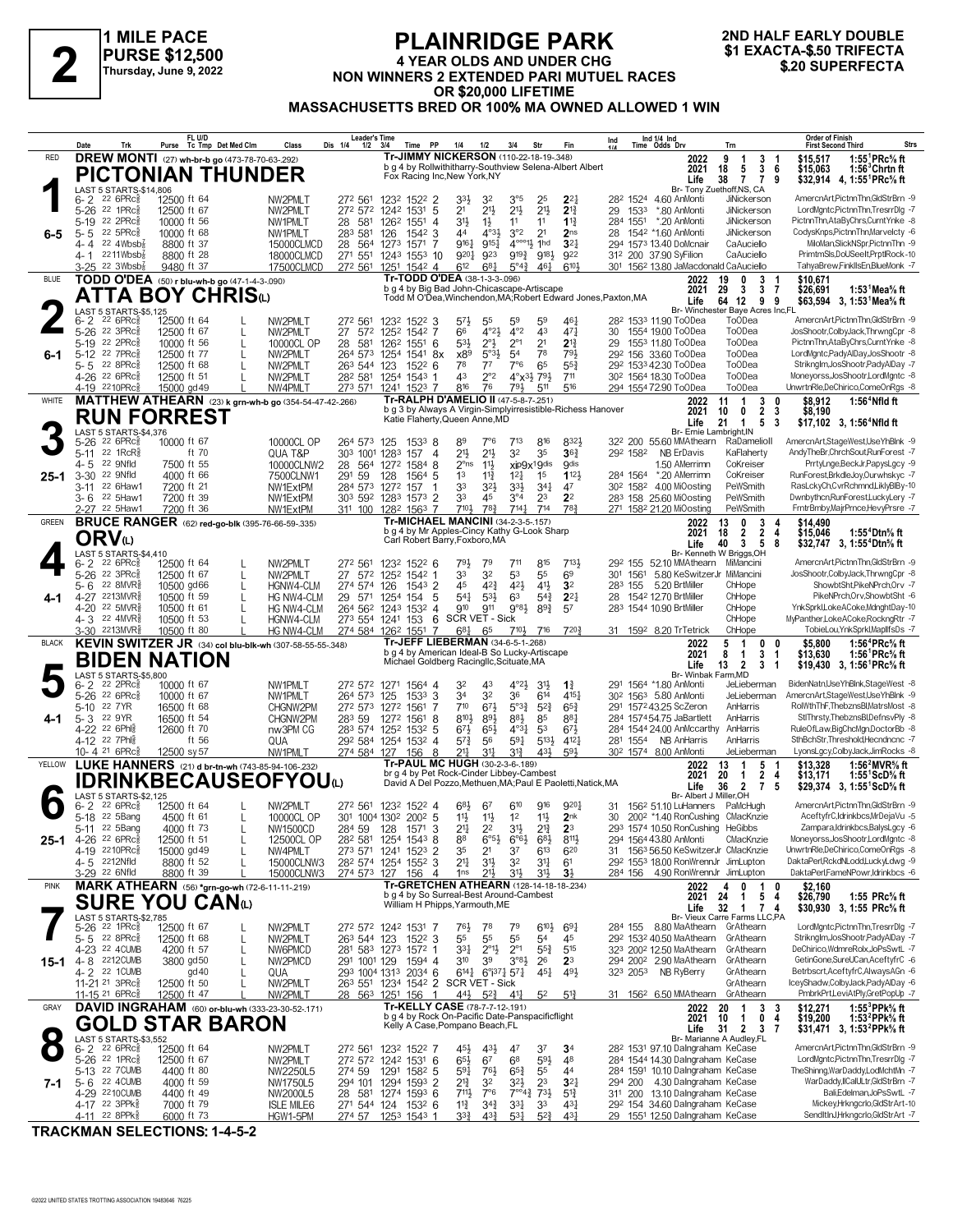

#### **PLAINRIDGE PARK NON WINNERS \$4,000 LAST 5 STARTS (100% MA OWNED \$4,800) \$1 EXACTA-\$.50 TRIFECTA 3 \$.20 SUPERFECTA**

\$1 PICK 3 (3-4-5)<br>\$1 EXACTA-\$.50 TRIFECTA

## **OR WITH A TRACKMASTER RATING OF 80 OR LESS ATOD WINNERS THIS CLASS OR HIGHER LAST START NOT ELIGIBLE AE: CLAIMING PRICE \$15,000**

|                                               | Date               |                                                        | Trk                           | FL U/D<br>Purse                                 | Tc Tmp Det Med Clm |                   | Class                                                            | <b>Leader's Time</b><br>Dis 1/4<br>$1/2$ $3/4$       |               | Time PP                         | 1/4                                                                               | 1/2                                                         | 3/4                                        | Str                               | Fin                                                           | Ind                   |                                  | Ind 1/4 Ind<br>Time Odds Drv                                              |                                                                       | Trn                                                                            | Order of Finish<br><b>First Second Third</b>   |                                                                                                | Strs |
|-----------------------------------------------|--------------------|--------------------------------------------------------|-------------------------------|-------------------------------------------------|--------------------|-------------------|------------------------------------------------------------------|------------------------------------------------------|---------------|---------------------------------|-----------------------------------------------------------------------------------|-------------------------------------------------------------|--------------------------------------------|-----------------------------------|---------------------------------------------------------------|-----------------------|----------------------------------|---------------------------------------------------------------------------|-----------------------------------------------------------------------|--------------------------------------------------------------------------------|------------------------------------------------|------------------------------------------------------------------------------------------------|------|
| <b>RED</b>                                    |                    |                                                        |                               |                                                 |                    |                   | <b>W. DREW CAMPBELL</b> (55) *or-blk-wh (280-40-34-36-253)       |                                                      |               |                                 | Tr-RANDY BICKMORE (77-16-6-7-.281)                                                |                                                             |                                            |                                   |                                                               |                       |                                  |                                                                           | 2022                                                                  | 8<br>$\frac{2}{4}$<br>0<br>-1                                                  | \$11,591                                       | 1:57 <sup>4</sup> PRc <sup>5</sup> / <sub>8</sub> ft                                           |      |
|                                               |                    |                                                        |                               | <b>DEES YOYO MA</b> (t)(L)                      |                    |                   |                                                                  |                                                      |               |                                 | Emery C Pelletier, Dover Foxcroft, ME                                             |                                                             |                                            |                                   | b h 8 by Lucky Chucky-L Dees Cashmere-Donato Hanover          |                       |                                  |                                                                           | 36<br>2021<br>Life                                                    | 11 5<br>153 21 29 22                                                           | \$42,915<br>\$181,831                          | 1:56 $PRc\%$ ft<br>4, 1:55 <sup>3</sup> PRc <sup>5</sup> / <sub>8</sub> ft                     |      |
|                                               |                    |                                                        | LAST 5 STARTS-\$8.341         |                                                 |                    |                   |                                                                  | <b>TM Rating: 77.27</b>                              |               |                                 |                                                                                   |                                                             |                                            |                                   |                                                               |                       |                                  |                                                                           |                                                                       | Br- Deanna Dumain & Carlo J Lattinelli, NY                                     |                                                |                                                                                                |      |
|                                               |                    | 5-30 2210PRc <sup>5</sup>                              |                               | 12500 ft 83                                     |                    |                   | NW4000CD                                                         | 272 554                                              |               | 1251 1554 2                     | 421,                                                                              | 44                                                          |                                            | 21                                | 52                                                            |                       |                                  |                                                                           |                                                                       | 304 1561 14.60 WDCampbell RaBickmore                                           |                                                | NrtrnSltn, NoTmTPly, BlbrdRcky -8                                                              |      |
|                                               | $5 - 20$<br>$5-12$ | $22$ 1PR $c_{8}^5$                                     | 22 5CUMB                      | 5200 ft 58<br>12500 ft 77                       | $^+$               | L                 | OPN III-IV<br>NW4000CD                                           | 29 59<br>281 572                                     | 1281<br>1253  | 159 <sup>3</sup> 5<br>$154^2$ 6 | 2 <sup>2</sup><br>31}                                                             | 2 <sup>2</sup><br>32}                                       | 2 <sup>4</sup><br>421                      | 25<br>33                          | 47<br>3 <sub>5</sub>                                          | 32                    |                                  |                                                                           |                                                                       | 201 *2.70 WDCampbell RaBickmore<br>292 1552 26.20 WDCampbell RaBickmore        |                                                | Richsnrth, Prescott, Thruway -7<br>For ADremr, ExplsvRdg, LDes YyoMa -7                        |      |
| 9-1                                           | $5 - 5$            | 2210PRc흏                                               |                               | 10000 ft 68                                     |                    | L                 | NW3000CD                                                         | 283 59                                               | 128           | 1574 5                          | 21                                                                                | 2 <sup>1</sup>                                              | 31}                                        | 2 <sup>1</sup>                    | 1 <sup>3</sup>                                                |                       |                                  |                                                                           |                                                                       | 293 1574 35.90 WDCampbell RaBickmore                                           |                                                | LDesYvoMa.CarsonHil.Caulfield -8                                                               |      |
|                                               |                    | 4-28 2211PRc3                                          |                               | 10000 ft 47                                     |                    | L                 | NW3000CD                                                         | 291 573 1274                                         |               | 1574 3                          | 21                                                                                | 32                                                          | 42}                                        | $4^{21}$                          | 47                                                            | 31                    |                                  |                                                                           |                                                                       | 1591 22.00 WDCampbell RaBickmore                                               |                                                | Jericho.OneSwnFrA.TaqUpNGo -7                                                                  |      |
|                                               |                    | 4-21 22 4PRc <sup>5</sup>                              |                               | 9000 ft 55                                      |                    | L                 | NW3000CD                                                         | 274 581 128                                          |               | 159                             | 3 <sup>1</sup><br>4                                                               | 33                                                          | 78                                         | 75                                | 741                                                           | 301                   |                                  |                                                                           |                                                                       | 1594 9.00 WDCampbell RaBickmore                                                |                                                | OmahaOmha,IfIMust,CarsonHil -8                                                                 |      |
| <b>BLUE</b>                                   |                    | 4-14 2211PRc                                           |                               | 10000 ft 50                                     |                    |                   | NW3000CD<br><b>WALLACE WATSON</b> (51) br-red (113-18-9-11-.236) | 28 58                                                | 1271          | 1571                            | 21<br>Tr-LISA WATSON (98-17-8-11-256)                                             | 21                                                          | $2^{\circ}1$                               | 32                                | 55                                                            |                       |                                  |                                                                           |                                                                       | 304 1581 18.50 WDCampbell RaBickmore                                           |                                                | Perron, Ubanji, Omaha Omha - 7                                                                 |      |
|                                               |                    |                                                        |                               |                                                 |                    |                   |                                                                  |                                                      |               |                                 | b g 4 by Cr Power Glide-Menage Hall-Conway Hall                                   |                                                             |                                            |                                   |                                                               |                       |                                  |                                                                           | 2022<br>16<br>2021                                                    | 6<br>2<br>0<br>$\overline{2}$<br>3<br>-1                                       | \$14.950<br>\$29,623                           | 1:57 PRc% ft<br>1:58 ${}^1$ PRc ${}^5\!\!$ ft                                                  |      |
|                                               |                    |                                                        | <b>BILLY B</b> (t)            |                                                 |                    |                   |                                                                  |                                                      |               |                                 | Joel Herman Wheeler, Milford, MA                                                  |                                                             |                                            |                                   |                                                               |                       |                                  |                                                                           | Life<br>31                                                            | 4 2<br>$\overline{4}$                                                          |                                                | \$51,516 4, 1:57 PRc <sup>5</sup> / <sub>8</sub> ft                                            |      |
|                                               |                    | 6-2 2210PRc                                            | <b>LAST 5 STARTS-\$14.950</b> | 15000 ft 64                                     |                    |                   | W3-6PMLT                                                         | TM Rating: 77.72<br>29 582 1274 1554 6               |               |                                 | 67                                                                                | 691                                                         | $5^{7}$                                    | 48}                               | $4^{13}\frac{1}{4}$                                           | 291                   |                                  |                                                                           | 158 <sup>2</sup> 18.80 WaRWatson LiWatson                             | Br- Joel Herman Wheeler, MA                                                    |                                                | MrqsLfyte,NicaloHnv,SumbgbHnv -6                                                               |      |
|                                               | $5 - 24$           | 22 1PRc                                                |                               | ft 67                                           |                    |                   | QUA                                                              | 30                                                   |               | 1001 1293 1584 5                | 11}                                                                               | 11                                                          | 11                                         | 11                                | $1\frac{1}{2}$                                                | 291                   | 1584                             |                                                                           | NB WaRWatson LiWatson                                                 |                                                                                |                                                | BillyB,SiddFinch,EthnsFire -5                                                                  |      |
|                                               |                    | 5-19 <sup>22</sup> 7PRc <sup>5</sup>                   |                               | 12500 ft 56                                     |                    |                   | NW2PMLT                                                          | 272 574 1264                                         |               | 1561<br>-7                      | 410                                                                               | $4^{\circ}4$                                                | $2^{\circ}1$                               |                                   | x6171 6183                                                    | 33                    | 200                              |                                                                           | 3.70 WaRWatson LiWatson                                               |                                                                                |                                                | JustLBdwy,MscleGene,DeweyDog -8                                                                |      |
| 9-1                                           |                    | 5-12 22 6PRcs<br>4-28 22 5PRc <sup>5</sup>             |                               | 15000 ft 77<br>15000 ft 47                      |                    |                   | W2-5PMLT                                                         | 284 583                                              |               | 1272 1553 4                     | $4x^6$                                                                            | 815                                                         | 814                                        | $7^{13}$                          | 714                                                           |                       | 281 1582<br>1581                 |                                                                           | 7.00 WaRWatson LiWatson<br>5.30 WaRWatson LiWatson                    |                                                                                |                                                | NicaloHnv.StrmBrngr.MrgsLfvte -8<br>BillyB,StrmBrngr,SumbgbHnv -7                              |      |
|                                               |                    | 4-21 22 1PRcs                                          |                               | 12500 ft 58                                     |                    |                   | W2-5PMLT<br>NW2PMLT                                              | 29<br>27 572 1254 157                                | 591 1281 1581 | -1<br>- 5                       | 57<br>37                                                                          | $2^{\circ}$<br>$2^{\circ}1$                                 | $2^{\circ}$<br>11                          | 2 <sup>1</sup><br>11              | $1\frac{1}{2}$<br>$14\frac{1}{4}$                             | 30<br>31 <sup>1</sup> | 157                              |                                                                           | 11.10 WaRWatson LiWatson                                              |                                                                                |                                                | BillyB, JustLBdwy, BrmdExprs -7                                                                |      |
|                                               |                    | 4-14 22 1PRc                                           |                               | 12500 ft 50                                     |                    |                   | NW2PMLT                                                          | 274 58                                               |               | 1271 1563 7                     | 693                                                                               | $6^{\circ}6^{\circ}$                                        | 43                                         | 66                                | 663                                                           |                       |                                  |                                                                           | 30 1574 10.00 WaRWatson LiWatson                                      |                                                                                |                                                | JustLBdwy,Lilybet,RoylyRasd -7                                                                 |      |
| WHITE                                         |                    |                                                        |                               | JAMES HARDY (58) wh-grn-I blu (78-10-12-11-261) |                    |                   |                                                                  |                                                      |               |                                 | Tr-ROBERT KENNEY (10-1-1-3-256)                                                   |                                                             |                                            |                                   |                                                               |                       |                                  |                                                                           | 2022                                                                  | 1<br>0<br>5                                                                    | \$8,575                                        | 1:57 ${}^4$ PRc ${}^5\!$ ft                                                                    |      |
|                                               |                    |                                                        | <b>JERICHO</b>                |                                                 |                    |                   |                                                                  |                                                      |               |                                 | Linda A M & Robert A Kenney, Belchertown, MA                                      |                                                             |                                            |                                   | blk g 10 by Credit Winner-Just In Time-Yankee Glide           |                       |                                  |                                                                           | 2021<br>26<br>Life                                                    | $\overline{\mathbf{2}}$<br>4<br>-4<br>154 25 28 20                             | \$48,135                                       | 1:54 ${}^{2}$ PRc ${}^{5}_{8}$ ft<br>\$291,405 6, 1:54 PRc <sup>5</sup> / <sub>8</sub> ft      |      |
|                                               |                    |                                                        | LAST 5 STARTS-\$8,575         |                                                 |                    |                   |                                                                  | TM Rating: 78.17                                     |               |                                 |                                                                                   |                                                             |                                            |                                   |                                                               |                       |                                  |                                                                           |                                                                       |                                                                                | Br- Bluestone Farms LLC, NJ; S Steven Arak, FL |                                                                                                |      |
|                                               | $5 - 30$           | $22$ $7$ $PRc\frac{5}{8}$<br>22 1PRc                   |                               | 10000 ft 87<br>12500 ft 77                      |                    |                   | NW3000CD                                                         | 273 561<br>281 572                                   |               | 1252 1553 3                     | 43<br>421                                                                         | 46<br>44                                                    | 22<br>3°2                                  | 431                               | $2^{11}$                                                      | 30                    |                                  | 1554 4.80 JaHardy                                                         |                                                                       | RoKenney                                                                       |                                                | ChavHnv, Jericho, Ubanji - 8<br>ForADremr,ExplsvRdg,LDesYyoMa -7                               |      |
|                                               | $5-12$             | 4-28 2211PRc                                           |                               | 10000 ft 47                                     |                    |                   | NW4000CD<br>NW3000CD                                             | 291 573                                              | 1274          | 1253 1542 1<br>1574 5           | 421,                                                                              | 43                                                          | $2^{\circ}$                                | 11                                | $5^{7}$<br>1 <sup>5</sup>                                     | 30                    |                                  | 294 1554 2.30 BrRanger<br>1574 *1.40 BrRanger                             |                                                                       | RoKenney<br>RoKenney                                                           |                                                | Jericho, One SwnFrA, TagUpNGo - 7                                                              |      |
| 5-1                                           | $4 - 21$           | 22 4PRc                                                |                               | 9000 ft 55                                      |                    |                   | NW3000CD                                                         | 274 581                                              | 128           | 159<br>-7                       | 86}                                                                               | 88                                                          | 56                                         | 53}                               | 5 <sup>2</sup>                                                |                       | 301 1592                         | 5.00 ShTGray                                                              |                                                                       | RoKenney                                                                       |                                                | OmahaOmha,IfIMust,CarsonHil -8                                                                 |      |
|                                               |                    | 4-14 22 9PRc <sup>5</sup>                              |                               | 15000 ft 50                                     |                    |                   | NW6000CD                                                         | 283 59                                               | 1264          | 15646                           | 78                                                                                | 781                                                         | $7^{10\frac{3}{4}}$                        | 89                                | $8^{13}\frac{1}{4}$                                           |                       |                                  | 30 <sup>2</sup> 159 <sup>2</sup> 11.60 BrRanger                           |                                                                       | RoKenney                                                                       |                                                | Esa, Thersdmnn, SortieHnv -8                                                                   |      |
|                                               |                    | 4-4 22 1PRc<br>11- 5 $^{21}$ 4PRc                      |                               | ft 49<br>12500 ft 47                            |                    |                   | QUA<br>NW4000CD                                                  | 294 594 1294 1592 2<br>28 573 1271 157               |               | -7                              | 34                                                                                | 3 <sup>2</sup><br>SCR VET - Sick                            | $3^{2^{3}}$                                | 3 <sup>4</sup>                    | 37 <sub>7</sub>                                               |                       | 30 <sup>2</sup> 200 <sup>4</sup> | NB RoKenney                                                               |                                                                       | RoKennev<br>RoKenney                                                           |                                                | BlbrdRcky, One SwnFrA, Jericho -4<br>SwipeRght, OmahaOmha, BilieBlue -7                        |      |
| <b>GREEN</b>                                  |                    |                                                        |                               |                                                 |                    |                   | <b>MARK ATHEARN</b> (56) *grn-go-wh (72-6-11-11-.219)            |                                                      |               |                                 | Tr-GRETCHEN ATHEARN (128-14-18-18-234)                                            |                                                             |                                            |                                   |                                                               |                       |                                  |                                                                           | 2022                                                                  | $\mathbf{0}$<br>0<br>6<br>-1                                                   |                                                | \$3,330 $Q$ 1:58 <sup>3</sup> PRc <sup>5</sup> / <sub>8</sub> ft                               |      |
|                                               |                    |                                                        |                               | <b>BLUEBIRD ROCKYω</b>                          |                    |                   |                                                                  |                                                      |               |                                 | William H Phipps, Yarmouth, ME                                                    |                                                             |                                            |                                   | b g 5 by Guccio-My Command To You-CR Commando                 |                       |                                  |                                                                           | 2021<br>28                                                            | $\mathbf{3}$<br>5<br>$\overline{2}$                                            | \$48,885                                       | 1:55 HoP% ft                                                                                   |      |
|                                               |                    |                                                        | LAST 5 STARTS-\$3,330         |                                                 |                    |                   |                                                                  | <b>TM Rating: 82.78</b>                              |               |                                 |                                                                                   |                                                             |                                            |                                   |                                                               |                       |                                  |                                                                           | Life<br>41                                                            | 8<br>3<br>3<br>Br- Daryl D Miller & Kenneth E Bontrager, IN                    |                                                | \$70.115 4.1:55 HoP% ft                                                                        |      |
|                                               | $5 - 30$           | $2210$ PRc $\frac{5}{8}$                               |                               | 12500 ft 83                                     |                    |                   | NW4000CD                                                         | 272 554                                              |               | 1251 1554 4                     | $1^{\circ}$                                                                       | 1 <sup>2</sup>                                              | 11                                         | 11                                | 3}                                                            | 303                   | 1554                             |                                                                           |                                                                       | 2.10 MaAthearn GrAthearn                                                       |                                                | NrtrnSltn,NoTmTPly,BlbrdRcky -8                                                                |      |
|                                               |                    | 5-23 22 6PRc                                           |                               | 15000 ft 72                                     |                    |                   | NW6000CD                                                         | 272 57                                               |               | 1253 1541 7                     | 87}                                                                               | 87                                                          | 8°7                                        | 56                                | 593                                                           | 29                    |                                  | 156 47.90 MaAthearn                                                       |                                                                       | GrAthearn                                                                      |                                                | Chapolier, Gabys WIdC, JoeyBats -8                                                             |      |
| $5-2$                                         | $5 - 5$            | 5-17 22 1PRc<br>22 6PRc                                |                               | ft 70<br>20000 ft 68                            |                    |                   | QUA<br>WO10000LT                                                 | 293 591<br>272 573 1252 1541 5                       | 1283          | $1583$ 4                        | 1 <sup>2</sup><br>67                                                              | 1 <sup>2</sup><br>$6^{\circ}5$                              | 1 <sup>7</sup><br>67                       | 1 <sup>7</sup><br>$7x^9$          | $1^{2}$<br>$7^{16}\frac{3}{4}$                                | 30                    | 1583                             | 304 1573 18.80 MaAthearn                                                  | NB MaAthearn                                                          | GrAthearn<br>GrAthearn                                                         |                                                | BlbrdRcky,SmothAclr,RflsSuprS -4<br>NowsThMmn, OhSoPine, JoeyBats -8                           |      |
|                                               |                    | 4-26 22 2PRcs                                          |                               | ft 54                                           |                    |                   | QUA                                                              | 30<br>593 128                                        |               | 1574 1                          | 431                                                                               | $3^{o_2}\frac{1}{2}$                                        | $4^{\circ}2\frac{1}{2}$                    | 47                                | 412                                                           |                       | 314 2001                         |                                                                           | NB MaAthearn                                                          | GrAthearn                                                                      |                                                | BntwnMdns, NrtmSltn, GracUndrF -6                                                              |      |
|                                               |                    | 4-14 22 7PRc                                           |                               | 17500 ft 50                                     |                    |                   | NW8000CD                                                         | 28 572 1254 1541 2                                   |               |                                 | 67                                                                                |                                                             | $x6^{16}$ <sup>2</sup> $6x$ <sup>dis</sup> | 7dis                              | 7841                                                          |                       |                                  | 211 22.10 MaAthearn                                                       |                                                                       | GrAthearn                                                                      |                                                | RmmbrTtns, Itsonlymn, FredieMac -7                                                             |      |
|                                               |                    |                                                        |                               |                                                 |                    |                   |                                                                  |                                                      |               |                                 |                                                                                   |                                                             |                                            |                                   |                                                               |                       |                                  |                                                                           |                                                                       |                                                                                |                                                |                                                                                                |      |
|                                               |                    | 4-4 22 1PRc                                            |                               | ft 49                                           |                    |                   | QUA                                                              | 294 594 1294 1592 4                                  |               |                                 | 21,                                                                               | 211                                                         | 211                                        | 21                                | $1\frac{1}{2}$                                                |                       | 292 1592                         |                                                                           | NB MaAthearn                                                          | GrAthearn                                                                      |                                                | BlbrdRcky, OneSwnFrA, Jericho -4                                                               |      |
| <b>BLACK</b>                                  |                    |                                                        |                               |                                                 |                    |                   | NICHOLAS GRAFFAM (31) c red-b go-blk (232-25-35-37-245)          |                                                      |               |                                 | Tr-MICHAEL EATON (65-8-9-9-.246)                                                  |                                                             |                                            |                                   | b g 8 by Explosive Matter-Agenda Tom Ridge-Tom Ridge          |                       |                                  |                                                                           | 2022<br>11<br>2021<br>36                                              | $\overline{\mathbf{2}}$<br>0<br>-1<br>$\mathbf{3}$<br>6<br>5                   | \$16,750<br>\$50,870                           | $1:563$ Stga gd<br>1:53 $^2$ M1 ft                                                             |      |
|                                               |                    |                                                        |                               | <b>EXPLOSIVE RIDGE</b> W                        |                    |                   |                                                                  |                                                      |               |                                 |                                                                                   |                                                             |                                            |                                   | M E Eaton, Mendon, MA; R J Mc Hugh, Norwood, MA;              |                       |                                  |                                                                           | Life                                                                  | 128 23 14 15                                                                   |                                                | \$278,057 5, 1:53 <sup>1</sup> M1 ft                                                           |      |
|                                               | 5-31               | $22$ 5PR $c_{8}$                                       | LAST 5 STARTS-\$3,875         | 17500 ft 69                                     |                    |                   | NW8000CD                                                         | TM Rating: 80.90<br>282 581                          |               | 1262 1544 1                     | R J Griffin, Salem, MA; R M Young, Wellesley, MA<br>32                            | 32                                                          | 42}                                        | 431                               | $67\frac{1}{4}$                                               |                       |                                  | 29 <sup>2</sup> 1561 44.20 NiGraffam                                      |                                                                       | Br- Kenneth Ross & Claire R Ross, PA<br>MiEaton                                |                                                | ForUndrPr,GabysWIdC,Raybarnz -8                                                                |      |
|                                               |                    | 5-23 <sup>22</sup> 6PRc                                |                               | 15000 ft 72                                     |                    | L                 | NW6000CD                                                         | 272 57                                               |               | 1253 1541 1                     | 421                                                                               | 43                                                          | $4^{\circ}3$                               | 883                               | $8^{14}\frac{3}{4}$                                           | 31                    |                                  | 1571 22.50 NiGraffam                                                      |                                                                       | MiEaton                                                                        |                                                | Chapolier, Gabys WldC, JoeyBats -8                                                             |      |
|                                               | 5-12               | 22 1PRc                                                |                               | 12500 ft 77                                     |                    | L                 | NW4000CD                                                         | 281 572 1253                                         |               | $154^2$ 3                       | 21                                                                                | 2 <sup>1</sup>                                              | 2 <sup>1</sup>                             | 2 <sup>1</sup>                    | 2 <sup>3</sup>                                                |                       | 291 155                          | 9.00 NiGraffam                                                            |                                                                       | MiEaton                                                                        |                                                | ForADremr,ExplsvRdg,LDesYyoMa -7                                                               |      |
| 3-1                                           | $5 - 5$            | 22 7PRc<br>4-28 22 8PRc <sup>5</sup>                   |                               | 15000 ft 68<br>15000 ft 47                      |                    |                   | NW6000CD<br>20000CL OP                                           | 271 564 1251<br>283 574 127                          |               | $1543$ 3<br>1564 1              | 22<br>32}                                                                         | 2 <sup>2</sup><br>43}                                       | 431<br>$4^{21}$                            | 68<br>$4^{21}$                    | 7151<br>$5^{4}$                                               |                       |                                  |                                                                           | 314 1573 6.70 WDCampbell MiEaton<br>301 1573 45.90 WDCampbell MiEaton |                                                                                |                                                | SwnFneLdy,Creemore,MasvLghtn -7<br>MakItADbl, MrgsLfyte, MasvLghtn -8                          |      |
|                                               |                    | 4-21 22 8PRc <sup>5</sup>                              |                               | 15000 ft 55                                     |                    | L                 | 20000CL OP                                                       | 274 582 127                                          |               | 156                             | $\overline{2}$<br>43                                                              | 44                                                          | 431                                        | $55\frac{1}{2}$                   | 471                                                           |                       |                                  | 294 1572 19.80 NiGraffam                                                  |                                                                       | MiEaton                                                                        |                                                | ForUndrPr,NewLegacy,Thersdmnn -7                                                               |      |
|                                               |                    | 4-14 22 7PRc                                           |                               | 17500 ft 50                                     |                    |                   | 25000CL OP                                                       | 28 572 1254 1541 6                                   |               |                                 | 45                                                                                | 331,                                                        | 33                                         | 461                               | 4121                                                          |                       |                                  | 301 1563 8.30 BrRanger                                                    |                                                                       | MiEaton                                                                        |                                                | RmmbrTtns,Itsonlymn,FredieMac -7                                                               |      |
| YELLOW                                        |                    |                                                        |                               | DREW MONTI (27) wh-br-b go (473-78-70-63-292)   |                    |                   |                                                                  |                                                      |               |                                 | Tr-TERRY DI CICCO (52-4-7-2-.165)                                                 |                                                             |                                            |                                   | b g 8 by Donato Hanover-Sweetr By The Bone-Malabar Man        |                       |                                  |                                                                           | 2022<br>2021<br>45                                                    | 9<br>0<br>-1<br>$\overline{7}$<br>- 8                                          | \$10,825                                       | 1:56 $^{2}$ PRc $\%$ ft                                                                        |      |
|                                               |                    |                                                        |                               | SORTIE HANOVER(t)(L)                            |                    |                   |                                                                  |                                                      |               |                                 | Barry Franklin, Westbury, NY                                                      |                                                             |                                            |                                   |                                                               |                       |                                  |                                                                           | Life                                                                  | $\frac{2}{7}$<br>188 29 30 24                                                  | \$81,540                                       | 1:55 ${}^{3}$ PRc ${}^{5}_{8}$ ft<br>\$299,290 6, 1:54 <sup>4</sup> M1 ft                      |      |
|                                               | 5-30               | 2210PRc3                                               | <b>LAST 5 STARTS-\$8.125</b>  | 12500 ft 83                                     | $^+$               | -L                | 15000CL OP                                                       | TM Rating: 79.93<br>272 554                          |               |                                 | $54\frac{1}{2}$                                                                   | 55                                                          | $4^{\circ}2\frac{1}{2}$                    | $5^{3}\frac{1}{2}$                | $4\frac{1}{2}$                                                | 301                   | 1554                             | 7.50 BrRanger                                                             |                                                                       | Br- Hanover Shoe Farms Inc,PA<br>TeDiCicco                                     |                                                | NrtrnSltn, NoTmTPly, BlbrdRcky -8                                                              |      |
|                                               |                    | 5-19 22 9PRcs                                          |                               | 10000 ft 56                                     | $+$ L              |                   | z-10000CL OP                                                     | 274 582 1262 1562 6                                  |               | 1251 1554 6                     | 11号                                                                               | 11                                                          | 11                                         | 11                                | $1\frac{1}{4}$                                                | 30                    |                                  |                                                                           |                                                                       |                                                                                |                                                | 1562 3.90 KeSwitzerJr ElLafreniere SortieHnv, OmahaOmha, BendInThR -8                          |      |
| \$15,000 5-12 <sup>22</sup> 1PRc <sup>5</sup> |                    |                                                        |                               | 12500 ft 77                                     | $^+$               | -L                | NW4000CD                                                         | 281 572 1253 1542 7                                  |               |                                 | $75\frac{1}{2}$                                                                   |                                                             | $77\frac{1}{2}$ $7^{\circ}4\frac{3}{2}$ 76 |                                   | 683                                                           |                       |                                  |                                                                           |                                                                       |                                                                                |                                                | 292 156 19.80 KeSwitzerJr ElLafreniere ForADremr, ExplsvRdg, LDesYyoMa -7                      |      |
| 5-1                                           |                    | 5-6 22 7 CUMB                                          |                               | 6000 ft 59                                      | $^+$               | L                 | open II                                                          | 293 1004 1301 2001 2 SCR JG - Personal               |               |                                 |                                                                                   |                                                             |                                            |                                   |                                                               |                       |                                  |                                                                           |                                                                       | ElLafreniere                                                                   |                                                | BrdwyGint, NorthrnSk, LitleMcbe -5<br>SwetIsNAI, Perron, SortieHnv -8                          |      |
|                                               |                    | 4-28 22 4PRc <sup>3</sup><br>4-21 22 6PRc <sup>5</sup> |                               | 12500 ft 47<br>12500 ft 55                      |                    | L<br>$\mathbf{I}$ | NW4000CD<br>NW4000CD                                             | 281 564 1263 157<br>281 591 1281 1582 7              |               | $\overline{1}$                  | 3 <sup>1</sup><br>$11\frac{1}{2}$                                                 | $3^{2}\frac{1}{2}$<br>11                                    | $43\frac{1}{2}$<br>11                      | $56\frac{1}{2}$<br>$2\frac{1}{2}$ | $36\frac{1}{2}$<br>$5^{13}$                                   | 31                    |                                  |                                                                           |                                                                       | 1581 12.70 KeSwitzerJr ElLafreniere<br>303 1584 13.70 KeSwitzerJr ElLafreniere |                                                | MasvLghtn, MakItADbl, Perron -9                                                                |      |
|                                               |                    | 4-14 22 9PRc                                           |                               | 15000 ft 50                                     |                    |                   | <b>NW6000CD</b>                                                  | 283 59                                               |               | 1264 1564 1                     | 11                                                                                | 11                                                          | 17                                         | 2 <sup>1</sup>                    | 3 <sup>11</sup>                                               |                       | 301 157                          |                                                                           |                                                                       | 4.30 KeSwitzerJr ElLafreniere                                                  |                                                | Esa.Thersdmnn.SortieHnv -8                                                                     |      |
| <b>PINK</b>                                   |                    |                                                        |                               |                                                 |                    |                   | <b>BRUCE RANGER</b> (62) red-go-blk (395-76-66-59-.335)          |                                                      |               |                                 | Tr-JAMES DUNN (67-8-10-8-242)<br>b g 7 by Guccio-Northern Miss Hall-Like A Prayer |                                                             |                                            |                                   |                                                               |                       |                                  |                                                                           | 2022                                                                  | 9<br>$\mathbf{1}$<br>- 1<br>-1                                                 | \$12,410                                       | $2:002$ CUMB my                                                                                |      |
|                                               |                    |                                                        |                               |                                                 |                    |                   | <b>NORTHERN SKYWAY</b> (t)(L)                                    |                                                      |               |                                 |                                                                                   |                                                             |                                            |                                   | Anthony W Loiko, Augusta, ME; Bradford A Veilleux, Greene, ME |                       |                                  |                                                                           | 2021                                                                  | 40 11<br>8<br>- 5<br>Life 151 33 24 17                                         | \$122,280                                      | 1:54 <sup>2</sup> PPk% ft<br>\$338,743 6, 1:54 <sup>2</sup> PPk <sup>5</sup> / <sub>8</sub> ft |      |
|                                               |                    |                                                        | LAST 5 STARTS-\$3.710         |                                                 |                    |                   |                                                                  | <b>TM Rating: 83.27</b>                              |               |                                 |                                                                                   |                                                             |                                            |                                   |                                                               |                       |                                  |                                                                           |                                                                       | Br- Northern Lane Farm.IN<br>JaEDunn                                           |                                                | WrwePrfrd,LitleMcbe,KyrieDeo -5                                                                |      |
|                                               |                    | 5-27 22 7CUMB<br>5-20 22 9CUMB                         |                               | 6000 ft 77<br>6000 ft 58                        | Ť.                 | L<br>-L           | OPEN II<br>open II                                               | 292 1003 130 200<br>292 1004 1293 1594 3             |               |                                 | $5^{7}$<br>3<br>45                                                                | $5^{7}\frac{1}{4}$<br>3°2                                   | $5^{4}$<br>$2^{\circ}$ ns                  | $2^{11}$<br>2 <sup>2</sup>        | $4^{13}$<br>441                                               |                       |                                  | 293 200 <sup>2</sup> *.60 BrRanger<br>31 200 <sup>3</sup> *1.50 NiGraffam |                                                                       | JaEDunn                                                                        |                                                | BrdwyGint.LitleMcbe.WrwePrfrd -5                                                               |      |
|                                               |                    | 5-16 22 8PRc <sup>5</sup>                              |                               | 17500 ft 78                                     |                    | L                 | NW8000CD                                                         | 27 571 125                                           |               | 1542 6                          | $7^7$                                                                             | 75                                                          | $75\frac{1}{2}$                            | $7^7$                             | 79                                                            | 30 <sup>1</sup>       |                                  | 1561 27.90 NiGraffam                                                      |                                                                       | JaEDunn                                                                        |                                                | MakItADbl,SwnFneLdy,TrixNStns -8                                                               |      |
| $9 - 2$                                       |                    | 5-6 22 7 CUMB                                          |                               | 6000 ft 59                                      |                    | L                 | OPEN II                                                          | 293 1004 1301                                        |               | $200^1$ 4                       | $3^{3}\frac{3}{4}$                                                                | $5^{3}\frac{3}{4}$                                          | 43                                         | 43                                | $2^{13}$                                                      |                       |                                  | 294 2003 *.60 NiGraffam                                                   |                                                                       | JaEDunn                                                                        |                                                | BrdwyGint, NorthrnSk, LitleMcbe -5                                                             |      |
|                                               |                    | 4-28 22 7PRc <sup>3</sup>                              |                               | 25000 ft 47                                     |                    | L                 | WO10000LT                                                        | 274 57                                               | 1261          | 1561<br>-1                      | $44\frac{1}{2}$<br>76                                                             | 44}                                                         | $5^{31}$                                   | $5^{41}$                          | $55\frac{3}{4}$<br>34 <sup>1</sup>                            |                       |                                  | 303 1572 4.10 NiGraffam<br>291 1554 17.90 NiGraffam                       |                                                                       | JaEDunn<br>JaEDunn                                                             |                                                | BigBoxHnv,VesuvioBi,TrixeDust -6<br>RmmbrTtns,TrixeDust,NorthrnSk -8                           |      |
|                                               |                    | 4-21 22 9PRc <sup>5</sup><br>4-14 22 5PRc              |                               | 25000 ft 55<br>22500 ft 50                      |                    | L                 | WO10000LT<br>WO10000LT                                           | 28 58<br>28 <sup>2</sup> 58 <sup>2</sup> 1271 1554 4 | 1254 155      | - 5                             | 57                                                                                | $5^{\circ}3\frac{1}{2}$<br>75}                              | 3 <sup>4</sup><br>53 <sup>1</sup>          | 35<br>56                          | 441                                                           |                       |                                  | 284 1563 4.80 NiGraffam                                                   |                                                                       | JaEDunn                                                                        |                                                | VesuvioBi, Inxs+BigBoxHnv- -7                                                                  |      |
| GRAY                                          |                    |                                                        |                               |                                                 |                    |                   | LUKE HANNERS (21) d br-tn-wh (743-85-94-106-232)                 |                                                      |               |                                 | Tr-MARIO DESSUREAULT (66-7-5-7-184)                                               |                                                             |                                            |                                   |                                                               |                       |                                  |                                                                           | 2022<br>15                                                            | 0<br>6                                                                         | \$21,885                                       | 1:56 DD% ft                                                                                    |      |
|                                               |                    |                                                        | <b>HOPE SO</b> tt)            |                                                 |                    |                   |                                                                  |                                                      |               |                                 | b m 4 by Muscle Mass-Krafty-Kadabra<br>Mario G Dessureault, Pompano Beach, FL     |                                                             |                                            |                                   |                                                               |                       |                                  |                                                                           | 2021<br>25<br>Life<br>40                                              | $\frac{2}{3}$<br>$\mathbf{3}$<br>3<br>5<br>3<br>9                              | \$44,987                                       | 1:56 $^2$ Phl% ft<br>\$66,872 4, 1:56 DD% ft                                                   |      |
|                                               |                    |                                                        | <b>LAST 5 STARTS-\$7,725</b>  |                                                 |                    |                   |                                                                  | TM Rating: 79.52                                     |               |                                 |                                                                                   |                                                             |                                            |                                   |                                                               |                       |                                  |                                                                           |                                                                       | Br- Robert Mctsh Stbs, ON; C S X                                               | Stbs, OH; D Boyle, ON                          |                                                                                                |      |
|                                               |                    | 6-5 <sup>22</sup> 4Stga                                |                               | 10500 ft 72                                     |                    |                   | WO2-5PMCD                                                        | 28 <sup>2</sup> 584 128 158 <sup>2</sup> 6           |               |                                 | 69                                                                                | $5^{\circ}61$                                               | $5^{\circ}5$                               | 45                                | 421                                                           |                       | 294 1584                         | 3.40 JoStarkJr                                                            |                                                                       | MDessureault                                                                   |                                                | GlacirHnv,JstForLck,Justthrlr -7                                                               |      |
|                                               |                    | 5-29 <sup>22</sup> 9Stga<br>5-16 <sup>2213</sup> Stga  |                               | 10500 ft 76<br>11250 ft 77                      | $\pm$              |                   | WO2-5PMCD<br>WO2-5PMCD                                           | 291 583 1273 1563 1<br>281 592 1282 1572 6           |               |                                 | $45\frac{3}{4}$<br>$69\frac{3}{4}$                                                | $4^{\circ}4^{\frac{3}{4}}$<br>$3^{o_2}\frac{1}{2}$          | 3°3<br>$1^{\circ}$ $\frac{3}{4}$           | 44<br>1 <sup>3</sup>              | 3 <sub>5</sub><br>1 <sup>4</sup>                              |                       |                                  | 29 <sup>2</sup> 157 <sup>3</sup> 2.65 JoStarkJr                           |                                                                       | MDessureault<br>29 1572 6.00 WHennessey MDessureault                           |                                                | SpelCtype,MaydyVolo,HopeSo -8<br>HopeSo,TitnOnThR,MaydyVolo -8                                 |      |
| 25-1                                          |                    | 5-9 22 1Stga                                           |                               | ft 71                                           | $\pm$              |                   | Qua                                                              | 301 593 129                                          |               | 1583 4                          | $11\frac{1}{2}$                                                                   | $11\frac{1}{2}$                                             | $11\frac{1}{2}$                            | 11}                               | $1\frac{3}{4}$                                                |                       | 293 1583                         | NB JoStarkJr                                                              |                                                                       | MDessureault                                                                   |                                                | HopeSo,Pivotal,PayMTKngh -8                                                                    |      |
|                                               |                    | 4-25 <sup>22</sup> 3Stga<br>4-9 2213PcD <sup>3</sup>   |                               | 10500 ft 60<br>17000 sy 49-1                    |                    |                   | WO2-5PMCD<br>w4-7PM                                              | 292 591 1273 1571 1xip<br>28 573 1262 1561 2         |               |                                 | $8^{19}\textcolor{red}{\stackrel{1}{4}}$                                          | 819<br>x6°x <sup>7</sup> 8x <sup>dis</sup> 8 <sup>dis</sup> | $8^{19\frac{3}{4}}$                        | 8221<br>8 <sub>dis</sub>          | 824<br>8 <sub>dis</sub>                                       |                       |                                  | 30 <sup>2</sup> 202 11.40 JoStarkJr                                       | 36.10 ANapolitano BrGood                                              | MDessureault                                                                   |                                                | SpelCtype,Broknhrts,OtbckJack -8<br>RobbiePev,FocusPocs,DivneSprt -8                           |      |

**TRACKMAN SELECTIONS: 4-5-7-3**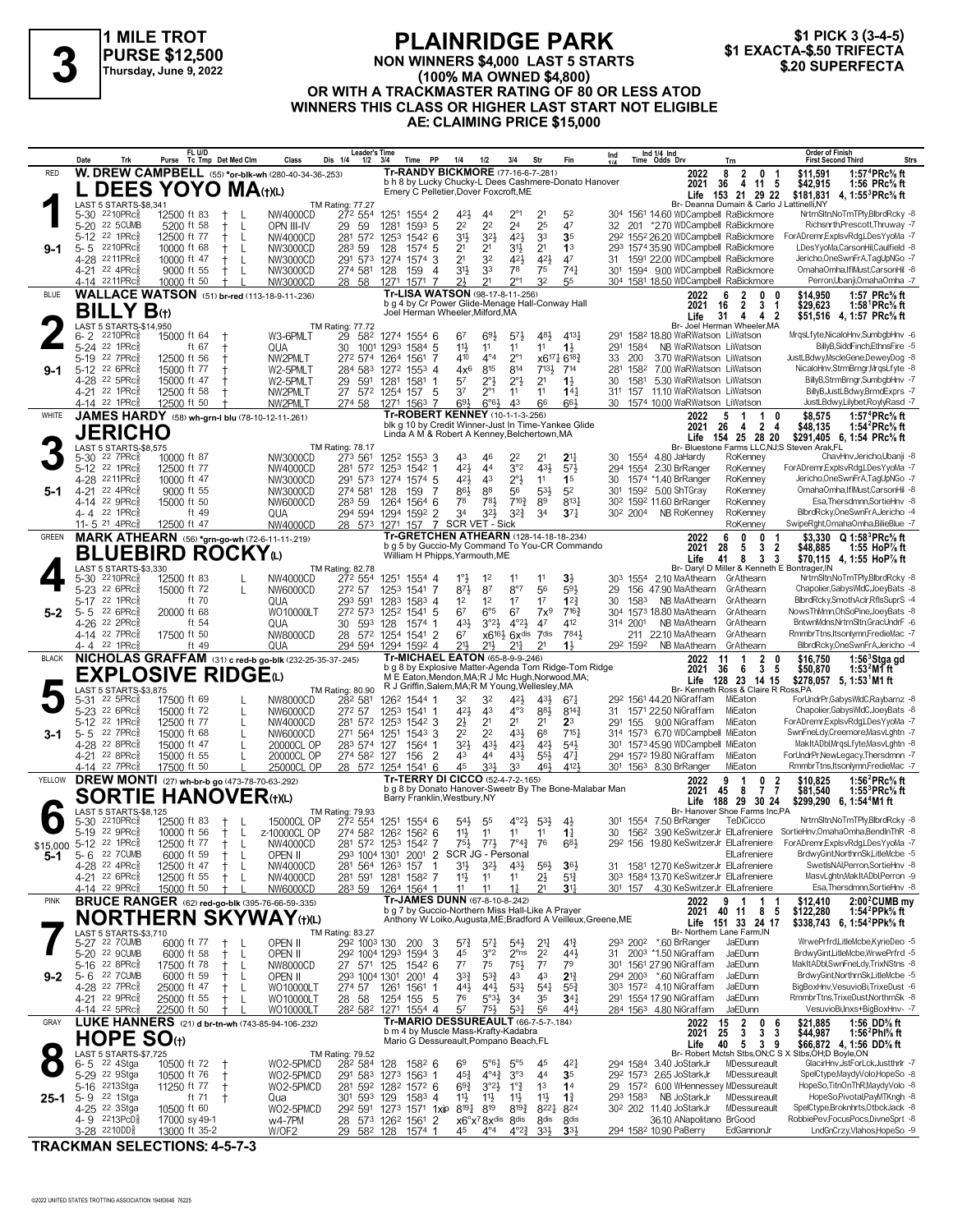

#### **PLAINRIDGE PARK NON WINNERS \$8,000 LAST 5 STARTS (100% MA OWNED \$9,600) OR WITH A TRACKMASTER RATING OF 86 OR LESS ATOD WINNERS THIS CLASS OR HIGHER LAST START NOT ELIGIBLE AE: CLAIMING PRICE \$25,000 ELAINNIDUL PARK**<br>PURSE \$17,500 MON WINNERS \$8,000 LAST 5 STARTS 51 Thursday, June 9, 2022<br>A Thursday, June 9, 2022<br>OB WITH A TRACKMASTER BATING OF 96 OR LESS ATOR \$20 SUPERFECTA

**PICK 4 (4-5-6-7)** 2ND LEG PICK 3<br>\$1 EXACTA-\$.50 TRIFECTA

|              | Trk<br>Date                                                           | FL U/D<br>Purse Tc Tmp Det Med Clm                      | Dis 1/4<br>Class                                        | <b>Leader's Time</b><br>1/2<br>3/4<br>Time PP                | 1/4<br>1/2                                                                                           | 3/4<br>Str                                                                                         | Ind 1/4 Ind<br>Time Odds Drv<br>Ind<br>Fin                                     | Trn                                                                                                     | <b>Order of Finish</b><br>Strs<br><b>First Second Third</b>                                                        |
|--------------|-----------------------------------------------------------------------|---------------------------------------------------------|---------------------------------------------------------|--------------------------------------------------------------|------------------------------------------------------------------------------------------------------|----------------------------------------------------------------------------------------------------|--------------------------------------------------------------------------------|---------------------------------------------------------------------------------------------------------|--------------------------------------------------------------------------------------------------------------------|
| <b>RED</b>   |                                                                       | <b>BRUCE RANGER</b> (62) red-go-blk (395-76-66-59-.335) |                                                         |                                                              | Tr-JOSEPH NELSON (59-7-7-9-235)<br>b g 8 by Manofmanymissions-Palm Beach Bi-Angus Hall               |                                                                                                    |                                                                                | 2022<br>8<br>$\overline{1}$<br>1                                                                        | 1:55 <sup>4</sup> PRc <sup>5</sup> / <sub>8</sub> ft<br>\$19,320                                                   |
|              | <b>VESUVIO BI</b> W                                                   |                                                         |                                                         |                                                              |                                                                                                      |                                                                                                    | Michele L Nelson, Temple, ME; Eric C Everett, Norridgewock, ME                 | 2021<br>29 7 5 2<br>Life 128 27 19 11                                                                   | \$57,295<br>1:55 ${}^1$ PRc ${}^5\!$ ft<br>\$214,129 5, 1:54 Wbsb% ft                                              |
|              | LAST 5 STARTS-\$6,250<br>5-23 22 8PRc <sup>5</sup>                    | 20000 ft 72                                             | TM Rating: 84.54<br><b>OPEN</b><br>281 582              | 126 <sup>2</sup> 1544 6                                      | 77<br>76                                                                                             | $6^{\circ}6$<br>683                                                                                | 7104<br>291 1564 20.20 BrRanger                                                | Br- M Biasuzzi Stable Inc,FL<br>Jo0Nelson                                                               | NowsThMmn,MalibuKid,BlueKnght -7                                                                                   |
|              | $22.8$ PR $c_{8}^{5}$<br>$5 - 16$                                     | 17500 ft 78                                             | 27 571<br>L<br>NW8000CD                                 | 125<br>1542 7                                                | $5^{31}$<br>44                                                                                       | 54<br>55                                                                                           | $66\frac{3}{4}$<br>30 1554 14.80 BrRanger                                      | <b>JoONelson</b>                                                                                        | MakItADbl,SwnFneLdy,TrixNStns -8                                                                                   |
|              | 22 9PRc3<br>5-5<br>4-28 22 7PRcs                                      | 25000 ft 68<br>25000 ft 47                              | L<br>WO10000LT<br>272 574<br>274 57<br>L<br>WO10000LT   | 125 <sup>3</sup><br>1544 3<br>1261<br>1561<br>2              | 32<br>32<br>33<br>33                                                                                 | $2^{\circ}$<br>$1\frac{1}{2}$<br>63<br>3°2<br>2 <sup>1</sup>                                       | 294 1552 7.30 BrRanger<br>21,<br>294 1562 13.50 BrRanger                       | JoONelson<br>Jo0Nelson                                                                                  | RmmbrTtns.Blufiner.MakItADbl -8<br>BigBoxHnv,VesuvioBi,TrixeDust -6                                                |
|              | 4-21 22 9PRcs                                                         | 25000 ft 55                                             | 28<br>WO10000LT                                         | 58<br>1254<br>155                                            | 32<br>32                                                                                             | 66}<br>673                                                                                         | 292 1562 21.70 BrRanger<br>773                                                 | Jo0Nelson                                                                                               | RmmbrTtns,TrixeDust,NorthrnSk -8<br>VesuvioBi, Inxs+BigBoxHnv- -7                                                  |
|              | 4-14 22 5PRc<br>4-8 22 1 CUMB                                         | 22500 ft 50<br>6500 my50-1                              | WO10000LT<br>OPEN I                                     | 282 582 1271<br>1554<br>-1<br>284 1002 130<br>$200^2$ 6      | 2 <sup>1</sup><br>2 <sup>1</sup><br>$46\frac{3}{4}$<br>44                                            | 34<br>2 <sup>2</sup><br>$4^{\circ}4^{\frac{1}{2}}$<br>42}<br>3 <sup>1</sup>                        | $1\frac{1}{2}$<br>28 <sup>2</sup> 1554 4.40 BrRanger<br>294 2003 3.70 BrRanger | <b>JoONelson</b><br><b>JoONelson</b>                                                                    | NorthrnSk,SwnFneLdy,VesuvioBi -6                                                                                   |
| <b>BLUE</b>  |                                                                       |                                                         | MICHAEL STEVENSON (57) *mar-wh-blu (101-12-9-11-205)    |                                                              | Tr-K WILLIAM KRIKORIAN (14-1-2-1-.175)<br>b g 5 by Royalty For Life-Dover Miss-Andover Hall          |                                                                                                    |                                                                                | $\mathbf{1}$<br>0<br>2022<br>4<br>0                                                                     | 1:55 <sup>4</sup> PRc <sup>5</sup> / <sub>8</sub> ft<br>\$6.250                                                    |
|              |                                                                       | <b>NORTHERN SULTAN(t)</b>                               |                                                         |                                                              | K William Krikorian, Fitchburg, MA                                                                   |                                                                                                    |                                                                                | 30<br>4 <sub>5</sub><br>2021<br>4<br>Life<br>8<br>50<br>4 6                                             | 1:54 ${}^{3}$ PRc ${}^{5}$ sft<br>\$64,160<br>\$115,476 4, 1:54 PRc $\frac{5}{8}$ ft                               |
|              | LAST 5 STARTS-\$7,375<br>$5 - 30$<br>$2210$ PR $c_{8}^{5}$            | 12500 ft 83                                             | TM Rating: 81.90<br>272 554<br>NW4000CD                 | 1251<br>1554 5                                               | 2}<br>22                                                                                             | 32<br>3 <sup>2</sup><br>$1\frac{1}{2}$                                                             |                                                                                | Br- Northfields Farm Inc,ON, CA<br>301 1554 *1.50 MiStevenson KWKrikorian                               | NrtrnSltnNoTmTPlv.BlbrdRckv -8                                                                                     |
|              | $5 - 23$<br>$22.6$ PR $c_{8}^{5}$                                     | 15000 ft 72                                             | 272 57<br>NW6000CD                                      | $\overline{2}$<br>125 <sup>3</sup><br>1541                   | $54\frac{1}{2}$<br>643                                                                               | 66}<br>$65\frac{1}{2}$                                                                             | 611                                                                            | 294 1562 44.30 MiStevenson KWKrikorian                                                                  | Chapolier, Gabys WldC, JoeyBats -8                                                                                 |
| 6-1          | 22 2PRc3<br>$5 - 16$<br>22 6PRc3<br>$5 - 5$                           | 15000 ft 78<br>20000 ft 68                              | NW6000CD<br>272 573<br>WO10000LT                        | 272 564 1252<br>1544 2<br>1252<br>1541<br>8                  | 421<br>43<br>810<br>87                                                                               | 78<br>$77\frac{1}{2}$<br>89<br>8ex <sup>11</sup> 8 <sup>23</sup>                                   | 7283                                                                           | 334 2003 21.30 MiStevenson KWKrikorian<br>313 1584 65.50 MiStevenson KWKrikorian                        | ForUndrPr.MasvLghtn.JoevBats -7<br>NowsThMmn, OhSoPine, JoeyBats -8                                                |
|              | 4-26 22 2PRcs                                                         | ft 54                                                   | 30<br>QUA                                               | 593<br>1574 5<br>128                                         | 11<br>$21\frac{1}{2}$                                                                                | 2 <sup>1</sup><br>2 <sup>1</sup>                                                                   | 2 <sup>2</sup><br>30                                                           | 1581 NB MiStevenson KWKrikorian                                                                         | BntwnMdns, NrtrnSltn, GracUndrF -6                                                                                 |
|              | 11-19 <sup>21</sup> 8PRc <sup>3</sup><br>11-12 <sup>21</sup> 8PRc     | 22500 ft 45<br>25000 sy60                               | 29 583<br>WO10000LT<br>WO10000LT                        | 128<br>1572 6<br>28 583 1264<br>157<br>3                     | $66\frac{3}{4}$<br>$6^{\circ}6^{\circ}$<br>21<br>217                                                 | 5 <sup>4</sup><br>$5^{31}$<br>31}<br>3 <sup>1</sup>                                                | $56\frac{3}{4}$<br>30<br>$4^{11}$<br>30                                        | 1584 27.10 MiStevenson KWKrikorian<br>1572 13.20 MiStevenson KWKrikorian                                | GoldnKrns, VesuvioBi, NorthrnSk -6<br>JoeyBats,GoldnKrns,NorthrnSk -8                                              |
| WHITE        |                                                                       | <b>HEATH CAMPBELL</b> (50) or-blk (99-16-15-19-.310)    |                                                         |                                                              | Tr-VALERIE GRONDIN (50-8-10-10-.338)                                                                 |                                                                                                    |                                                                                | 5<br>$\overline{2}$<br>2022<br>2<br>0                                                                   | 1:55 ${}^{3}$ PRc ${}^{5}$ sft<br>\$15,225                                                                         |
|              |                                                                       | <b>PEMBROKE REGAL</b>                                   |                                                         |                                                              | b g 4 by Pembroke Slugger-Pembroke Posey-Master Glide<br>William L Varney, Bangor, ME                |                                                                                                    |                                                                                | 2021<br>- 8<br>4 <sub>2</sub><br>14<br>6<br>Life<br>26 15<br>- 3                                        | \$83,366<br>1:55 ${}^{3}$ PRc ${}^{5}_{8}$ ft<br>\$123,823 3, 1:55 <sup>3</sup> PRc <sup>5</sup> / <sub>8</sub> ft |
|              | LAST 5 STARTS-\$15,225<br>$22$ 1PR $c_{8}^5$<br>$6 - 2$               | 15000 ft 67                                             | TM Rating: 82.07<br>W3-6PMLT<br>274 572                 | 127<br>$155^3$ 5                                             | 431<br>43                                                                                            | $2^{\circ}1$<br>$2\frac{1}{2}$                                                                     | $1^{11}$<br>282 1553                                                           | Br- William L Varnev.ME<br>3.10 HeCampbell VaGrondin                                                    | PmbrkeRgl,StrmBrngr,NewLegacy -5                                                                                   |
|              | 22 9CUMB<br>$5 - 27$                                                  | 5500 ft 77                                              | 281 592<br><b>OPEN III</b>                              | 1282<br>1583 4                                               | 22<br>22                                                                                             | $2^{13}$<br>3 <sup>1</sup>                                                                         | $2^{2}$<br>159<br>301                                                          | 2.20 HeCampbell VaGrondin                                                                               | Prescott,PmbrkeRgl,Richsnrth -5                                                                                    |
| $5-2$        | 5-12 22 4PRc <sup>5</sup><br>22 9CUMB<br>$5 - 6$                      | 15000 ft 77<br>5200 ft 59                               | W2-5PMLT<br>OPEN III<br>30                              | 272 563 1253<br>1544 4<br>1003 1312 2023 4                   | 14<br>11<br>11<br>$21\frac{1}{4}$                                                                    | $11\frac{1}{2}$<br>1 <sup>2</sup><br>1 <sup>5</sup><br>i12                                         | $2\frac{1}{2}$<br>1544<br>291<br>12 <sup>3</sup><br>311 2023                   | *.10 HeCampbell VaGrondin<br>3.10 HeCampbell VaGrondin                                                  | LnvOnStae.PmbrkeRal.ABlueBlod -8<br>PmbrkeRal.MdnahtZte.Thruway -6                                                 |
|              | 4-29 22 9CUMB                                                         | 6000 ft 49                                              | OPEN II                                                 | 283 1002 1302 2013 2                                         | $2^{\circ}13$<br>45                                                                                  | $2^{11}$<br>6 <sup>8</sup>                                                                         | 622<br>352 206                                                                 | *1.00 HeCampbell VaGrondin                                                                              | WrwePrfrd,BrdwyGint,LitleMcbe -6                                                                                   |
|              | $4 - 9$ 22 5 GCTC <sub>8</sub><br>10-22 21 9PRc                       | ft 64<br>8500 ft 70                                     | QUALIFIER<br><b>NW2000CD</b>                            | 294 1013 1324 2024 2<br>273 571 1261 1553 5                  | 2 <sup>2</sup><br>$21\frac{1}{2}$<br>$11\frac{1}{4}$<br>$11\frac{1}{4}$                              | $21\frac{1}{2}$<br>$\overline{2}$<br>11}<br>14                                                     | 2 <sup>1</sup><br>203<br>30<br>17 <sup>3</sup>                                 | NB HeCampbell VaGrondin<br>292 1553 2.60 HeCampbell VaGrondin                                           | Expresso.PmbrkeRal.HeCanRock -5<br>PmbrkeRgl,Ubanji,LDesYyoMa -9                                                   |
| <b>GREEN</b> |                                                                       | LEON BAILEY (35) r blu-or-wh (468-59-66-56-244)         |                                                         |                                                              | Tr-AMANDA KELLEY (135-30-17-11-.319)                                                                 |                                                                                                    |                                                                                | 2022<br>0<br>$\mathbf{1}$                                                                               | \$8.475                                                                                                            |
|              |                                                                       | THERESADEMONINMEω                                       |                                                         |                                                              | b g 11 by Kadabra-Tortoni-Andover Hall<br>Scheigert&Alliesracingllc,Saratoga Springs,NY              |                                                                                                    |                                                                                | 2021<br>30<br>$\overline{7}$<br>13<br>Life 222 51 35 28                                                 | \$53,095<br>1:55 DD% ft<br>\$737,883 5, 1:52 <sup>4</sup> DD% gd                                                   |
|              | LAST 5 STARTS-\$7,825<br>$22$ 5PR $c_{8}^5$<br>5-31                   | 17500 ft 69                                             | TM Rating: 82.24<br>282 581<br>NW8000CD                 | 126 <sup>2</sup> 1544 5                                      | 78<br>$6^{\circ 5}$                                                                                  | $5^{\circ}3\frac{1}{2}$<br>88,                                                                     | 8121                                                                           | Br- Tara Hills Stud LTD,ON, CA<br>301 1571 18.90 WDCampbell AmKelley                                    | ForUndrPr,GabysWIdC,Raybarnz -8                                                                                    |
|              | 5-16 22 8PRcs                                                         | 17500 ft 78                                             | 27 571<br>L<br>NW8000CD                                 | 125<br>1542 5                                                | 66<br>$6^{\circ}4$                                                                                   | $6^{\circ}5$<br>66                                                                                 | 561<br>293 1553 15.20 AnMonti                                                  | AmKelley                                                                                                | MakItADbl,SwnFneLdy,TrixNStns -8                                                                                   |
| $6 - 1$      | 4-28 22 9PRc<br>$22$ 8PR $c_{8}^{5}$<br>$4 - 21$                      | 17500 ft 47<br>15000 ft 55                              | L<br>NW8000CD<br>273 57<br>274 582<br>L<br>NW6000CD     | 1254<br>155<br>127<br>156<br>7                               | 43<br>53}<br>32<br>33                                                                                | $5^{3}$<br>64<br>321<br>3 <sup>4</sup>                                                             | 461<br>293 1561 11.50 LeBailey<br>364<br>294 1571 7.10 LeBailey                | AmKelley<br>AmKelley                                                                                    | DesRdDlcs,Esa,QueenOfAI -8<br>ForUndrPr,NewLegacy,Thersdmnn -7                                                     |
|              | 4-14 22 9PRc <sup>5</sup>                                             | 15000 ft 50                                             | 283 59<br>L<br>NW6000CD                                 | 1264<br>1564<br>7                                            | 32<br>421                                                                                            | $44\frac{3}{4}$<br>44<br>$2\frac{3}{4}$                                                            | 291 157 3.30 LeBailey                                                          | AmKelley                                                                                                | Esa, Thersdmnn, SortieHnv -8                                                                                       |
|              | 4-3 <sup>22</sup> 8Stga<br>3-28 <sup>22</sup> 5Stga                   | 13000 ft 45<br>ft 25-1                                  | WO10000Hcp<br>Qua                                       | 284 593 1283<br>1574 2<br>2022 5<br>30 102 132               | 56}<br>5 <sup>7</sup><br>$6^{8}\frac{1}{2}$<br>$5^{\circ}4\frac{1}{4}$                               | $65\frac{1}{4}$<br>65<br>53<br>$3^{13}$<br>$2^{\circ}11$                                           | $3^{13}$<br>303 2024                                                           | 284 1582 15.30 BrBeckwith AmKelley<br>NB BrBeckwith AmKelley                                            | BoldCretn, Inxs, OhSoPine -8<br>JoeyBats, The RylPze, Thersdmnn - 7                                                |
| <b>BLACK</b> |                                                                       | IVAN DAVIES (57) *red-blk (5-0-0-1-.067)                |                                                         |                                                              | Tr-G MASON JR (0-0-0-0-000)                                                                          |                                                                                                    |                                                                                | 0<br>2022<br>0<br>0                                                                                     | \$1.000 $Q$ 2:05 <sup>2</sup> GCTC <sup>5</sup> / <sub>8</sub> ft                                                  |
|              |                                                                       | MIDNITE CRAZEധ                                          |                                                         |                                                              | br g 12 by Crazed-Trapezius-Muscles Yankee<br>G Richard Mason Jr, Villages, FL                       |                                                                                                    |                                                                                | 2 4<br>19<br>$\mathbf{3}$<br>2021<br>Life<br>144 39 20 19                                               | \$46,450<br>1:53 ${}^{3}$ PRc ${}^{5}_{8}$ ft<br>\$302,485 6, 1:53 PRc % ft                                        |
|              | LAST 5 STARTS-\$8,100<br>5-23 22 8PRc <sup>5</sup>                    | 20000 ft 72                                             | TM Rating: 81.44<br><b>OPEN</b><br>281 582              | 126 <sup>2</sup> 1544 2                                      | 55<br>54                                                                                             | 77<br>$5^{7}\frac{1}{2}$                                                                           | $5^{7}$ <sup>3</sup><br>283 1562 42.50 IvDavies                                | Br- Blue Chip Bloodstock Inc,NY<br><b>I</b> vDavies                                                     | NowsThMmn,MalibuKid,BlueKnght -7                                                                                   |
|              | 4-23 <sup>22</sup> 4GCTC <sub>8</sub>                                 | ft 75                                                   | L<br>QUA                                                | 312 1042 1344 2052 1                                         | 1 <sup>3</sup><br>11                                                                                 | 1 <sup>2</sup><br>1                                                                                | 1 <sup>1</sup><br>303 2052                                                     | NB RiGMason<br><b>I</b> vDavies                                                                         | MdnteCrze,Raybarnz,SmysVntre -3                                                                                    |
| $5-1$        | 4-16 22 2 GCTC<br>10-15 21 5PRc <sup>5</sup>                          | ft 83<br>20000 ft 73                                    | L<br>QUALIFIER<br>28 573<br>L<br>NW8000CD               | 311 104 1323<br>2013 4<br>1253<br>$155^1$ 6                  | 2 <sup>4</sup><br>2 <sup>4</sup><br>$11\frac{1}{2}$<br>$11\frac{1}{4}$                               | 26<br>4<br>1 <sup>2</sup><br>1 <sup>2</sup>                                                        | 412<br>301 204<br>3 <sup>2</sup><br>30                                         | NB RiGMason<br><b>I</b> vDavies<br>1553 2.60 WDCampbell IvDavies                                        | BurnNotce,FrnksRose,BlueKnght -5<br>KyrieDeo,PappyGoGo,MdnteCrze -6                                                |
|              | 10-8 21 7PRc                                                          | 25000 ft 70                                             | 272 563<br>OPEN HC                                      | $\overline{2}$<br>1254<br>155                                | $3^{12}$<br>32}                                                                                      | $5^{2}$<br>$6^{2}3$                                                                                | $8^{2}\frac{3}{4}$                                                             | 292 1553 14.30 WDCampbell IvDavies                                                                      | BlueKnght, Mak It ADbl, Raybarnz -8                                                                                |
|              | 10-1 <sup>21</sup> 7PRc<br>9-24 <sup>21</sup> 7PRc                    | 25000 ft 64<br>22500 ft 72                              | OPEN HC<br>WO10000LT                                    | 264 544 1231<br>$\overline{2}$<br>152<br>263 563 1243 1533 4 | 21}<br>$21\frac{1}{2}$<br>32}<br>321                                                                 | $5^{4}$<br>471<br>$5^{2}$<br>$5^{31}$                                                              | $4^{15}\frac{1}{4}$<br>31<br>36 <sub>7</sub><br>30<br>155 10.70 lvDavies       | 155 85.30 WDCampbell IvDavies<br><b>IvDavies</b>                                                        | PLNotsnce.NorthrnSk.GoldnKrns -6<br>PLNotsnce, NorthrnSk, MdnteCrze -6                                             |
| YELLOW       |                                                                       |                                                         | KEVIN SWITZER JR (34) col blu-blk-wh (307-58-55-55-348) |                                                              | Tr-MATTHEW MEDEIROS (50-7-3-2-.187)<br>b q 6 by Lucky Chucky-Weekend Vacation-Conway Hall            |                                                                                                    |                                                                                | $\mathbf{2}$<br>2022<br>0<br>0<br>0                                                                     | \$0                                                                                                                |
|              |                                                                       | <b>.UCKY WEEKEND</b> (t)(L)                             |                                                         |                                                              | Jesmeral Stable, Scarsdale, NY                                                                       |                                                                                                    |                                                                                | 30<br>- 6<br>3 <sub>3</sub><br>2021<br>Life<br>79 18<br>511                                             | \$68,005<br>1:55 $PRc$ % sy<br>\$295,385 3, 1:53 <sup>3</sup> HoP% ft                                              |
|              | LAST 5 STARTS-\$11,875<br>2213PCD <sub>8</sub><br>6-4                 | 17500 ft 76<br>†▲ L                                     | TM Rating: 80.60<br>nw17500L5                           | 273 554 1241 1523 1                                          | $5^{4}$<br>55                                                                                        | $64\frac{3}{4}$<br>$65\frac{1}{2}$                                                                 | $8^{10}\frac{3}{4}$<br>293 1544 28.00 MaMiller                                 | Br- Amy Lynn Stoltzfus.FL:Denise A Williams.PA<br>MaMedeiros                                            | RichNMsrb,MarnGndlr,MacmrsHnv -8                                                                                   |
|              | 5-23 22 6PRc <sup>5</sup>                                             | 15000 ft 72<br>$^+$                                     | - L<br>NW6000CD                                         | 272 57 1253 1541 6                                           | 7°5<br>761                                                                                           | $7^{\circ}6$<br>$77\frac{1}{2}$                                                                    | 712 <sub>1</sub>                                                               | 294 1563 34.90 KeSwitzerJr MaMedeiros                                                                   | Chapolier, Gabys WIdC, JoeyBats -8                                                                                 |
| $9-1$        | 4-29 <sup>22</sup> 1YR<br>11-26 <sup>21</sup> 8PRc <sup>3</sup>       | ft 59<br>22500 gd 43<br>ŧ                               | QUA T-P<br>274 573<br>L<br>WO10000LT<br>281 581         | 127<br>1583 1<br>1264 1561 4                                 | 320<br>318<br>6 <sup>7</sup><br>86                                                                   | 322<br>$3^{19}\frac{1}{2}$<br>$8^{\circ}6$<br>$75\frac{3}{4}$<br>76                                | $3^{15}$<br>30 <sup>1</sup> 201 <sup>3</sup> NB JaBartlett                     | DoSider<br>292 1572 3.60 WDCampbell ShCohen                                                             | FlwYorHrt,HrcneSsn,LuckyWknd -3<br>VesuvioBi,GoldnKrns,Esa -9                                                      |
|              | 11-19 21 1PRc <sup>5</sup>                                            | 15000 ft 45<br>Ť                                        | 291 59<br>NW6000CD<br>L                                 | 1292<br>1584 4                                               | $1°\frac{1}{4}$<br>11                                                                                | $11\frac{1}{2}$<br>11<br>11                                                                        | 292 1584 1.40 ShTGray                                                          | ShCohen                                                                                                 | LuckyWknd,LexusMrks,MasvLghtn -5<br>Esa,LuckyWknd,BrdwyGint -6                                                     |
|              | 11-12 <sup>21</sup> 5PRc <sup>3</sup><br>11-5 <sup>21</sup> 8PRc      | 17500 sy 60<br>ŧ<br>17500 ft 47                         | NW6000CD<br>L<br><b>NW8000CD</b>                        | 271 574 127<br>158<br>-1<br>274 574 127<br>1562 4            | $55\frac{3}{4}$<br>55<br>633<br>44                                                                   | $4^{\circ}3\frac{1}{2}$<br>$4^{2}\frac{3}{4}$<br>2 <sup>11</sup><br>$7^{\circ}2^3$ 6 <sup>53</sup> | 303 1581 5.50 ShTGray<br>431<br>292 157                                        | ShCohen<br>5.50 ShTGray<br>ShCohen                                                                      | PappyGoGo,JoeyBats,NrtrnSltn -8                                                                                    |
| <b>PINK</b>  |                                                                       | MARK ATHEARN (56) *grn-go-wh (72-6-11-11-219)           |                                                         |                                                              | Tr-GRETCHEN ATHEARN (128-14-18-18-234)<br>b g 7 by Donato Hanover-Dodger Blues-Muscles Yankee        |                                                                                                    |                                                                                | $\frac{2}{5}$<br>$\overline{7}$<br>2022<br>$\begin{array}{cc} 1 & 2 \\ 4 & 2 \end{array}$<br>2021<br>24 | 1:54 ${}^{2}$ PRc ${}^{5}$ s ft<br>\$23.395<br>1:55 <sup>1</sup> PRc% ft<br>\$61,550                               |
|              |                                                                       | <b>MAKE IT A DOUBLE</b> (L)                             |                                                         |                                                              | William H Phipps, Yarmouth, ME;<br>Gretchen R Athearn, Cumberland, ME                                |                                                                                                    |                                                                                | Life<br>98 24 12 12                                                                                     | \$264,199 7, 1:54 <sup>2</sup> PRc <sup>5</sup> / <sub>8</sub> ft                                                  |
|              | LAST 5 STARTS-\$22,375<br>5-23 <sup>22</sup> 8PRc <sup>3</sup>        | 20000 ft 72                                             | TM Rating: 84.37<br><b>OPEN</b><br>281 582              | 126 <sup>2</sup> 1544 3                                      | 22<br>21                                                                                             | $2x^2$<br>$7^{10\frac{1}{2}}$                                                                      | $6^{8}3$                                                                       | Br- Al J Libfeld & Marvin Katz,ON, CA<br>294 1563 6.90 MaAthearn GrAthearn                              | NowsThMmn,MalibuKid,BlueKnght -7                                                                                   |
|              | 5-16 22 8PRc <sup>5</sup>                                             | 17500 ft 78                                             | L<br>NW8000CD                                           | 27 571 125<br>1542 3                                         | 1 <sup>1</sup><br>11                                                                                 | $11\frac{1}{2}$<br>1 <sup>1</sup><br>$1\frac{1}{2}$                                                | 292 1542 6.70 MaAthearn<br>292 1551 28.80 MaAthearn                            | GrAthearn<br>GrAthearn                                                                                  | MakItADbl,SwnFneLdy,TrixNStns -8<br>RmmbrTtns, Blufiner, MakItADbl -8                                              |
| 6-1          | 5-5 22 9PRc<br>4-28 22 8PRc3                                          | 25000 ft 68<br>15000 ft 47                              | WO10000LT<br>L<br>NW6000CD<br>L                         | 272 574 1253 1544 2<br>283 574 127<br>1564 4                 | 65<br>$5^{\circ}3\frac{1}{2}$<br>1 <sup>2</sup><br>2 <sup>2</sup>                                    | $5^{21}$<br>31<br>3 <sup>2</sup><br>2 <sup>1</sup><br>2 <sup>1</sup><br>11                         | 293 1564 21.10 MaAthearn                                                       | GrAthearn                                                                                               | MakItADbl,MrqsLfyte,MasvLghtn -8                                                                                   |
|              | 4-21 22 6PRcs                                                         | 12500 ft 55                                             | NW4000CD<br>L                                           | 281 591 1281<br>1582 9                                       | 5°4 <sup>1</sup><br>$4^{\circ}2\frac{1}{2}$                                                          | $2^{\circ\circ}$ 1<br>$2\frac{1}{2}$<br>$1\frac{1}{2}$                                             |                                                                                | 30 1582 2.80 MaAthearn GrAthearn                                                                        | MasvLghtn, MakItADbl, Perron -9<br>SwnFneLdvLitleMcbe.MakItADbl -6                                                 |
|              | 4-15 22 9CUMB<br>4-8 22 5 CUMB                                        | 6000 ft 59<br>6000 my50-1                               | OPEN II<br>OPEN II                                      | 28 584 1274 1582 3<br>284 1004 1304 2021 6                   | $46\frac{3}{4}$<br>491<br>$6^{81}$<br>$5^{\circ}4\frac{1}{2}$                                        | 48<br>58<br>$x6^{12}\frac{3}{4}6^{5}\frac{1}{2}$                                                   | 3 <sup>13</sup><br>313 201<br>57 <sub>1</sub><br>301 2033 2.20 MaAthearn       | 6.20 MaAthearn GrAthearn<br>GrAthearn                                                                   | LitleMcbe,StrmBrngr,Thruway -6                                                                                     |
| GRAY         |                                                                       | DREW MONTI (27) wh-br-b go (473-78-70-63-292)           |                                                         |                                                              | Tr-JIMMY NICKERSON (110-22-18-19-348)<br>b g 5 by Triumphant Caviar-Gabby's Creditcard-Credit Winner |                                                                                                    |                                                                                | $\begin{array}{ccc} 2 & 3 & 0 \\ 5 & 3 & 6 \end{array}$<br>2022<br>10<br>24<br>2021                     | 1:55 <sup>1</sup> DD% ft<br>\$21,655<br>\$43,503                                                                   |
|              |                                                                       | <b>GABBY'S WILD</b>                                     | <b>CHILD</b> <sup>(1)</sup>                             |                                                              | Fox Racing Inc, New York, NY; RBH Ventures Inc, New York, NY                                         |                                                                                                    |                                                                                | Life<br>56 10 11 10                                                                                     | 1:55 Mea $\%$ ft<br>\$113,030 4, 1:55 Mea <sup>5</sup> / <sub>8</sub> ft                                           |
|              | LAST 5 STARTS-\$8,875<br>5-31 22 5PRc <sup>5</sup>                    | 17500 ft 69                                             | TM Rating: 83.80<br>282 581<br>NW8000CD                 | 1262 1544 2                                                  | 2 <sup>1</sup><br>21                                                                                 | 21<br>2 <sup>1</sup><br>$2\frac{3}{4}$                                                             | 28 <sup>2</sup> 155                                                            | Br- Johanna M Beaver, FL<br>5.40 AnMonti<br>JiNickerson                                                 | ForUndrPr,GabysWIdC,Raybarnz -8                                                                                    |
|              | 5-23 22 6PRc <sup>5</sup>                                             | 15000 ft 72                                             | 272 57<br>NW6000CD<br>L                                 | 1253 1541 5                                                  | 2 <sup>1</sup><br>1 <sup>1</sup>                                                                     | 32<br>2 <sup>2</sup>                                                                               | 2 <sup>3</sup><br>284 1544 2.80 AnMonti<br>583<br>304 1562 6.30 JaRandall      | JiNickerson                                                                                             | Chapolier, Gabys WldC, JoeyBats -8<br>ForUndrPr,MasvLghtn,JoeyBats -7                                              |
| 8-1          | 5-16 <sup>22</sup> 2PRc <sup>3</sup><br>$5 - 5$ 22 9PRc $\frac{5}{8}$ | 15000 ft 78<br>25000 ft 68                              | NW6000CD<br>L<br>WO10000LT<br>L                         | 272 564 1252 1544 6<br>272 574 1253 1544 1                   | $2\frac{1}{2}$<br>2 <sup>1</sup><br>54<br>75                                                         | 3 <sup>1</sup> }<br>$3x^2$<br>85<br>$85\frac{1}{2}$                                                | 291 1554 15.80 AnMonti<br>$74\frac{3}{4}$                                      | JiNickerson<br>JiNickerson                                                                              | RmmbrTtns, Blufiner, MakItADbl -8                                                                                  |
|              | 4-28 22 7PRc <sup>5</sup><br>4-13 <sup>22</sup> 6Har                  | 25000 ft 47<br>15000 ft 81                              | WO10000LT<br>274 57<br>L                                | 1561 5<br>1261                                               | SCR VET - Sick<br>$5^{7}\frac{1}{2}$<br>$x8^{25}\frac{3}{4}8$ dis                                    | 8 <sup>dis</sup>                                                                                   | 8 <sub>dis</sub>                                                               | JiNickerson<br>11.30 ArStaffordJr JKingJr                                                               | BigBoxHnv, VesuvioBi, TrixeDust -6<br>SecretJet,RemrkbIDV,LizyLxmnt -8                                             |
|              | 3-29 2210DD <sub>8</sub>                                              | 21000 ft 42                                             | NW20001L5<br>WOSELECT                                   | 28 572 1262 155 6<br>271 554 1241 1532 2                     | 89}<br>89                                                                                            | 793<br>96                                                                                          | $79\frac{3}{4}$<br>30 1552 15.80 RuFoster                                      | JKingJr                                                                                                 | SkywyBebp,QuksIvrBl,SecretJet -9                                                                                   |

**TRACKMAN SELECTIONS: 3-1-5-2**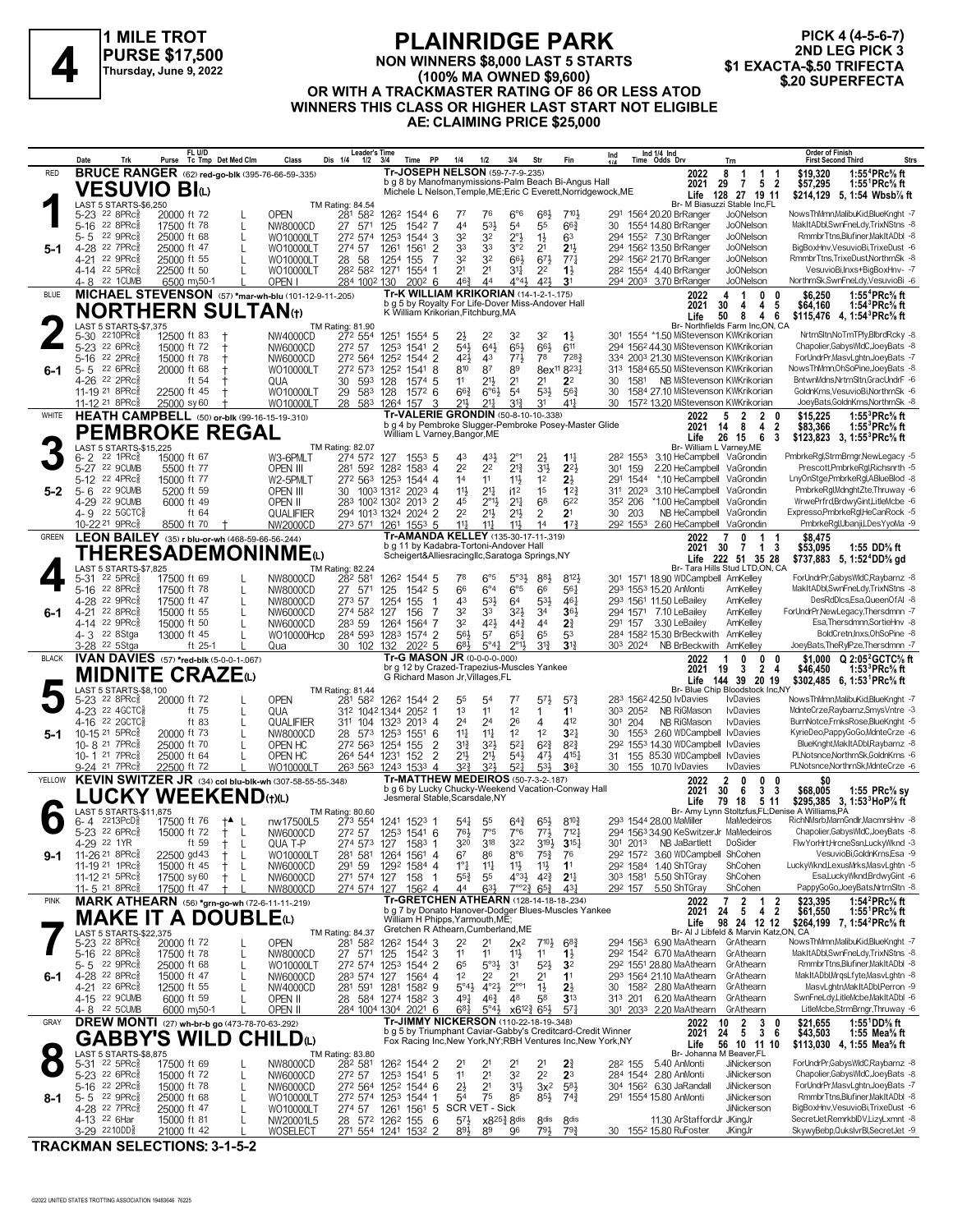

**1 MILE PACE PURSE \$25,000 Thursday, June 9, 2022**

#### **PLAINRIDGE PARK OPEN HANDICAP POST POSITIONS 1-6 DRAWN POST POSITION 8 ASSIGNED 1 EXITATIVID OF TATALS**<br>
Thursday, June 9, 2022 **1990 FOR HANDICAP**<br>
POST POSITIONS 1-6 DRAWN \$1 EXACTA-\$.50 TRIFECTA<br>
\$20 SUPERFECTA

# **LAST LEG PICK 3 2ND LEG PICK 4**

|              | Date<br>Trk                                                      | FL U/D<br>Tc Tmp Det Med Clm<br>Purse                    | <b>Leader's Time</b><br>Dis 1/4<br>Class         | Time PP<br>$1/2$ $3/4$                             | 1/4<br>1/2<br>3/4                                                                                                             | Fin<br>Str                                                                                                    | Ind 1/4 Ind<br>Time Odds Drv<br>Ind<br>Trn                                                                         | <b>Order of Finish</b><br>Strs<br><b>First Second Third</b>                                                                                      |
|--------------|------------------------------------------------------------------|----------------------------------------------------------|--------------------------------------------------|----------------------------------------------------|-------------------------------------------------------------------------------------------------------------------------------|---------------------------------------------------------------------------------------------------------------|--------------------------------------------------------------------------------------------------------------------|--------------------------------------------------------------------------------------------------------------------------------------------------|
| <b>RED</b>   |                                                                  | LUKE HANNERS (21) d br-tn-wh (743-85-94-106-.232)        |                                                  |                                                    | Tr-JEFF LIEBERMAN (34-6-5-1-268)<br>b g 9 by Somebeachsomewhere-Whats New Pussycat-Art Major                                  |                                                                                                               | 2022<br>15<br>4                                                                                                    | 3<br>\$51,100<br>1:50 $4$ M1 ft<br>0                                                                                                             |
|              |                                                                  | <b>JK WILL POWER</b>                                     |                                                  |                                                    | Michael Goldberg Racingllc, Scituate, MA                                                                                      |                                                                                                               | 6<br>26<br>2021<br>Life<br>185 36 24 29                                                                            | 1 <sub>1</sub><br>\$49,025<br>1:50 <sup>4</sup> PRc <sup>5</sup> / <sub>8</sub> ft<br>\$943,162 4, 1:49 HoP% ft                                  |
|              | LAST 5 STARTS-\$33,125<br>$22$ 8PR $c_{8}$<br>$6 - 2$            | 25000 ft 64                                              | TM Rating: 90.96<br>OPEN HC<br>263 552           | 1231<br>1503<br>3                                  | 2 <sup>1</sup><br>34<br>42                                                                                                    | $4^{21}$<br>55                                                                                                | Br- White Birch Farm, NJ<br>1513 40.10 JaRandall<br>JeLieberman<br>28                                              | Patrkthpr,Chatelrol,RockDmnds -7                                                                                                                 |
|              | 5-24 22 9PRc                                                     | 20000 ft 67                                              | 264 552 1232<br>NW10000CD                        | 3<br>1512                                          | 2 <sup>1</sup><br>11                                                                                                          | $21\frac{1}{2}$<br>2 <sup>2</sup><br>2 <sup>3</sup>                                                           | 28<br>1513 3.00 KeSwitzerJr JeLieberman                                                                            | HudsnPhil, JkWilPowr, BagPpeMjr -8                                                                                                               |
| 15-1         | $5-9$<br>$22$ 8PR $c_{8}^{5}$<br>22 6PRc3<br>$5 - 2$             | 25000 ft 54<br>L<br>20000 ft 55<br>L                     | 253 534<br>WO10000LT<br>264 551<br>NW10000CD     | 122<br>1511<br>3<br>1231<br>1523<br>$\overline{4}$ | 43<br>43<br>$1^{\circ}1$<br>11<br>11                                                                                          | $3^{11}$<br>42}<br>$1^{13}$<br>11<br>$11\frac{1}{4}$                                                          | 284 1511 21.50 KeSwitzerJr JeLieberman<br>292 1523 *1.90 LuHanners<br>JeLieberman                                  | JkWilPowr.RockDmnds.HudsnPhil -8<br>JkWilPowr.SaltLife.Rolnlkthn -8                                                                              |
|              | 4-25<br>22 1PRc3                                                 | 17500 ft 56                                              | NW8000CD<br>254 541 1212                         | 1511<br>-1                                         | 32<br>3°2                                                                                                                     | $4^{\circ}3\frac{1}{2}$<br>421<br>$2\frac{1}{2}$                                                              | 291 1511 *2.10 LuHanners<br>JeLieberman                                                                            | RocknThBl,JkWilPowr,SaltLife -7                                                                                                                  |
|              | 4-18 22 8PRc<br>$22$ 1PR $c_{8}^{5}$<br>4-11                     | 22500 ft 47<br>17500 ft 61                               | WO10000LT<br>263 553 1231<br>NW8000CD            | 261 544 1224 1514 2<br>3<br>153                    | 3°2<br>32<br>32<br>$3^{01}$                                                                                                   | $4^{\circ}21$<br>43<br>533<br>2nk<br>2 <sup>ohd</sup><br>11                                                   | 152 <sup>2</sup> 13.60 LuHanners<br>291<br>JeLieberman<br>294 153 *1.80 AnMonti<br>JeLieberman                     | LakeChrls, QuickShot, PutToRght -7<br>QuickShot,JkWilPowr,SmbchBarn -6                                                                           |
| <b>BLUE</b>  |                                                                  | RON CUSHING (57) c red-go (78-12-15-13-316)              |                                                  |                                                    | Tr-HEIDI GIBBS (45-8-10-6-.346)                                                                                               |                                                                                                               | 17<br>2022<br>4                                                                                                    | $\begin{matrix} 3 & 2 \\ 6 & 3 \end{matrix}$<br>\$62,055<br>1:50 $3$ MVR $\%$ ft                                                                 |
|              |                                                                  | ROCK DIAMONDS Nധ                                         |                                                  |                                                    | b g 9 by Rocknroll Hanover-Dancing Diamonds-Bettor's Delight<br>Ronald L Cushing, Albion, ME; Kevin R Sywyk, Swartz Creek, MI |                                                                                                               | 26<br>6<br>2021<br>133 42 26 13<br>Life                                                                            | \$79,620<br>1:50 ${}^{3}$ PRc ${}^{5}$ sft<br>\$533,272<br>6, 1:50 PRc% ft                                                                       |
|              | LAST 5 STARTS-\$28,000<br>$22$ $8$ PR $c_{8}$                    | 25000 ft 64                                              | TM Rating: 96.06<br>OPEN HC<br>263 552           |                                                    | 11<br>11                                                                                                                      | 3 <sup>1</sup>                                                                                                | Br- B J Whitelock & Mrs C J Wh<br>273 1504<br>8.20 RonCushing HeGibbs                                              | telock,NZ<br>Patrkthpr,Chatelrol,RockDmnds -7                                                                                                    |
|              | 6-2<br>22 $9PRc\frac{5}{8}$<br>$5 - 26$                          | 25000 ft 67<br>L                                         | <b>OPEN</b><br>261 543 1222                      | 1231<br>$150^3$ 2<br>8<br>1503                     | $8°5\frac{1}{2}$<br>86}                                                                                                       | $1\frac{1}{2}$<br>$8°5\frac{1}{2}$<br>64<br>761                                                               | 282 1514<br>5.20 RonCushing HeGibbs                                                                                | RockCandy,SkywyVctr,Chatelrol -9                                                                                                                 |
| 6-1          | $5 - 17$<br>$22$ 5PR $c_{8}$<br>$22$ 8PR $c_8^5$<br>$5 - 9$      | 25000 ft 69<br>L<br>25000 ft 54<br>L                     | 263 55<br>WO10000LTH<br>253 534<br>WO10000LT     | 1224<br>1521<br>2<br>122<br>1511<br>7              | 421<br>$4^{\circ}2\frac{1}{2}$<br>76<br>75}                                                                                   | $1^{\circ}$<br>11<br>$1\frac{13}{4}$<br>7°43<br>75}<br>$2^{13}$                                               | 292 1521<br>5.10 RonCushing<br><b>HeGibbs</b><br>8.90 RonCushing<br><b>HeGibbs</b><br>284 1513                     | RockDmnds,AlwysAMki,BillHaley -7<br>JkWilPowr,RockDmnds,HudsnPhil -8                                                                             |
|              | $5 - 2$<br>22 8PRc3                                              | 25000 ft 55                                              | 263 551<br>WO10000LT                             | 1224<br>$1504$ 4                                   | 32<br>32<br>33                                                                                                                | 34<br>$2^{11}$                                                                                                | 5.50 RonCushing HeGibbs<br>273 151                                                                                 | PontsNrth,RockDmnds,LakeChrls -7                                                                                                                 |
|              | 4-23 22 8CUMB<br>3-31 22 6MVR                                    | 6500 ft 57<br>26000 ft 42                                | OPEN I-II<br><b>HGOPEN IHC</b>                   | 271 564 1252 156<br>6<br>264 553 1222 1493 2       | 67<br>661<br>$3^{21}$<br>32<br>53                                                                                             | $6^{\circ}4$<br>$6^{13}$<br>$1\frac{13}{4}$<br>$67\frac{3}{4}$<br>53}                                         | 1.50 RonCushing<br>294 156<br>RonCushing<br>281 1511 43.10 MDCushing<br>RonCushing                                 | RockDmnds,BetYou,SarhsLily -6<br>SectninBg,EModsDsre,Oakwdntwn -7                                                                                |
| WHITE        |                                                                  | KEVIN SWITZER JR (34) col blu-blk-wh (307-58-55-55-348)  |                                                  |                                                    | Tr-MARK EATON (14-1-4-2-.278)                                                                                                 |                                                                                                               | 12<br>$\overline{2}$<br>2022                                                                                       | 6<br>0<br>\$46,500<br>1:53 Stgaft                                                                                                                |
|              |                                                                  | <b>SKYWAY VICTOR</b> W                                   |                                                  |                                                    | b g 4 by Tellitlikeitis-Vegas Date-Cole Muffler<br>Mark W Eaton, Mendon, MA; Robert J Griffin, Salem, MA                      |                                                                                                               | 22<br>6<br>2021<br>46 11 11 1<br>Life                                                                              | $\mathbf{3}$<br>0<br>\$107.880<br>1:50 HoP% ft<br>\$204,140 3, 1:50 HoP% ft                                                                      |
|              | LAST 5 STARTS-\$12,500<br>$22$ 8PR $c_{8}$<br>$6 - 2$            | 25000 ft 64                                              | TM Rating: 91.44<br>OPEN HC<br>263 552           | 1231<br>$150^3$ 4                                  | 7bedis                                                                                                                        | dnf                                                                                                           | Br- Michael L Schlabach, IN<br>4.70 KeSwitzerJr MaEaton                                                            | Patrkthpr,Chatelrol,RockDmnds -7                                                                                                                 |
|              | 5-26 22 9PRc                                                     | 25000 ft 67<br>L                                         | <b>OPEN</b><br>261 543 1222                      | $150^3$ 5                                          | 2 <sup>1</sup><br>2 <sup>1</sup><br>31                                                                                        | 2 <sup>11</sup><br>$2\frac{1}{2}$                                                                             | 281<br>1504 7.00 KeSwitzerJr MaEaton                                                                               | RockCandy,SkywyVctr,Chatelrol -9                                                                                                                 |
|              | 5-17 22 5PRc<br>5-9 22 8PRc                                      | 25000 ft 69<br>L<br>25000 ft 54<br>L                     | 263 55<br>WO10000LTH<br>253 534 122<br>WO10000LT | 1224<br>1521<br>$151^1$ 6                          | 3 <sup>1</sup><br>32<br>11<br>11<br>11                                                                                        | $63\frac{1}{4}$<br>64<br>$75\frac{3}{4}$<br>761<br>$1\frac{1}{2}$                                             | 30<br>153 <sup>2</sup> 15.80 LuHanners<br>MaEaton<br>30 <sup>2</sup> 152 <sup>2</sup><br>3.90 LuHanners<br>MaEaton | RockDmnds,AlwysAMki,BillHaley -7<br>JkWilPowr,RockDmnds,HudsnPhil -8                                                                             |
|              | 4-25 22 5PRc3                                                    | 25000 ft 56                                              | 252 541 1212<br>WO10000LT                        | 1503<br>2                                          | 11<br>2 <sup>1</sup>                                                                                                          | 34<br>2 <sup>1</sup><br>2 <sup>1</sup>                                                                        | MaEaton<br>291 1504<br>3.90 LuHanners                                                                              | PontsNrth,SkywyVctr,MachLeMre -8                                                                                                                 |
|              | 4-18 22 5PRc<br>4-11 22 7PRc                                     | 25000 ft 47<br>25000 ft 61                               | WO-OPENHC<br>272 553 1231<br>WO10000LT           | 1514<br>5<br>262 543 1223 1521                     | 2 <sup>1</sup><br>2 <sup>1</sup><br>2 <sup>1</sup><br>5°3 <sup>1</sup><br>1°3<br>$77\frac{1}{2}$                              | 2 <sup>3</sup><br>3 <sup>1</sup><br>2 <sup>3</sup><br>1 <sup>2</sup>                                          | 2.40 LuHanners<br>MaEaton<br>283 152<br>294 1522 2.90 BrRanger<br>MaEaton                                          | ArtfulWay,SkywyVctr,WlknshwN -6<br>NuiBaDenN, SkywyVctr, CgrsNPort -8                                                                            |
| <b>GREEN</b> |                                                                  | JAY RANDALL (61) blu-go-wh (499-72-68-58-.259)           |                                                  |                                                    | Tr-JACKIE GREENE (136-34-22-17-.382)                                                                                          |                                                                                                               | 3<br>2022<br>13                                                                                                    | $\begin{array}{ccc} 2 & 4 \\ 4 & 5 \end{array}$<br>1:51 $^{2}$ PRc $\%$ ft<br>\$48,535                                                           |
|              |                                                                  | HUDSON PHILധ                                             |                                                  |                                                    | br g 7 by Shanghai Phil-Hazel-The Panderosa<br>Kellogg Racing Stables LLC, Queensbury, NY                                     |                                                                                                               | 34<br>8<br>2021<br>134 38 24 16<br>Life                                                                            | 1:49 ${}^4$ PRc ${}^5\!$ sft<br>\$102.856<br>\$567.538 6.1:49 <sup>4</sup> PRc <sup>5</sup> / <sub>8</sub> ft                                    |
|              | LAST 5 STARTS-\$18,650<br>5-24 22 9PRc <sup>5</sup>              | 20000 ft 67                                              | TM Rating: 91.80<br>NW10000CD<br>264 552         | 1232 1512 2                                        | $2^{\circ}1$<br>$11\frac{1}{2}$<br>11                                                                                         | 1 <sup>2</sup><br>11                                                                                          | Br- Hudson Standrdbrd Stb Inc, QC, CA<br>151 <sup>2</sup> *1.20 JaRandall<br>JaGreene<br>28                        | HudsnPhil,JkWilPowr,BagPpeMjr -8                                                                                                                 |
|              | $22 \, 9$ PRc $\frac{5}{8}$<br>$5 - 17$                          | 20000 ft 69<br>L                                         | 274 56<br>WO10000LT                              | 1231<br>$150^2$ 4                                  | 54<br>541                                                                                                                     | $2^{\circ}2$<br>33<br>$35\frac{3}{4}$                                                                         | JaGreene<br>28<br>1513<br>3.10 JaRandall                                                                           | Patrkthpr, MachLeMre, HudsnPhil -7                                                                                                               |
| $9-2$        | 5-9<br>$22$ 8PR $c_{8}$<br>22 8PRc3<br>$5 - 2$                   | 25000 ft 54<br>L<br>25000 ft 55<br>L                     | 253 534<br>WO10000LT<br>263 551<br>WO10000LT     | 122<br>$151^1$ 4<br>1224<br>1504 6                 | 54<br>$5°3\frac{1}{2}$<br>78<br>$75\frac{1}{2}$                                                                               | $2^{\circ}1$<br>$2\frac{1}{2}$<br>$33\frac{1}{4}$<br>75}<br>511<br>56}                                        | 293 1514 4.00 JaRandall<br>JaGreene<br>152 10.60 KeSwitzerJr JaGreene<br>281                                       | JkWilPowr,RockDmnds,HudsnPhil -8<br>PontsNrth,RockDmnds,LakeChrls -7                                                                             |
|              | 4-25 22 5PRc <sup>5</sup>                                        | 25000 ft 56                                              | 252 541<br>WO10000LT                             | 1212<br>$150^3$ 4                                  | 56<br>$4^{\circ}3$                                                                                                            | $2^{\circ}1$<br>32<br>43                                                                                      | 293 1511<br>5.50 JaRandall<br>JaGreene                                                                             | PontsNrth,SkywyVctr,MachLeMre -8                                                                                                                 |
|              | 4-16 <sup>22</sup> 6Stga<br>4-9 22 6Stga                         | 15000 sy 46-2<br>15000 gd50-1                            | 273 571 1253<br>Open Hcp<br>Open Hcp<br>264 56   | 1534 6<br>6<br>1243 153                            | $6^{07}\frac{1}{2}$<br>681<br>791,<br>$i6^{\circ}4^{\frac{1}{4}}$                                                             | 3°2<br>54}<br>663<br>$1^{\circ 9}$<br>16 <sup>3</sup><br>14                                                   | *.80 ByDobson<br>29<br>155<br>JaGreene<br>28 <sup>2</sup> 153 *1.65 ByDobson<br>JaGreene                           | MachLeMre, Mikbythss, AmrcnZest -6<br>HudsnPhil, Mikbythss, EliteRtrt -8                                                                         |
| <b>BLACK</b> |                                                                  | DREW MONTI (27) wh-br-b go (473-78-70-63-.292)           |                                                  |                                                    | Tr-JIMMY NICKERSON (110-22-18-19-348)                                                                                         |                                                                                                               | 6<br>2022<br>$\mathbf 1$                                                                                           | 1:51 $\text{PRc}$ % ft<br>1<br>2<br>\$21,050                                                                                                     |
|              |                                                                  | <b>ALWAYS A MIKI</b> O                                   |                                                  | Joseph A Trice, Hampden, ME                        | b h 4 by Always B Miki-Beach Gal-Somebeachsomewhere                                                                           |                                                                                                               | 16<br>2021<br>- 5<br>35 11 4 7<br>Life                                                                             | 2 <sub>1</sub><br>\$87,721<br>1:50 <sup>4</sup> Phl% ft<br>\$440,032 2, 1:50 <sup>2</sup> M1 ft                                                  |
|              | LAST 5 STARTS-\$21,050<br>$22$ 5PR $c_{\overline{8}}$<br>$6 - 2$ | 20000 ft 67                                              | TM Rating: 87.50<br>NW10000CD<br>26<br>544       | 1222 1511<br>$\overline{2}$                        | $6^{\circ}4$<br>66                                                                                                            | $4^{o}3\frac{1}{2}$<br>32<br>1nk                                                                              | Br- Sergent Stables LLC,PA<br>1511 *2.00 LuHanners<br>281<br>JiNickerson                                           | AlwysAMki,SelslCty,RocknThBI -7                                                                                                                  |
|              | 5-17 22 5PRc                                                     | 25000 ft 69<br>L                                         | 263 55<br>WO10000LTH                             | 3<br>1224<br>1521                                  | 65<br>65}                                                                                                                     | 7°3 <sub>4</sub><br>75<br>$2^{13}$                                                                            | 29<br>1523 13.90 AnMonti<br><b>JiNickerson</b>                                                                     | RockDmnds, Alwys AMki, BillHaley -7                                                                                                              |
| 7-2          | 5-9<br>$226$ PR $c_{8}$<br>22 6PRc3<br>$5 - 2$                   | 20000 ft 54<br>L<br>20000 ft 55<br>L                     | 27<br>NW10000CD<br>562<br>264 551<br>NW10000CD   | 124<br>1523<br>8<br>1231<br>1523<br>8              | 87<br>$5^{\circ}4$<br>88<br>86                                                                                                | $3^{\circ}1\frac{1}{2}$<br>3 <sup>2</sup><br>$3^{11}$<br>$8°5\frac{1}{2}$<br>74}<br>$63\frac{1}{4}$           | 283 1524 4.90 AnMonti<br>JiNickerson<br>3.30 AnMonti<br>29 1531<br><b>JiNickerson</b>                              | Rolnlkthn,BagPpeMjr,AlwysAMki -8<br>JkWilPowr,SaltLife,Rolnlkthn -8                                                                              |
|              | 22 7PRc<br>4-25                                                  | 20000 ft 56                                              | NW10000CD<br>264 544 123                         | 1521<br>6                                          | 65<br>$65\frac{1}{2}$                                                                                                         | $6^{\circ}4\frac{1}{2}$<br>$5^{31}$<br>34                                                                     | 283 1522 3.40 AnMonti<br><b>JiNickerson</b>                                                                        | DarkEnrgy.OurMxPhct.AlwysAMki -8                                                                                                                 |
|              | $22\,5$ PR $c_{8}^{5}$<br>4-18<br>22 3Pine1<br>4-5               | 25000 ft 47<br>ft 70                                     | 272 553 1231<br>WO-OPENHC<br>30 59<br>Qua        | 1514<br>3<br>153<br>1263                           | 431<br>43<br>5 <sup>4</sup><br>211<br>21,<br>21                                                                               | 64<br>$64\frac{1}{4}$<br>211,<br>42                                                                           | 6.60 AnMonti<br>283 1523<br>JiNickerson<br>263 1532<br>NB AnMonti<br>JiNickerson                                   | ArtfulWay,SkywyVctr,WlknshwN -6<br>ChaseLnge,MajorLegr,Rolnlkthn -4                                                                              |
| YELLOW       |                                                                  | NICHOLAS GRAFFAM (31) c red-b go-blk (232-25-35-37-.245) |                                                  |                                                    | Tr-GEORGE DUCHARME (45-11-7-7-383)<br>br g 6 by Roll With Joe-Chatelaine-Western Hanover                                      |                                                                                                               | 4<br>2022<br>- 1                                                                                                   | 1:51 <sup>4</sup> VD <sup>7</sup> / <sub>8</sub> ft<br>\$13,400<br>1.                                                                            |
|              |                                                                  | <b>CHATELROLL</b> ω                                      |                                                  |                                                    | Purple Haze Stables LLC, Fairport, NY                                                                                         |                                                                                                               | 20 10<br>2021<br>56 22<br>Life                                                                                     | 1:49 <sup>2</sup> VD <sup>7</sup> / <sub>8</sub> ft<br>4 3<br>\$65,480<br>\$196,050 5, 1:49 <sup>2</sup> VD <sup>7</sup> / <sub>8</sub> ft<br>97 |
|              | LAST 5 STARTS-\$25,900<br>$22$ $8$ PR $c_{8}$<br>6-2             | 25000 ft 64                                              | TM Rating: 89.46<br>OPEN HC                      | 263 552 1231 1503 5                                | 5 <sup>5</sup><br>$5^{\circ}3^{\circ}$                                                                                        | $3^{001}\frac{1}{2}$<br>$2\frac{1}{2}$<br>2 <sup>1</sup>                                                      | Br- Twinbrook Limited, ON, CA<br>27 <sup>2</sup> 150 <sup>4</sup> 1.60 NiGraffam GeDucharme                        | Patrkthpr,Chatelrol,RockDmnds -7                                                                                                                 |
|              | 5-26 <sup>22</sup> 9PRc <sup>5</sup><br>$22 \t3TgDn\frac{5}{8}$  | 25000 ft 67                                              | OPEN                                             | 261 543 1222 1503 9                                | 971<br>963                                                                                                                    | 3 <sup>2</sup><br>963<br>85                                                                                   | 272 151 49.00 NiGraffam GeDucharme                                                                                 | RockCandy,SkywyVctr,Chatelrol -9                                                                                                                 |
| 8-1          | $5 - 15$<br>5-7 22 6Stga                                         | 13000 ft 80<br>15000 ft 60                               | OPEN I<br>264 55<br>274 573 126<br>Open Hcp      | 1223<br>$150^3$ 6                                  | $64\frac{3}{4}$<br>$6^{\circ}5\frac{1}{2}$ $4^{\circ}2$<br>1544 5 SCR JG - Personal                                           | 32<br>531                                                                                                     | 281 1511 6.30 BrxBoyd<br>GeDucharme<br>GeDucharme                                                                  | PrrePnthr,SonTiger,AgedchHnv -7<br>BlmntMajr,KysDakota,RecrdYear -7                                                                              |
|              | 4-30 22 8 VD $\frac{7}{8}$<br>4-13 2210SGR1                      | 7000 ft 60<br>ft 80                                      | OPEN <sub>1</sub><br>QUA                         | 262 543 1224 1514 4<br>294 1003 1294 1563 2        | $54\frac{1}{2}$<br>$5^{3}\frac{3}{4}$<br>$3^{2}\frac{3}{4}$<br>$3^{21}$                                                       | $4^{\circ\circ}3$<br>$2\frac{1}{4}$<br>1 <sup>2</sup><br>$3°1\frac{1}{2}$<br>3 <sup>1</sup><br>$1\frac{1}{2}$ | GeDucharme<br>282 1514 *1.25 FrAffrunti<br>263 1563 NB FrAffrunti<br>GeDucharme                                    | Chatelrol, Nrthrn Ren, Frontier R -6<br>Chatelrol, Therwsths, SoAmazing -4                                                                       |
|              | 10-21 21 10 PR c 3                                               | 25000 ft 72                                              | WO10000LT                                        | 272 572 1244 1524 1                                | $3^{2}\frac{3}{4}$<br>3°3                                                                                                     | 2 <sub>hd</sub><br>$1\frac{1}{2}$<br>$2^{\circ}$                                                              | GeDucharme<br>28 1524 *1.00 NiGraffam                                                                              | Chatelrol, Highrthnn, RealPeace -8                                                                                                               |
| <b>PINK</b>  |                                                                  | LEON BAILEY (35) r blu-or-wh (468-59-66-56-244)          |                                                  |                                                    | Tr-AMANDA KELLEY (135-30-17-11-.319)<br>b g 5 by Well Said-Bodacious Hanover-Dragon Again                                     |                                                                                                               | $\overline{5}$<br>2022<br>11<br>27<br>2021<br>5                                                                    | \$52,102<br>1:51 $3$ Stgaft<br>1<br>- 2<br>5 <sub>2</sub><br>1:51 <sup>4</sup> PRc <sup>5</sup> / <sub>8</sub> ft<br>\$66,620                    |
|              |                                                                  | <b>.AKE CHARLES</b> ധ                                    |                                                  |                                                    | Scheigert&Alliesracingllc,Saratoga Springs,NY                                                                                 |                                                                                                               | 58<br>Life<br>16 8                                                                                                 | \$281,647 3, 1:50 <sup>2</sup> Mea <sup>5</sup> / <sub>8</sub> ft<br>7                                                                           |
|              | LAST 5 STARTS-\$30.052<br>5-28 <sup>22</sup> 6Stga               | 15000 ft 76                                              | TM Rating: 92.74<br>273 563<br>Open Hcp          | 1244 1521 6                                        | $11\frac{3}{4}$<br>11물<br>$11\frac{1}{2}$                                                                                     | 11}<br>1 <sup>1</sup>                                                                                         | Br- Vieux Carre Farms LLC,PA<br>272 1521<br>*.55 LeBailey<br>AmKelley                                              | LakeChrls,AmrcnZest,KysDakota -6                                                                                                                 |
|              | 5-21 <sup>22</sup> 6Stga<br>5-14 <sup>22</sup> 6Stga             | 15000 ft 90<br>L<br>16050 ft 83<br>L                     | 271 56<br>Open Hcp<br>272 57<br>Open Hcp         | $151^3$ 6<br>1241<br>125<br>$1533$ 7               | 11}<br>$11\frac{1}{2}$<br>911<br>$99\frac{1}{2}$                                                                              | $11\frac{1}{2}$<br>1 <sup>2</sup><br>$12\frac{1}{4}$<br>$9^{\circ}8$<br>$85\frac{3}{4}$<br>$5^{3}\frac{3}{4}$ | 272 1513 *1.30 LeBailey<br>AmKelley<br>274 1542 5.40 LeBailey<br>AmKelley                                          | LakeChrls,SmbchBarn,Mikbythss -8<br>ReplOrRpl,ArtfulWay,SmbchBarn -9                                                                             |
| 4-1          | 5-2 $228PRc_{8}^{5}$                                             | 25000 ft 55<br>L                                         | 263 551<br>WO10000LT                             | 1224 1504 5                                        | 2 <sup>1</sup><br>2 <sup>2</sup><br>2 <sup>1</sup>                                                                            | 2 <sup>3</sup><br>3 <sup>13</sup>                                                                             | 28 1511 5.50 ShTGray<br>AmKelley                                                                                   | PontsNrth,RockDmnds,LakeChrls -7                                                                                                                 |
|              | 4-18 22 8PRc <sup>5</sup><br>4-9 22 6Stga                        | 22500 ft 47<br>L<br>15000 gd50-1                         | WO10000LT<br>264 56<br>Open Hcp                  | 261 544 1224 1514 4<br>1243 153<br>-7              | 2 <sup>1</sup><br>2 <sup>1</sup><br>$3^{\circ\circ}1$<br>$2^{\circ}1$                                                         | $2^{\circ}$<br>11<br>$11\frac{1}{4}$<br>$3^{\circ}4$<br>$35\frac{1}{4}$<br>6 <sup>9</sup>                     | 1514 *1.00 ShTGray<br>AmKelley<br>29<br>1544 3.75 LeBailey<br>301<br>AmKelley                                      | LakeChrls.QuickShot.PutToRaht -7<br>HudsnPhil, Mikbythss, EliteRtrt -8                                                                           |
|              | 3-26 <sup>22</sup> 6Stga                                         | 15000 ft 47                                              | 272 57<br>Open Hcp                               | 1244 1533 8                                        | 812<br>$6°6\frac{1}{2}$                                                                                                       | $4^{\circ}3\frac{1}{4}$<br>$5^{3}{}_{4}^{3}$<br>54                                                            | 29 1542 15.10 LeBailey<br>AmKelley                                                                                 | ArtfulWay, SkywyVctr, EliteRtrt -8                                                                                                               |
| GRAY         |                                                                  | <b>BRUCE RANGER</b> (62) red-go-blk (395-76-66-59-.335)  |                                                  |                                                    | Tr-MELISSA BECKWITH (280-72-39-37-.379)<br>b g 7 by Four Starzzz Shark-Thats The Spirit-Pacific Rocket                        |                                                                                                               | 13<br>2022<br>4<br>13<br>$\mathbf{3}$<br>2021                                                                      | \$58,944<br>1:50 $^{2}$ PRc $\%$ ft<br>1<br>2 <sub>1</sub><br>\$46,343<br>1:48 <sup>4</sup> M1 ft                                                |
|              | LAST 5 STARTS-\$31,138                                           | PATRIKTHEPIRANHA Aω                                      | TM Rating: 93.28                                 |                                                    | Thestable Patrikthepirana, Guelph, ON, CA                                                                                     |                                                                                                               | 62 19 10 5<br>Life<br>Br- K JF Charles & A G Charles, AS                                                           | \$305,351 6, 1:48 <sup>4</sup> M1 ft                                                                                                             |
|              | $22$ 8PR $c_{8}^5$<br>$6 - 2$                                    | 25000 ft 64<br>L                                         | OPEN HC<br>263 552 1231                          | 1503 7                                             | $66\frac{1}{2}$<br>$64\frac{1}{4}$                                                                                            | $5^{\circ}3$<br>3 <sup>1</sup><br>1 <sup>1</sup>                                                              | 264 1503 *1.00 BrRanger<br>MeBeckwith                                                                              | Patrkthpr,Chatelrol,RockDmnds -7                                                                                                                 |
|              | 5-17 22 9PRc <sup>5</sup><br>5-9 22 4PRc <sup>3</sup>            | 20000 ft 69<br>L<br>15000 ft 54<br>L                     | WO10000LT<br>274 56<br>NW6000CD                  | $150^2$ 2<br>1231<br>271 564 1244 1521<br>5        | 1 <sup>2</sup><br>1 <sup>1</sup><br>11<br>65<br>$4^{\circ}2\frac{1}{2}$                                                       | 1 <sup>2</sup><br>123<br>$4^{\circ\circ}2$<br>$1\frac{1}{2}$<br>1 <sup>2</sup>                                | *.50 BrRanger<br>MeBeckwith<br>271 1502<br>*.20 BrRanger<br>MeBeckwith<br>27 1521                                  | Patrkthpr, MachLeMre, HudsnPhil -7<br>Patrkthpr, WaimcAtck, TwinBJays -8                                                                         |
| 3-1          | $5 - 2$ 22 1Wbsb $\frac{7}{8}$                                   | gd 50-1                                                  | 284 574 128<br>QUA                               | 1554 6                                             | 2 <sub>hd</sub><br>$2^{13}$                                                                                                   | 2 <sup>1</sup><br>$13\frac{1}{2}$<br>1 <sup>3</sup>                                                           | 273 1554<br>NB MBaillargeon DoGladu                                                                                | Patrkthpr, BleMeAKis, NightWtch -7<br>NoFreLnch,CntryHnkn,MaposLion -9                                                                           |
|              | 4-23 22 $9Wbsb\frac{7}{8}$<br>4-16 $^{22}$ 5Wbsb $\frac{7}{8}$   | 17380 ft 46<br>14220 ft 35<br>L                          | NW11000L5C<br>281 56<br>NW8400L5CD               | 27 564 1252 1513 2<br>1241 1522 9                  | 711<br>$7^{10}$<br>$6^{10}\frac{1}{4}$<br>$6^{\circ}11\frac{1}{2}$ $6^{\circ}5\frac{1}{4}$                                    | 919<br><b>g</b> dis<br><b>9dis</b><br>$4^{13}$<br>$5^{41}$                                                    | 4.40 JaMacdonald DoGladu<br>273 1524 5.35 JaMacdonald DoGladu                                                      | EastEnd,Flyingvnb,Dontpkthd -9                                                                                                                   |
|              | $3-26$ 22 8Wbsb $\frac{7}{8}$                                    | 20000 ft 32-1                                            | NW16000L5C                                       | 281 553 1241 153                                   | 333<br>$11\frac{1}{2}$                                                                                                        | 64 <sup>1</sup><br>2 <sub>hd</sub><br>10p913                                                                  | 312 1553 11.55 AMacdonald DoGladu                                                                                  | LndrveHnv,SweetDesl,StnbrgRx+-10                                                                                                                 |

**TRACKMAN SELECTIONS: 8-5-7-4**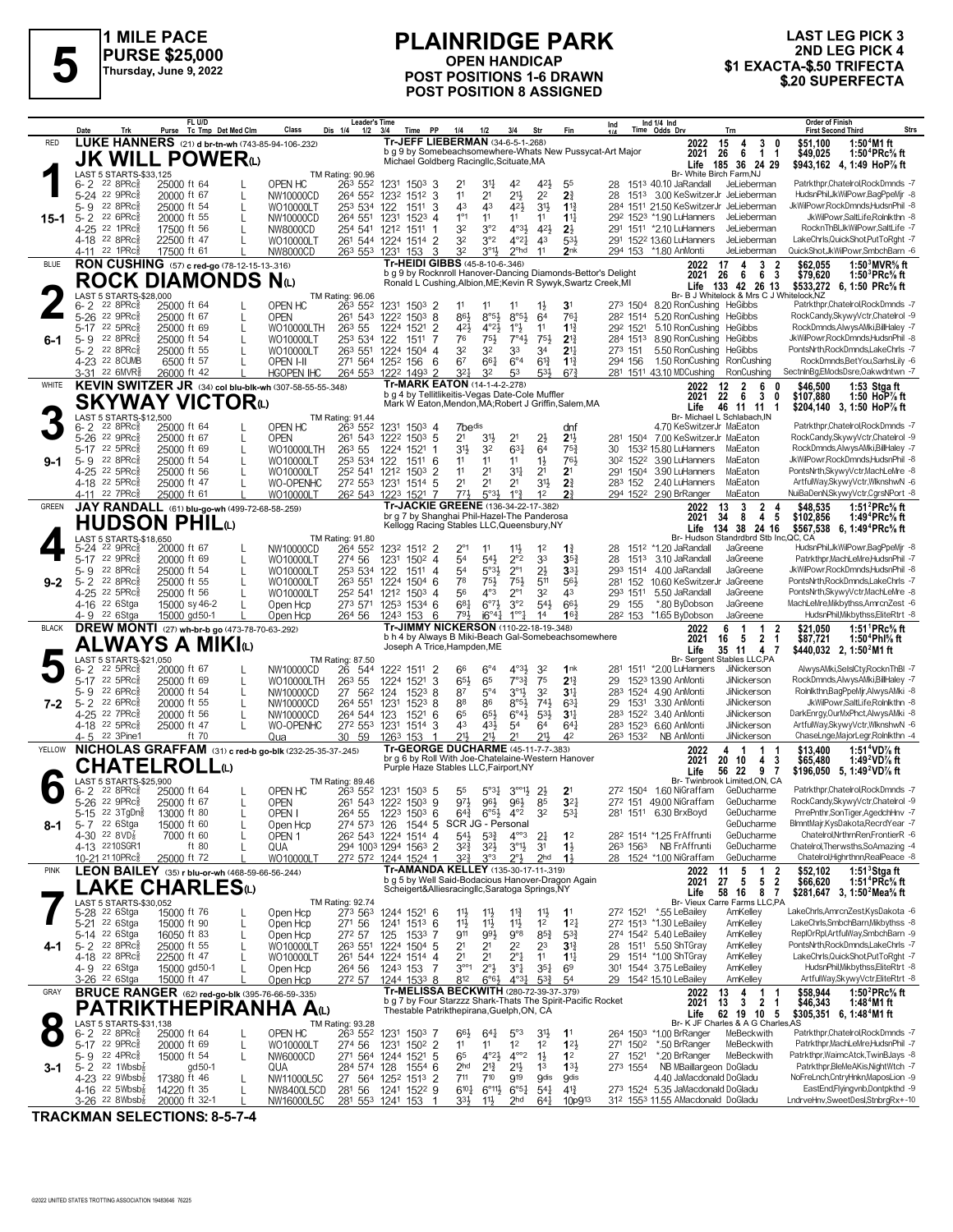

## **PLAINRIDGE PARK 5 YEAR OLDS AND UNDER NON WINNERS 3 EXTENDED PARI MUTUEL RACES**<br>3RD LEG PICK 4<br>NON WINNERS 3 EXTENDED PARI MUTUEL RACES \$1 EXACTA-\$.50 TRIFECTA **OR \$30,000 LIFETIME MARES, MA BRED, 100% MA OWNED ALLOWED 1 WIN**

|              | Date<br>Trk                                                                                     | FL U/D<br>Purse<br>Tc Tmp Det Med Clm                                             | Class<br>Dis 1/4                    | <b>Leader's Time</b><br>1/2          | 3/4<br>Time                                                                                                                                                        | PP<br>1/4                            | 1/2                                                           | 3/4                                                | Str                                                 | Fin                                     | Ind 1/4 Ind<br>Time Odds Drv<br>Ind                                                          | Trn                                                                                                                                  | <b>Order of Finish</b><br>Strs<br><b>First Second Third</b>                                                                                                     |
|--------------|-------------------------------------------------------------------------------------------------|-----------------------------------------------------------------------------------|-------------------------------------|--------------------------------------|--------------------------------------------------------------------------------------------------------------------------------------------------------------------|--------------------------------------|---------------------------------------------------------------|----------------------------------------------------|-----------------------------------------------------|-----------------------------------------|----------------------------------------------------------------------------------------------|--------------------------------------------------------------------------------------------------------------------------------------|-----------------------------------------------------------------------------------------------------------------------------------------------------------------|
| <b>RED</b>   |                                                                                                 | NICHOLAS GRAFFAM (31) c red-b go-blk (232-25-35-37-245)<br><b>TENNESSEE LINDY</b> |                                     |                                      | Tr-GEORGE DUCHARME (45-11-7-7-383)<br>b f 3 by Muscle Hill-Nashville Lindy-Love You<br>Ftm Racing Stable LLC, Ocala, FL                                            |                                      |                                                               |                                                    |                                                     |                                         | 2022<br>2021<br>Life                                                                         | $0\quad 0$<br>0<br>0<br>3<br>$\overline{2}$<br>$\overline{7}$<br>$\mathbf{1}$<br>$\mathbf{7}$<br>3<br>$\mathbf{1}$<br>$\overline{2}$ | SO.<br>\$86,500<br>1:58 <sup>4</sup> PRc <sup>5</sup> / <sub>8</sub> sy<br>\$86,500 2, 1:58 <sup>4</sup> PRc <sup>5</sup> / <sub>8</sub> sy                     |
|              | LAST 5 STARTS-\$79,700<br>$6 - 3$ 22 6 VD $\frac{7}{8}$<br>10-25 <sup>21</sup> 1PRc3            | ft 63<br>100000 sy 55-2                                                           | QUA<br>301<br><b>MASS STK</b><br>28 | 58                                   | 1003 1293 1591<br>1274 1584 5                                                                                                                                      |                                      | 324<br>33<br>$64\frac{3}{4}$<br>$66\frac{3}{4}$               | 327<br>$6^{\circ}3$                                | $3\frac{3}{4}$<br>$6^{2}$                           | 21<br>1nk                               | 29<br>1591<br>NB FrAffrunti<br>30 <sup>2</sup> 1584<br>8.90 NiGraffam                        | Br- K R Breeding LLC,CT<br>GeDucharme<br>GeDucharme                                                                                  | DeliDream,TeneseLny,TugHIExpr -6<br>TeneseLny,WndrwlLny,MoniHeist -6                                                                                            |
| 3-1          | 10-17 21 6PRc<br>10-4 21 1PRc<br>9-27 21 5PRc <sup>5</sup>                                      | 60000 ft 62<br>30000 sy 57                                                        | <b>MASS STK</b><br><b>MASS STK</b>  | 281 57                               | 127<br>1561<br>284 591 1292 1584 3                                                                                                                                 | -5                                   | 32}<br>$4^{3}$<br>351<br>$34\frac{1}{4}$<br>$55\frac{1}{2}$   | 44<br>3°3<br>$4^{\circ}3$                          | 3 <sup>11</sup><br>2 <sup>1</sup><br>2 <sup>1</sup> | 42}<br>1 <sup>2</sup><br>2 <sup>1</sup> | 5.40 NiGraffam<br>29<br>1564<br>284 1584 2.60 NiGraffam<br>292 1592 8.10 NiGraffam           | GeDucharme<br>GeDucharme<br>GeDucharme                                                                                               | WndrwlLny,GratflExp,DancOnThW -9<br>TeneseLny,MalzsaLny,MoniHeist -5<br>GratflExp,TeneseLny,Lindyswht -5                                                        |
|              | 9-17 21 1PRc <sup>3</sup>                                                                       | 30000 ft 70<br>20000 ft 68                                                        | MASS STK<br>WOOD END                |                                      | 292 594 1292 1591<br>284 1003 1293 159<br><b>Tr-ERIC DICKSON (14-0-1-1-.063)</b>                                                                                   | 5<br>6                               | $55\frac{1}{4}$<br>$66\frac{3}{4}$<br>$5^{0.32}$              | $4^{\circ}2\frac{1}{4}$                            | 3 <sup>1</sup>                                      | $3^{2}$                                 | 292 1592 5.10 NiGraffam                                                                      | GeDucharme                                                                                                                           | HodaHnv,GratflExp,TeneseLny -6                                                                                                                                  |
| BLUE         | <b>DEWEY DOG</b><br>LAST 5 STARTS-\$2,500                                                       | W. DREW CAMPBELL (55) *or-blk-wh (280-40-34-36-.253)                              |                                     |                                      | b g 5 by Deweycheatumnhowe-Yankee Nola-S J's Photo<br>Eric W Dickson, Princeton, MA                                                                                |                                      |                                                               |                                                    |                                                     |                                         | 2022<br>2021<br>Life                                                                         | 8<br>0<br>1<br>24<br>$\mathbf{2}$<br>4<br>4<br>48<br>4<br>$\overline{4}$<br>9<br>Br- Morrisville Col Fdn Inc.NY                      | \$4.250<br>1:56 ${}^1$ PRc ${}^5\!$ ft<br>\$33,047<br>\$58,747 4, 1:56 <sup>1</sup> PRc <sup>5</sup> / <sub>8</sub> ft                                          |
|              | 22 7PRc§<br>6-2<br>5-26 22 7PRc                                                                 | 12500 ft 64<br>12500 ft 67                                                        | NW3PMLT<br>NW2PMLT                  | 284 594<br>283 593                   | 1292 1584 8<br>1274 1573 1                                                                                                                                         | 32<br>43                             | 421,<br>431                                                   | $53\frac{1}{2}$<br>3°3                             | $64\frac{1}{2}$<br>34                               | 63<br>431                               | 292 1592 22.10 WDCampbell ErDickson<br>294 1581 14.10 JDiStefano                             | ErDickson                                                                                                                            | DocGldnfl.MscleGene.SwansBqDn -8<br>SumbgbHnv,PowerMitt,MoniHeist -8                                                                                            |
| 30-1         | 5-19 22 7PRc<br>5-12 22 4PRc                                                                    | 12500 ft 56<br>15000 ft 77                                                        | NW2PMLT<br>W2-5PMLT                 | 272 574                              | 1264<br>156 <sup>1</sup> 6<br>272 563 1253 1544 1                                                                                                                  | 2 <sup>4</sup><br>49                 | 2 <sup>2</sup><br>43                                          | 32}<br>55                                          | 25<br>56                                            | $35\frac{1}{4}$<br>663                  | 30 1571 17.00 BrRanger<br>292 156 48.00 ToODea                                               | ErDickson<br>ErDickson                                                                                                               | JustLBdwy,MscleGene,DeweyDog -8<br>LnyOnStge,PmbrkeRgl,ABlueBlod -8                                                                                             |
|              | 5-5 2211PRc<br>4-28 2210PRc                                                                     | 7500 ft 68<br>7000 ft 47                                                          | NW2000CD<br><b>TRK&lt;72</b>        | 29 59                                | 271 564 1253 1561 7<br>1292 2002 2                                                                                                                                 | 22                                   | $4^{03}$<br>44<br>21                                          | 683<br>21                                          | 716<br>31}                                          | 714 <sub>7</sub><br>2 <sup>3</sup>      | 314 159 21.20 ToODea<br>31 2003 17.00 ToODea                                                 | ErDickson<br>ErDickson                                                                                                               | Richsnrth.ChocltXpl.NrthnCrdt -8<br>NrthnCrdt,DeweyDog,ChocItXpl -7                                                                                             |
| WHITE        | <b>WILY WALLY</b>                                                                               | <b>BRUCE RANGER</b> (62) red-go-blk (395-76-66-59-.335)                           |                                     |                                      | Tr-DOMENICO CECERE (14-6-3-3-.619)<br>b g 3 by Walner-Cameron Hill-Muscle Hill                                                                                     |                                      |                                                               |                                                    |                                                     |                                         | 2022<br>2021<br>Lindy Farms Of Conn, Enfield, CT; Robert A Rudolph, Vineland, NJ<br>Life     | $\mathbf{2}$<br>$\overline{2}$<br>0<br>0<br>3<br>$\mathbf{0}$<br>-1<br>0<br>$\mathbf{2}$<br>5 1<br>0                                 | \$28.125<br>\$5,000<br>$1:56$ Lex1 gd<br>\$33,125 2, 1:56 Lex1 gd                                                                                               |
|              | LAST 5 STARTS-\$33,125<br>$22\,5$ PR $c_{8}^{5}$<br>$5 - 16$<br>4-28 22 2PRc3                   | 100000 ft 78<br>12500 ft 47                                                       | <b>BUNKERHILL</b><br>27<br>NW2PMLT  | $55^{1}$<br>292 583                  | 1233<br>153<br>1291<br>159                                                                                                                                         | 33<br>2<br>$\overline{2}$<br>21}     | 33<br>2 <sup>1</sup>                                          | $3°2\frac{1}{2}$<br>3½                             | 32<br>23                                            | $2^{12}$<br>$24\frac{1}{2}$             | 312 1552 15.20 BrRanger<br>*.10 BrRanger<br>302 1594                                         | Br- Glengate Farms, ON, CA<br>DoCecere<br>DoCecere                                                                                   | JonasKS, Wily Wally, SIP -5<br>LnyOnStge, WilyWally, BrmdExprs -7                                                                                               |
| 8-5          | 4-19 22 1PRc <sup>5</sup><br>10-3 <sup>21</sup> 1 Lex1                                          | ft 54<br>10000 gd70-2                                                             | QUA<br>NW1/2PMRL                    | 293 100 129                          | 1591<br>291 582 1274 156                                                                                                                                           | 2 <sup>1</sup><br>7<br>11}<br>1      | 421<br>$11\frac{1}{4}$                                        | 421<br>1 <sup>2</sup>                              | 35<br>15                                            | 2 <sup>2</sup><br>$12\frac{1}{4}$       | NB BrRanger<br>301<br>1593<br>281 156<br>*1.50 YaGingras                                     | DoCecere<br>DoCecere                                                                                                                 | MrqsLfyte, Wily Wally, SumbgbHnv -8<br>WilyWally,JstForTrx,Thwnrtktl -6                                                                                         |
|              | 9-21 <sup>21</sup> 6Lex1<br>9-14 21 3Lex1                                                       | 6300 gd73-3<br>ft 80                                                              | NW1PMRL<br>QUA                      | 304 1013 132                         | 201<br>273 554 1254 1543 4                                                                                                                                         | $\mathbf{1}$<br>21}                  | SCR JG - Track Condition<br>$2^{11}$                          | $21\frac{1}{2}$                                    | 443                                                 | 343                                     | 292 1552<br>NB ReSejthen                                                                     | DoCecere<br>DoCecere                                                                                                                 | ZoeDeo,WshngBrft,MyMinMrcl -6<br>TheIrshmn,SonysMoni,WilyWally -7                                                                                               |
| GREEN        |                                                                                                 | RON CUSHING (57) c red-go (78-12-15-13-316)                                       |                                     |                                      | Tr-HEIDI GIBBS (45-8-10-6-.346)                                                                                                                                    |                                      |                                                               |                                                    |                                                     |                                         | 2022<br>b g 4 by Musclesprinctonian-Genesis Carolina-Danish Delight<br>2021                  | 3<br>$\overline{7}$<br>$\mathbf{0}$<br>0<br>$\overline{2}$<br>$\overline{2}$<br>16<br>3                                              | \$9.035<br>2:03 <sup>4</sup> Nor ft<br>\$18,300                                                                                                                 |
|              | LAST 5 STARTS-\$8.775                                                                           | <b>MUSCLE GENE (t)(L)</b>                                                         |                                     |                                      |                                                                                                                                                                    |                                      |                                                               |                                                    |                                                     |                                         | Ronald L Cushing, Albion, ME; Hunter Dunn Lofthus, Monmouth, ME<br>Life                      | 31<br>6<br>5<br>3<br>Br- Harvey E Byler, MI                                                                                          | \$43,481 2, 1:58 <sup>2</sup> HoP% gd                                                                                                                           |
|              | $22$ $7$ $PRc\frac{5}{8}$<br>6-2<br>5-26 22 7PRc                                                | 12500 ft 64<br>12500 ft 67<br>$^+$<br>$\mathsf{L}$                                | NW3PMLT<br>NW2PMLT                  | 283 593                              | 284 594 1292 1584 1<br>1274 1573 6                                                                                                                                 | 44<br>54                             | $3^{\circ}2$<br>$5^{41}$                                      | $2^{\circ_1}$<br>65                                | 2 <sup>11</sup><br>67                               | $2^1$<br>533                            | 6.00 RonCushing HeGibbs<br>292 159<br>8.60 RonCushing HeGibbs<br>292 1581                    |                                                                                                                                      | DocGldnfl, MscleGene, SwansBgDn -8<br>SumbgbHnv,PowerMitt,MoniHeist -8                                                                                          |
| 7-1          | 5-19 22 7PRc <sup>5</sup><br>5-13 22 2CUMB                                                      | 12500 ft 56<br>L<br>$^+$<br>3600 ft 80<br>$^+$<br>L                               | NW2PMLT<br>NW750L5                  | 30 1021 131                          | 272 574 1264 1561<br>$202^3$ 6                                                                                                                                     | 512<br>3                             | 55<br>$i55\frac{1}{2}$<br>$4^{\circ}4^{\circ}$                | $4^{\circ}3\frac{1}{2}$<br>$4^{\circ}7\frac{1}{2}$ | $35\frac{1}{4}$<br>49                               | $2^{3}\frac{3}{4}$<br>2 <sup>11</sup>   | 293 157 29.30 RonCushing HeGibbs<br>3.00 RonCushing HeGibbs<br>30 <sup>2</sup> 2024          |                                                                                                                                      | JustLBdwy,MscleGene,DeweyDog -8<br>Mackwrthy, MscleGene, PmbrkScrt -7                                                                                           |
|              | 5-7 22 3CUMB<br>5-5 22 1PRc                                                                     | ft 51<br>$^{\mathrm{+}}$<br>12500 ft 68                                           | QUA<br>NW2PMLT                      |                                      | 314 1024 1322 2021<br>284 582 1273 1574 2                                                                                                                          | 33                                   | 593<br>$5^{15}$<br>323                                        | 483<br>$2^{\circ}3$                                | 48<br>$4x^{2}\frac{1}{2}$                           | 315<br>4181                             | 2051<br>NB RonCushing<br>31<br>334 2012 31.90 RonCushing HeGibbs                             | HeGibbs                                                                                                                              | PembrkScr,FoxVlyCpd,MscleGene -5<br>UsurpHnv,RoylyRasd,PowerMitt -6                                                                                             |
| <b>BLACK</b> |                                                                                                 | HEATH CAMPBELL (50) or-blk (99-16-15-19-.310)<br><b>SWAN'S BIG DANCE</b>          |                                     |                                      | Tr-MICHAEL GRAFFAM (67-10-11-12-.300)<br>b g 3 by Swan For All-Elegant Babe-Elegant Man<br>Michael S Graffam, Falmouth, ME;<br>Martha G Holden, North Bridgton, ME |                                      |                                                               |                                                    |                                                     |                                         | 2022<br>2021<br>Life                                                                         | 0<br>$\mathbf{0}$<br>-1<br>6<br>-3<br>14<br>-1<br>15<br>6<br>$\overline{1}$<br>-4                                                    | \$1,500<br>\$15,010<br>1:58 $^1$ HoP $\%$ ft<br>\$16,510 2, 1:58 <sup>1</sup> HoP% ft<br>Br- Leander M Schwartz & Eleven Star Stables, IN                       |
|              | LAST 5 STARTS-\$11,000<br>22 7PRc <sup>3</sup><br>6-2<br>5-28 22 2CUMB                          | 12500 ft 64<br>ft 74                                                              | NW3PMLT<br>QUA                      | 284 594<br>293 101                   | 1292 1584 6<br>132<br>$2033$ 4                                                                                                                                     | 89                                   | 761,<br>45}<br>$46\frac{1}{4}$                                | 75}<br>48                                          | $75\frac{1}{2}$<br>45}                              | $3^{2}3$<br>3be <sup>3</sup>            | 29<br>159 <sup>2</sup> 16.70 NiGraffam<br>303 2041<br>NB NiGraffam                           | MiGraffam<br>MiGraffam                                                                                                               | DocGldnfl,MscleGene,SwansBgDn -8<br>Bruizn,HapyHolgn,SwansBgDn -5                                                                                               |
| $15 - 1$     | 21 8HoP $\frac{7}{8}$<br>$9 - 9$<br>21 8HoP $\frac{7}{8}$<br>$9 - 2$                            | 10000 ft 67<br>10000 ft 64                                                        | 2vo-nw1<br>29<br>2vo-nw1            | 283 582 129<br>594 130               | $1581$ 1<br>1584 6                                                                                                                                                 |                                      | 33}<br>$35\frac{1}{2}$<br>$4^{\circ}5\frac{1}{2}$<br>$2^{13}$ | 43}<br>21}                                         | 443<br>2 <sup>2</sup>                               | 1nk<br>21                               | 283 1581 2.80 BrBates<br>284 159<br>6.50 BrBates                                             | <b>BrBates</b><br><b>BrBates</b>                                                                                                     | SwansBgDn,UnionGrve,TWoodley-10<br>GoldnElxr,SwansBgDn,Justthrlr -8                                                                                             |
|              | 8-26 <sup>21</sup> 2HoP3<br>21 4 Ind1<br>$8-12$                                                 | 10000 sy 76<br>10000 ft 90                                                        | 2yo-nw1<br><b>INSF CON 2</b>        | 30 <sup>2</sup> 100                  | 284 591 1302 158<br>$200^2$ 3<br>1303                                                                                                                              | - 8                                  | 812<br>$8^{13}\frac{1}{2}$<br>32}<br>36                       | $8^{\circ}7\frac{1}{2}$<br>x37                     | $66\frac{1}{4}$<br>610                              | 461<br>3164                             | 272 1591 13.20 BrBates<br>313 2033<br><b>NB BrBates</b>                                      | <b>BrBates</b><br><b>BrBates</b>                                                                                                     | Muscledvr,SwanTrixe,LlhJenHnv -8<br>Nasey, Singlepse, SwansBgDn -8                                                                                              |
| YELLOW       |                                                                                                 | TODD O'DEA (50) r blu-wh-b go (47-1-4-3-.090)                                     |                                     |                                      | Tr-TODD O'DEA (38-1-3-3-096)<br>b g 4 by Guccio-Abc Bay Bee-Abc Garland                                                                                            |                                      |                                                               |                                                    |                                                     |                                         | 2022<br>2021                                                                                 | 5<br>0<br>$\mathbf 0$<br>0<br>24<br>3<br>3<br>1                                                                                      | \$1.250<br>\$19,190<br>1:58 $PRc%$ ft                                                                                                                           |
|              | LAST 5 STARTS-\$1,250                                                                           | THE FOURTH ESTATE $\scriptstyle\rm(t)$                                            |                                     |                                      |                                                                                                                                                                    |                                      |                                                               |                                                    |                                                     |                                         | Todd M O'Dea, Winchendon, MA; Lori A Dupuis, Winchendon, MA<br>Life                          | 37<br>$\mathbf{2}$<br>6<br>4<br>Br- Hickory Hollow Stables.IN                                                                        | \$27,350 3, 1:58 PRc <sup>5</sup> / <sub>8</sub> ft                                                                                                             |
|              | $6 - 2$<br>22 7PRc3<br>5-26 22 7PRc                                                             | 12500 ft 64<br>12500 ft 67<br>t                                                   | NW3PMLT<br>NW2PMLT                  | 284 594<br>283 593                   | 1292 1584 2<br>1274 1573 7                                                                                                                                         | 56<br>88                             | $5^{\circ}3\frac{1}{2}$<br>883                                | $4^{\circ}3$<br>88                                 | 54<br>79                                            | 75)<br>781                              | 294 1594 72.40 ToODea<br>294 1591 48.90 ToODea                                               | <b>ToODea</b><br><b>ToODea</b>                                                                                                       | DocGldnfl.MscleGene.SwansBqDn -8<br>SumbgbHnv,PowerMitt,MoniHeist -8                                                                                            |
| 30-1         | 5-19 22 7PRc<br>22 2PRc<br>$5 - 10$                                                             | 12500 ft 56<br>ŧ<br>ft 60<br>$\pm$                                                | NW2PMLT<br>QUA                      | 293 593 1282                         | 272 574 1264 1561<br>158                                                                                                                                           | 35<br>2 <sup>1</sup><br>$\mathbf{1}$ | 33<br>32                                                      | $6^{10}$<br>36                                     | $5^{14}$<br>38                                      | $5^{15}$<br>$3^{10}$                    | 303 1592 33.10 ToODea<br>303 2001 NB ToODea                                                  | <b>ToODea</b><br><b>ToODea</b>                                                                                                       | JustLBdwy,MscleGene,DeweyDog -8<br>SiddFinch, BendInThR, The Frth Es -4                                                                                         |
|              | 22 1PRc<br>$5 - 5$<br>4-26 <sup>22</sup> 1PRc3                                                  | 12500 ft 68<br>ft $54$                                                            | NW2PMLT<br>QUA                      | 293 100 129                          | 284 582 1273 1574 x1<br>1583                                                                                                                                       | 32<br>3                              | x636<br>$5x^{21}$<br>34                                       | x647<br>311                                        | 314                                                 | 6xdis 5981<br>4181                      | 40 <sup>2</sup> 217 <sup>2</sup> 24.00 ToODea<br>31 2021 NB ToODea                           | <b>ToODea</b><br><b>ToODea</b>                                                                                                       | UsurpHnv,RoylyRasd,PowerMitt -6<br>TapMeBlc, OrignStry, SiddFinch -6                                                                                            |
| <b>PINK</b>  |                                                                                                 | MICHAEL STEVENSON (57) *mar-wh-blu (101-12-9-11-205)<br><b>DOC GOLDENFLEECE</b>   |                                     |                                      | Tr-JOSEPH FLYNN (3-3-0-0-1.000)<br>b g 4 by Deweycheatumnhowe-Final Time-Conway Hall                                                                               |                                      |                                                               |                                                    |                                                     |                                         | 2022<br>Joseph A Flynn, South Grafton, MA; Edward A Flynn, Shrewsbury, MA<br>Life            | 3<br>3<br>$0\quad 0$<br>2021 11 1 1<br>14 4<br>$1 \quad 1$                                                                           | 1:56 <sup>2</sup> PRc <sup>5</sup> / <sub>8</sub> ft<br>\$15,000<br>\$9,300<br>1:59 PRc% ft<br>\$24,300 4, 1:56 <sup>2</sup> PRc <sup>5</sup> / <sub>8</sub> ft |
|              | LAST 5 STARTS-\$16,500<br>$6 - 2$ 22 7PRc $\frac{5}{8}$<br>5-26 <sup>22</sup> 2PRc <sup>5</sup> | 12500 ft 64<br>10000 ft 67                                                        | NW3PMLT<br>NW1PMLT                  |                                      | 284 594 1292 1584 4<br>1283 1583 2                                                                                                                                 | 11<br>11                             | 11<br>11                                                      | 11<br>11                                           | 11물<br>$1\frac{1}{2}$                               | 1 <sup>1</sup><br>1dh <sup>31</sup>     | 292 1584 *1.00 MiStevenson JoFlynn<br>30 1583 2.10 MiStevenson JoFlynn                       | Br- Joseph A Flynn & Edward A Flynn, MA                                                                                              | DocGldnfl, MscleGene, SwansBgDn -8<br>DocGldnfl=WorktGirl=WthAWrnng -7                                                                                          |
|              | 5-19 22 3PRc<br>5-10 22 1PRc                                                                    | 10000 ft 56<br>ft 60                                                              | NW1PMLT<br>28<br>QUA                | 281 59<br>57                         | 1562 4<br>126<br>281 582 1283 157                                                                                                                                  | 27<br>-1                             | $3°3\frac{1}{2}$<br>3 <sup>4</sup><br>2 <sup>7</sup>          | $2^{\circ}1$<br>2 <sup>7</sup>                     | $1\frac{1}{4}$<br>28                                | 1 <sup>nk</sup><br>$2^{15}$             | 1562 26.70 MiStevenson JoFlynn<br>301<br>30 200<br>NB MiStevenson JoFlynn                    |                                                                                                                                      | DocGldnfl.WorktGirl.CptBlues -8<br>JustLBdwy,DocGldnfl,ClasicCon -3                                                                                             |
| 6-1          | 11-24 21 1PRc<br>11-19 21 2PRc3                                                                 | 12500 ft 39<br>12500 ft 45                                                        | NW3PMLT<br>NW1PMLT                  |                                      | 282 591 1292 1593 4 SCR JG - Personal<br>29 584 1281 159                                                                                                           | $\overline{2}$                       | 561<br>481                                                    | $4^{7}\frac{3}{4}$                                 | 47                                                  | 3 <sup>81</sup>                         | 304 2003 35.60 MiStevenson JoFlynn                                                           | JoFlynn                                                                                                                              | Dejarwin,SumbgbHnv,Charmagdn -6<br>Goodashim.BillvB.DocGldnfl -7                                                                                                |
| GRAY         |                                                                                                 | JAY RANDALL (61) blu-go-wh (499-72-68-58-.259)                                    |                                     |                                      | Tr-MICHAEL EATON (65-8-9-9-246)<br>b f 3 by E L Titan-Black Broadway-Broadway Hall                                                                                 |                                      |                                                               |                                                    |                                                     |                                         | 2022<br>2021                                                                                 | 7<br>1<br>4<br>0<br>7<br>1<br>0<br>1                                                                                                 | \$24,625<br>1:56 <sup>1</sup> PRc <sup>5</sup> / <sub>8</sub> ft<br>1:59 <sup>1</sup> PRc <sup>5</sup> / <sub>8</sub> ft<br>\$15,357                            |
| $\bullet$    | LAST 5 STARTS-\$15,625<br>5-30 22 $7VD_8^2$                                                     | <b>JUST LIV BROADWAY(t)</b><br>60300 ft 83                                        | <b>NYSS</b>                         |                                      | 261 553 1233 1521 6                                                                                                                                                |                                      | 42}<br>$43\frac{1}{2}$                                        | $64\frac{3}{4}$                                    | $77\frac{1}{2}$                                     | $7^{16}$                                | Michael E Eaton, Mendon, MA; Robert J Mc Hugh, Norwood, MA<br>Life<br>304 1552 19.80 BrSears | 14<br>5<br>-1<br>-1<br>Br- Michael E Eaton & Robert J Mc Hugh, MA<br>MiEaton                                                         | \$39,982 3, 1:56 PRc <sup>5</sup> / <sub>8</sub> ft<br>BareMySol,VIntnaBlu,SevnOnThR -8                                                                         |
|              | 5-19 22 7PRc <sup>5</sup><br>5-10 22 1PRc                                                       | 12500 ft 56<br>$\pm$<br>ft 60                                                     | NW2PMLT<br>QUA                      |                                      | 272 574 1264 1561<br>281 582 1283 157                                                                                                                              | 5<br>1 <sup>4</sup><br>17<br>3       | 1 <sup>2</sup><br>17                                          | 11<br>17                                           | 1 <sup>5</sup><br>18                                | $13\frac{3}{4}$<br>115                  | *.50 JaRandall<br>292 1561<br>NB JaRandall<br>282 157                                        | MiEaton<br>MiEaton                                                                                                                   | JustLBdwy,MscleGene,DeweyDog -8<br>JustLBdwy,DocGldnfl,ClasicCon -3                                                                                             |
| 4-1          | 22 1PRc<br>$5 - 5$<br>4-21 22 1PRc                                                              | 12500 ft 68<br>12500 ft 58                                                        | NW2PMLT<br>NW2PMLT                  |                                      | 284 582 1273 1574 6<br>27 572 1254 157                                                                                                                             | 1 <sup>5</sup><br>4                  | 641<br>534<br>11                                              | 532<br>2 <sup>1</sup>                              | 5 <sub>dis</sub><br>2 <sup>1</sup>                  | 6 <sup>nr</sup><br>$24\frac{1}{4}$      | <b>REF JaRandall</b><br>314 1574 *.10 JaRandall                                              | MiEaton<br>MiEaton                                                                                                                   | UsurpHnv,RoylyRasd,PowerMitt -6<br>BillyB,JustLBdwy,BrmdExprs -7                                                                                                |
| PURPLE       | 4-14 22 1PRc                                                                                    | 12500 ft 50<br>DREW MONTI (27) wh-br-b go (473-78-70-63-292)                      | NW2PMLT                             |                                      | 274 58 1271 1563 6<br><b>Tr-TERRENCE MC GEE (12-0-0-1-.028)</b>                                                                                                    | 1 <sup>2</sup>                       | 11                                                            | 11                                                 | 1 <sup>2</sup>                                      | 1 <sup>2</sup>                          | 292 1563 *2.00 JaRandall<br>2022                                                             | MiEaton<br>$\mathbf{2}$<br>0<br>$0\quad 0$                                                                                           | JustLBdwy,Lilybet,RoylyRasd -7<br>\$625                                                                                                                         |
|              | LAST 5 STARTS-\$2,625                                                                           | <b>ETHAN'S FIRE</b> (t)                                                           |                                     |                                      | br g 4 by Dontyouforgetit-Breath Of Fire-Jailhouse Jesse<br>Terrence D Mc Gee, Pepperell, MA                                                                       |                                      |                                                               |                                                    |                                                     |                                         | 2021<br>Life                                                                                 | 20<br>3<br>3<br>2<br>3 <sub>3</sub><br>$\overline{2}$<br>26<br>Br- Double Spring Farm, OH                                            | \$28,026<br>1:58 PRc $%$ ft<br>\$29,492 3, 1:58 PRc <sup>5</sup> / <sub>8</sub> ft                                                                              |
|              | $22$ $7$ $PRc85$<br>6-2<br>5-24 22 1PRc                                                         | 12500 ft 64<br>ft 67<br>$\pm$                                                     | NW3PMLT<br>QUA<br>30                |                                      | 284 594 1292 1584 5<br>1001 1293 1584 4                                                                                                                            | 78<br>21}                            | $64\frac{1}{2}$<br>21                                         | $6^{\circ}4\frac{1}{2}$<br>21                      | $43\frac{1}{2}$<br>2 <sup>1</sup>                   | $5^{2}$<br>$3^{21}$                     | 291 1592 27.70 AnMonti<br>292 1591 NB AnMonti                                                | TeMcgee<br>TeMcgee                                                                                                                   | DocGldnfl, MscleGene, SwansBgDn -8<br>BillyB,SiddFinch,EthnsFire -5                                                                                             |
|              | 5-19 22 7PRc <sup>5</sup><br>30-1 5-3 $^{22}$ 1PRc $_{8}^{5}$                                   | 12500 ft 56<br>$^{\mathrm{+}}$<br>ft $54$<br>Ť                                    | NW2PMLT<br>QUA                      | 30 100 <sup>3</sup> 130 <sup>1</sup> | 27 <sup>2</sup> 574 1264 1561 2x<br>1594 2                                                                                                                         | 720<br>2 <sup>1</sup>                | 721<br>22                                                     | $730\frac{1}{2}$<br>24                             | 7421<br>2 <sup>2</sup>                              | 7471<br>$2^{5}$                         | 324 2053 26.40 KeSwitzerJr TeMcgee<br>294 2004 NB KeSwitzerJr TeMcgee                        |                                                                                                                                      | JustLBdwy,MscleGene,DeweyDog -8<br>Ubanji,EthnsFire,MjstcMrvl -5                                                                                                |
|              | 11-5 21 1PRcs<br>10-24 <sup>21</sup> 4PRc                                                       | 12500 ft 47<br>Ť<br>12500 ft 54                                                   | NW3PMLT<br>NW2PMLT                  |                                      | 283 594 1292 1592 1<br>291 1001 1291 1593 6                                                                                                                        | 23                                   | $21\frac{1}{4}$<br>$1^{\circ}1\frac{1}{2}$<br>11}             | 3½<br>32}                                          | $4^{21}$<br>$34\frac{1}{2}$                         | $4^{2}$<br>$47\frac{3}{4}$              | 301 1594 10.30 AnMonti<br>313 2011 6.00 MMAthearn                                            | TeMcgee<br>TeMcgee                                                                                                                   | RoyalPrde,LnyOnStge,SumbgbHnv -6<br>RoyalPrde,DocsBlMrk,LnySpritz -9                                                                                            |

**TRACKMAN SELECTIONS: 3-1-8-7**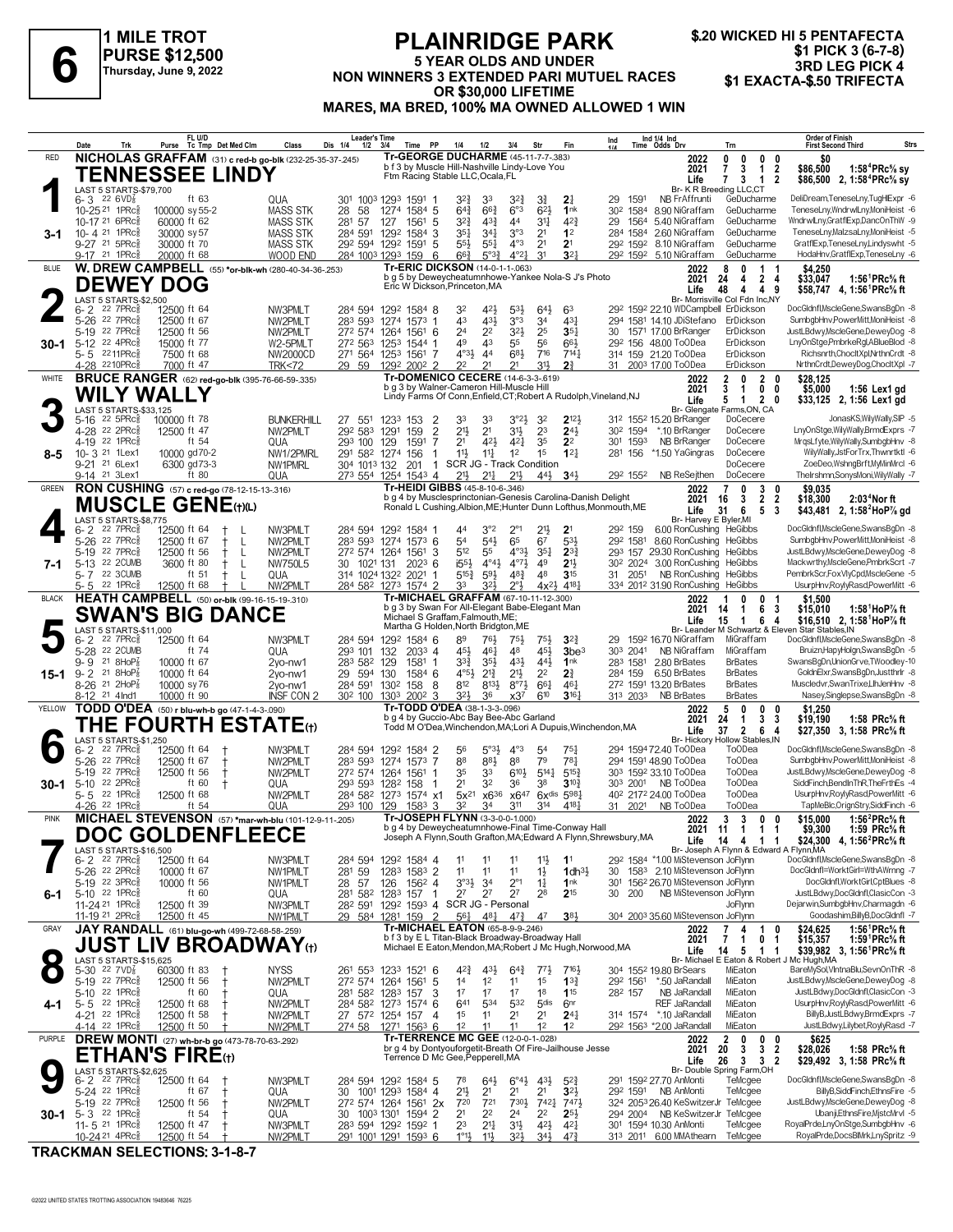

#### **PLAINRIDGE PARK OPEN HANDICAP POST POSITIONS 1-6 DRAWN POST POSITIONS 7-8 ASSIGNED** TURSE \$25,000<br>
Thursday, June 9, 2022<br> **1 EXACTA-\$.50 TRIFECTA**<br> **1 EXACTA-\$.50 TRIFECTA**<br> **7 A POST POSITIONS 1-6 DRAWN**<br> **1 A POST POSITIONS 1-6 DRAWN**<br> **1 A POST POSITIONS 1-6 DRAWN "ARTIE RAULSTON MEMORIAL RACE"**

# **2ND LEG PICK 3 LAST LEG PICK 4**

|              |                                                               | FL U/D                                             |                                                                | <i>r</i><br><b>Leader's Time</b>   |                                                                                                                   |                                                                         | 1010L                                                                                     |                                   | <b>Order of Finish</b><br>Ind 1/4 Ind<br>Time Odds Drv<br>Ind                                                                                                                            |
|--------------|---------------------------------------------------------------|----------------------------------------------------|----------------------------------------------------------------|------------------------------------|-------------------------------------------------------------------------------------------------------------------|-------------------------------------------------------------------------|-------------------------------------------------------------------------------------------|-----------------------------------|------------------------------------------------------------------------------------------------------------------------------------------------------------------------------------------|
| <b>RED</b>   | Date<br>Trk                                                   | Purse Tc Tmp Det Med Clm                           | Class<br>MATTHEW ATHEARN (23) k grn-wh-b go (354-54-47-42-266) | Dis 1/4<br>1/2                     | 3/4<br>Time PP<br>Tr-GRETCHEN ATHEARN (128-14-18-18-234)                                                          | 1/4<br>1/2                                                              | 3/4<br>Str                                                                                | Fin                               | <b>First Second Third</b><br>Strs<br>Trn<br>1:56 RcR <sup>5</sup> / <sub>8</sub> ft<br>2022<br>$\overline{7}$<br>\$12,325<br>-1<br>1<br>-1                                               |
|              |                                                               |                                                    | <b>FUNNYFUNNYRIDDLE</b>                                        |                                    | b g 4 by Lockkeeper-Alzata Hanover-Cantab Hall                                                                    |                                                                         |                                                                                           |                                   | 2021<br>18<br>9<br>3<br>2<br>\$102,437<br>1:56 ${}^{3}$ RcR ${}^{5}$ s ft                                                                                                                |
|              |                                                               |                                                    |                                                                |                                    | Anthony E Sapienza, Bluffton, SC                                                                                  |                                                                         |                                                                                           |                                   | 32 14<br>6<br>Life<br>-3<br>\$137,037<br>4, 1:56 RcR% ft<br>Br- James P Magno, MD                                                                                                        |
|              | LAST 5 STARTS-\$9.825<br>$22$ 9PR $c_{8}^{5}$<br>5-31         | 25000 ft 69                                        | OPEN HC                                                        | <b>TM Rating: 89.94</b><br>264 562 | 125<br>1534 1                                                                                                     | 34<br>32                                                                | 42<br>53                                                                                  | $64\frac{1}{2}$                   | RmmbrTtns, NowsThMmn, TrixNStns -7<br>291 1543 20.70 MMAthearn<br>GrAthearn                                                                                                              |
|              | 5-23 22 8PRc                                                  | 20000 ft 72                                        | <b>OPEN</b><br>L                                               | 281<br>582                         | 126 <sup>2</sup> 1544 5                                                                                           | 66<br>65                                                                | $4^{\circ}4$<br>47                                                                        | 471                               | NowsThMmnMalibuKid.BlueKnaht -7<br>29<br>1561<br>2.60 MMAthearn<br>GrAthearn                                                                                                             |
|              | 4-27<br>22 2RcR<br>$2210$ RcR $\frac{5}{2}$<br>$4 - 20$       | 12900 ft 55<br>12500 ft 61                         | L<br>MSS4&5YO<br><b>MPOPENHC</b><br>L                          | 28<br>563<br>262 552 1241          | $1533$ 2<br>124<br>$\overline{2}$<br>1531                                                                         | 2 <sup>2</sup><br>$2^{2}$<br>431<br>43                                  | 2 <sup>2</sup><br>$21\frac{1}{2}$<br>5 <sup>2</sup><br>43}                                | $2^{2}$<br>461                    | 293 154<br>NB MMAthearn<br>YalBnthMe,Funyfnyrd,WhtVilTg -4<br>JaWalters<br>294 1542 39.40 WaLong<br>JudgeBob, YalBnthMe, NrthnExps -6<br>JaWalters                                       |
| $12 - 1$     | 2210RcR<br>4-13                                               | 8000 ft 76                                         | MPNW5000L4                                                     | 28<br>592 1274                     | 156<br>-6                                                                                                         | 11}<br>$11\frac{1}{2}$                                                  | $11\frac{1}{2}$<br>$1\frac{1}{2}$                                                         | $1\frac{1}{2}$                    | Funyfnyrd, Whisk ynmy, WnkysCrdt -9<br>281 156<br>*.30 WaLong<br>JaWalters                                                                                                               |
|              | 4-6 2210RcR                                                   | 12500 ft 55                                        | <b>MPOPENHC</b>                                                |                                    | 272 571 1251 1534 1                                                                                               | 461<br>$5^{4}$                                                          | $64\frac{1}{4}$<br>32                                                                     | $4^{2}\frac{3}{4}$                | NrthnExps, YalBnthMe, JudgeBob -6<br>28 <sup>2</sup> 154 <sup>2</sup> 68.80 WaLong<br><b>JaWalters</b>                                                                                   |
|              | 3-23 <sup>22</sup> 1RcR <sup>5</sup>                          | 12500 gd55                                         | <b>MPOPENHC</b>                                                |                                    | 27 572 1253 1542 1                                                                                                | 331<br>421<br>Tr-IVAN DAVIES (5-0-0-2-.133)                             | 324<br>421                                                                                | $3^{2}$                           | WngsOfSpd,JudgeBob,Funyfnyrd -7<br>29 155 63.30 MMAthearn<br>JaWalters                                                                                                                   |
| <b>BLUE</b>  |                                                               | IVAN DAVIES (57) *red-blk (5-0-0-1-.067)           |                                                                |                                    | b h 5 by Crazed-Tori Hall-Conway Hall                                                                             |                                                                         |                                                                                           |                                   | $\overline{2}$<br>0<br>\$2.975<br>2022<br>0<br>-1<br>$\overline{2}$<br>1:54 $4$ PRc $\%$ ft<br>2021<br>19<br>6<br>- 8<br>\$63,975                                                        |
|              | <b>RAYBARNZ</b> W                                             |                                                    |                                                                |                                    | Earl B & Kathy Beaman, Winchester, NH;<br>Shirley S Michaud, Bell, FL                                             |                                                                         |                                                                                           |                                   | 34<br>8<br>6 11<br>\$95,945 4, 1:54 <sup>4</sup> PRc <sup>5</sup> / <sub>8</sub> ft<br>Life                                                                                              |
|              | <b>LAST 5 STARTS-\$22.225</b><br>22 $5PRc\frac{5}{8}$<br>5-31 | 17500 ft 69                                        | NW8000CD                                                       | TM Rating: 87.90<br>282 581        | 1262 1544 4                                                                                                       | 55<br>$5^{4}$                                                           | 86<br>$54\frac{1}{2}$                                                                     | $3^{34}$                          | Br- Earl B Beaman & Kathy Beaman, NH<br>ForUndrPr,GabysWIdC,Raybarnz -8<br>28 1553 *1.50 IvDavies<br><b>I</b> vDavies                                                                    |
|              | 5-23 22 1PRcs                                                 | 17500 ft 74                                        | NW8000CD<br>L                                                  | 28                                 | 562 1242 1532 2                                                                                                   | 55}<br>5 <sup>8</sup>                                                   | $5^{\circ}4\frac{1}{2}$<br>$5^{4}$                                                        | $5^{2}$                           | ForUndrPr.TrixNStns.SwnFneLdv -6<br>283 1534 20.30 IvDavies<br><b>I</b> vDavies                                                                                                          |
|              | 4-23 <sup>22</sup> 4GCTC§                                     | ft 75                                              | L<br>QUA                                                       |                                    | 312 1042 1344 2052 2                                                                                              | 23<br>2 <sup>1</sup>                                                    | 2 <sup>2</sup><br>2                                                                       | 2 <sup>1</sup>                    | 30 <sup>2</sup> 2053<br>MdnteCrze,Raybarnz,SmysVntre -3<br>NB IvDavies<br><b>I</b> vDavies                                                                                               |
| 7-1          | 4-16 22 6 GCTC<br>10-15 21 8PRc <sup>5</sup>                  | ft 83<br>25000 ft 73                               | L<br>QUALIFIER<br>WO10000LT                                    | 28 57                              | 312 1023 1312 2003 4<br>1254 1551 6                                                                               | 37<br>374<br>$5^{4}$<br>$55\frac{1}{4}$                                 | 3 <sup>11</sup><br>$\overline{2}$<br>5°3<br>$4^{3}\frac{3}{4}$                            | 211<br>2 <sub>hd</sub>            | 291 2024<br>NB IvDavies<br><b>I</b> vDavies<br>GetinSers, Raybarnz, Fancy Flex -4<br>MakItADbl,Raybarnz,Thersdmnn -6<br>284 1551<br>2.10 IvDavies<br><b>I</b> vDavies                    |
|              | 10-8 <sup>21</sup> 7PRc                                       | 25000 ft 70                                        | OPEN HC                                                        |                                    | 272 563 1254 155<br>5                                                                                             | 88<br>$87\frac{1}{4}$                                                   | $8^{\circ}4\frac{1}{4}$<br>$83\frac{1}{2}$                                                | $3\frac{1}{2}$                    | BlueKnght, Mak It ADbl, Raybarnz -8<br>282 155<br>*1.10 lvDavies<br><b>IvDavies</b>                                                                                                      |
|              | 10-1 <sup>21</sup> 3PRc                                       | 20000 ft 64                                        | NW8000CD                                                       |                                    | 292 584 1272 1554 5                                                                                               | 66}<br>$5^{\circ}4$                                                     | 411<br>$4^{\circ}1\frac{1}{4}$                                                            | 11 <sup>3</sup>                   | 281 1554 2.40 IvDavies<br>Raybarnz, MasvLghtn, MrgsLfyte -6<br><b>IvDavies</b>                                                                                                           |
| WHITE        |                                                               | RON CUSHING (57) c red-go (78-12-15-13-316)        |                                                                |                                    | Tr-HEIDI GIBBS (45-8-10-6-.346)<br>blk m 4 by Swan For All-Ladyhattan-Credit Winner                               |                                                                         |                                                                                           |                                   | $\overline{\mathbf{3}}$<br>1:54 ${}^{3}$ PRc ${}^{5}$ s ft<br>11<br>$\overline{2}$<br>\$27.500<br>2022<br>-1<br>2021<br>40 19<br>4<br>-5<br>\$77,228<br>1:57 $HoP%$ ft                   |
|              |                                                               | <b>SWAN FINE LADY</b> W                            |                                                                |                                    | Ronald L Cushing, Albion, ME; Kevin R Sywyk, Swartz Creek, MI;                                                    |                                                                         |                                                                                           |                                   | 67 22<br>Life<br>$\overline{7}$<br>\$109,842 4, 1:54 <sup>3</sup> PRc <sup>5</sup> / <sub>8</sub> ft<br>7                                                                                |
|              | LAST 5 STARTS-\$15,375<br>$22$ 5PR $c_{8}$<br>5-31            | 17500 ft 69                                        | NW8000CD                                                       | TM Rating: 89.13<br>282 581        | Lance V Downs, Brooks, ME<br>1262 1544 8                                                                          | 43<br>43                                                                | 3°2<br>33                                                                                 | 44 <sup>1</sup>                   | Br- Kristin D Wagler, IN<br>ForUndrPr,GabysWIdC,Raybarnz -8<br>284 1553<br>8.40 RonCushing HeGibbs                                                                                       |
|              | 5-23 <sup>22</sup> 1PRc                                       | 17500 ft 74                                        | NW8000CD<br>L                                                  | 28<br>562                          | 1242 1532 4                                                                                                       | 11}<br>1 <sup>2</sup>                                                   | $1\frac{1}{4}$<br>$1\frac{1}{4}$                                                          | 3 <sup>1</sup>                    | ForUndrPr.TrixNStns.SwnFneLdv -6<br>291 1533<br>*.80 RonCushing HeGibbs                                                                                                                  |
|              | 5-16<br>$22$ 8PR $c_{\ell}$                                   | 17500 ft 78                                        | L<br>NW8000CD                                                  | 27<br>571                          | 1542 2<br>125                                                                                                     | 2 <sup>1</sup><br>2 <sup>1</sup>                                        | 213<br>2 <sup>1</sup>                                                                     | 2 <sup>1</sup>                    | MakItADbl.SwnFneLdv.TrixNStns -8<br>291 1542 3.20 RonCushing HeGibbs                                                                                                                     |
| 10-1         | 22 7PRc<br>$5 - 5$<br>4-28 22 9PRcs                           | 15000 ft 68<br>17500 ft 47                         | NW6000CD<br>NW8000CD                                           | 271 564<br>273 57                  | 1251<br>1543 5<br>1254 155<br>-7                                                                                  | 1 <sup>2</sup><br>1 <sup>2</sup><br>2 <sup>1</sup><br>421               | 1 <sup>2</sup><br>1 <sup>3</sup><br>42}<br>65}                                            | 1 <sup>3</sup><br>68              | 29 <sup>2</sup> 154 <sup>3</sup> 2.70 RonCushing HeGibbs<br>SwnFneLdy,Creemore,MasvLghtn -7<br>DesRdDlcs,Esa,QueenOfAI -8<br>30 <sup>2</sup> 156 <sup>3</sup> 10.50 RonCushing HeGibbs   |
|              | 4-15 22 9CUMB                                                 | 6000 ft 59                                         | OPEN II                                                        |                                    | 28 584 1274 1582 4                                                                                                | $12\frac{1}{4}$<br>1 <sup>2</sup>                                       | $14\frac{1}{2}$<br>16                                                                     | $1^{12}$                          | SwnFneLdy,LitleMcbe,MakItADbl -6<br>303 1582<br>*.30 RonCushing RonCushing                                                                                                               |
|              | 4-8 22 1 CUMB                                                 | 6500 my50-1                                        | OPEN I                                                         | 284 1002 130                       | $200^2$ 2                                                                                                         | 11}<br>$11\frac{1}{4}$                                                  | 1 <sup>2</sup><br>11                                                                      | 2 <sup>3</sup>                    | 303 2003 *1.80 RonCushing RonCushing<br>NorthrnSk,SwnFneLdy,VesuvioBi -6                                                                                                                 |
| <b>GREEN</b> |                                                               |                                                    | NICHOLAS GRAFFAM (31) c red-b go-blk (232-25-35-37-.245)       |                                    | Tr-MICHAEL GRAFFAM (67-10-11-12-.300)<br>b g 10 by Muscle Massive-Flash Lightning-Dream Vacation                  |                                                                         |                                                                                           |                                   | $\overline{2}$<br>1:58 $^{2}$ PRc $\%$ ft<br>2022<br>6<br>-1<br>\$17.000<br>1<br>2021<br>28<br>2<br>55<br>\$43,675<br>1:55 ${}^{3}$ PRc ${}^{5}_{8}$ ft                                  |
|              |                                                               | MASSIVE LIGHTNINGധ                                 |                                                                |                                    | Robert W Kopack, Virginia Beach, VA                                                                               |                                                                         |                                                                                           |                                   | Life 171 24 20 31<br>\$239,579 5, 1:54 PPk% ft                                                                                                                                           |
|              | LAST 5 STARTS-\$10,750<br>$22$ 9PR $c_{8}$                    |                                                    | OPEN HC                                                        | TM Rating: 86.34                   |                                                                                                                   |                                                                         |                                                                                           | 43}                               | Br- Lightning Stable.FL<br>RmmbrTtns, NowsThMmn, TrixNStns -7<br>284 1543 38.20 NiGraffam                                                                                                |
|              | 5-31<br>5-23 <sup>22</sup> 1PRc                               | 25000 ft 69<br>17500 ft 74                         | NW8000CD<br>L                                                  | 264 562<br>28<br>562               | 125<br>1534 3<br>1242 1532 5                                                                                      | 77}<br>75<br>66}<br>69                                                  | 64}<br>64<br>$64\frac{3}{4}$<br>$64\frac{3}{4}$                                           | 421                               | MiGraffam<br>ForUndrPr,TrixNStns,SwnFneLdy -6<br>28 <sup>2</sup> 1534 10.80 NiGraffam<br>MiGraffam                                                                                       |
|              | 22 2PRc<br>5-16                                               | 15000 ft 78                                        | L<br>NW6000CD                                                  | 272 564                            | 1252 1544 1                                                                                                       | 643<br>$6^{\circ}4\frac{1}{2}$                                          | 431<br>45                                                                                 | 25                                | 294 1554 10.00 NiGraffam<br>MiGraffam<br>ForUndrPr,MasvLghtn,JoeyBats -7                                                                                                                 |
| $12 - 1$     | 5-5 22 7PRc<br>4-28 22 8PRc                                   | 15000 ft 68                                        | L<br>NW6000CD                                                  | 271 564                            | 1251<br>$154^3$ 4                                                                                                 | 68<br>$65\frac{1}{2}$<br>87<br>761                                      | 5°43<br>45                                                                                | $33+$<br>3 <sup>1</sup>           | 291 1551 *1.40 AnMonti<br>MiGraffam<br>SwnFneLdy,Creemore,MasvLghtn -7<br>MakItADbl,MrqsLfyte,MasvLghtn -8<br>29<br>157 32.90 NiGraffam<br>MiGraffam                                     |
|              | 4-21 22 6PRc <sup>5</sup>                                     | 15000 ft 47<br>12500 ft 55                         | NW6000CD                                                       | 283 574                            | 127<br>1564 6                                                                                                     |                                                                         | $8°5\frac{1}{2}$<br>64                                                                    |                                   |                                                                                                                                                                                          |
|              |                                                               |                                                    |                                                                |                                    |                                                                                                                   |                                                                         |                                                                                           |                                   | MasvLghtn, MakItADbl, Perron -9<br>MiGraffam                                                                                                                                             |
|              | 4-16 22 3CUMB                                                 | ft 56                                              | NW4000CD<br>QUA                                                | 281 591 1281<br>304 1022 133       | $158^2$ 5<br>2024 5                                                                                               | $8^{71}$<br>8°5<br>331<br>$21\frac{1}{2}$                               | $64\frac{1}{2}$<br>$5^{\circ}3$<br>$21\frac{1}{4}$<br>21,                                 | $1\frac{1}{2}$<br>11              | 293 1582 6.80 NiGraffam<br>293 2024<br>MiGraffam<br>MasvLghtn,PowerMitt,MscleGene -5<br>NB NiGraffam                                                                                     |
| <b>BLACK</b> |                                                               | DREW MONTI (27) wh-br-b go (473-78-70-63-292)      |                                                                |                                    | Tr-JIMMY NICKERSON (110-22-18-19-348)                                                                             |                                                                         |                                                                                           |                                   | 3<br>1:55 <sup>2</sup> PPk <sup>5</sup> / <sub>8</sub> ft<br>19<br>2022<br>1<br>4<br>\$28,889                                                                                            |
|              | TRIX AND                                                      |                                                    | <b>STONES</b> (t)(L)                                           |                                    | b h 6 by Trixton-Baby Bella-Raffaello Ambrosio<br>Frank A Canzone, Scarsdale, NY; Yannick Gingras, Allentown, NJ; |                                                                         |                                                                                           |                                   | 32<br>9<br>2021<br>34<br>\$65,230<br>1:54 $2$ Nfld ft<br>112 19 10 20<br>\$314,985 5, 1:54 <sup>2</sup> Nfld ft<br>Life                                                                  |
|              | LAST 5 STARTS-\$15,375                                        |                                                    |                                                                | TM Rating: 87.12                   | Evan A Katz, Seaford, NY                                                                                          |                                                                         |                                                                                           |                                   | Br- Stephanie Smith-Rothaug, OH                                                                                                                                                          |
|              | 22 9PRc<br>5-31<br>5-23 <sup>22</sup> 1PRc                    | 25000 ft 69<br>$^{\dagger}$<br>17500 ft 74<br>$^+$ | OPEN HC<br>NW8000CD<br>L                                       | 264 562<br>28<br>562               | 125<br>1534 2<br>1242 1532 6                                                                                      | $66\frac{1}{2}$<br>$6^{\circ}4$<br>33}<br>34                            | $5^{\circ}2\frac{1}{2}$<br>42}<br>321<br>431                                              | 3 <sup>3</sup><br>$2\frac{3}{4}$  | RmmbrTtns, NowsThMmn, TrixNStns -7<br>291 1543 7.60 AnMonti<br>JiNickerson<br>ForUndrPr,TrixNStns,SwnFneLdy -6<br>284 1533<br>5.60 AnMonti<br><b>JiNickerson</b>                         |
|              | 5-16<br>$22.8$ PR $c_{\ell}$                                  | 17500 ft 78<br>$^+$                                | L<br>NW8000CD                                                  | 27<br>571                          | 1542 4<br>125                                                                                                     | $4^{\circ}2\frac{1}{2}$<br>55                                           | 3°2<br>32                                                                                 | $3^{3}$                           | 294 1551<br>MakItADbl,SwnFneLdy,TrixNStns -8<br>*.50 YaGingras<br>JiNickerson                                                                                                            |
| 7-2          | 22 6PRc<br>$5 - 5$                                            | 20000 ft 68<br>$^+$                                | L<br>WO10000LT                                                 | 272 573                            | 1252<br>1541<br>-1                                                                                                | 56<br>54                                                                | 56<br>56                                                                                  | 44                                | 282 155<br>6.20 AnMonti<br>JiNickerson<br>NowsThMmn, OhSoPine, JoeyBats -8                                                                                                               |
|              | 22 9PPk<br>$4 - 11$<br>4-4 22 5PPk                            | 8600 ft 73<br>$^+$<br>7000 ft 78<br>$^{\dagger}$   | NW5400 L5<br>L<br>NW3100 L5                                    | 282 573<br>28 58                   | 127<br>1564 4<br>1261<br>1553 1                                                                                   | 76}<br>76<br>$3^{012}$<br>45                                            | $7^{\circ}4^{\frac{3}{4}}$<br>64<br>$2^{\circ}1$<br>11                                    | $11\frac{1}{4}$<br>1 <sup>2</sup> | TrixNStns,Holton,BendInThR -8<br>284 1564<br>*.80 JoSanzeri<br>JoSanzeri<br>TrixNStns.JaminJack.BegunDgtr -9<br>291 1553<br>*.90 JoSanzeri<br>JoSanzeri                                  |
|              | 3-28 <sup>22</sup> 8PPk                                       | 9600 ft 73<br>$\pm$                                | NW6500 L5                                                      | 271 57                             | 1254 1544 3                                                                                                       | $7^{11}\frac{1}{4}$                                                     | 8dx71 x9dis 9dis                                                                          | <b>Odis</b>                       | JoSanzeri<br>BlueDevil,CartrZete,JoeyPro -9<br>5.80 JoSanzeri                                                                                                                            |
| YELLOW       |                                                               |                                                    | DAVID INGRAHAM (60) or-blu-wh (333-23-30-52-.171)              |                                    | Tr-G MASON JR (0-0-0-0-000)                                                                                       |                                                                         |                                                                                           |                                   | $\overline{2}$<br>0<br>\$3.650<br>2022<br>0<br>-1                                                                                                                                        |
|              |                                                               | <b>BLUE KNIGHT@</b>                                |                                                                |                                    | b g 5 by Muscle Mass-Angostura-Angus Hall<br>G Richard Mason Jr, Villages, FL                                     |                                                                         |                                                                                           |                                   | $\overline{2}$<br>2021<br>15<br>7<br>\$86,525<br>1:54 PRc% ft<br>$\overline{\mathbf{1}}$<br>36 13<br>$\overline{4}$<br>Life<br>3<br>\$130,070<br>4, 1:54 PRc% ft                         |
|              | LAST 5 STARTS-\$29.900                                        |                                                    |                                                                | TM Rating: 86.35                   |                                                                                                                   |                                                                         |                                                                                           |                                   | Br- Tymal Farms, ON, CA                                                                                                                                                                  |
|              | $22$ 9PR $c_{8}$<br>5-31<br>5-23 22 8PRc                      | 25000 ft 69<br>20000 ft 72                         | OPEN HC<br><b>OPEN</b>                                         | 264 562                            | 125<br>1534 4<br>281 582 1262 1544 1                                                                              | $4^{\circ}5$<br>$4^{\circ}2\frac{1}{2}$<br>44<br>43                     | $3^{01}$<br>32<br>36<br>55                                                                | $5^{41}$<br>3 <sup>3</sup>        | RmmbrTtns, NowsThMmn, TrixNStns -7<br>29 <sup>2</sup> 154 <sup>3</sup> 3.20 IvDavies<br><b>I</b> vDavies<br>NowsThMmn,MalibuKid,BlueKnght -7<br>281 1553 4.90 AnMonti<br><b>IvDavies</b> |
|              | 4-23 <sup>22</sup> 2GCTC                                      | ft 75                                              | QUA                                                            | 31                                 | 3<br>1024 1313 201                                                                                                | 443<br>443                                                              | 3<br>$45\frac{1}{2}$                                                                      | 2 <sup>2</sup>                    | 284 2012<br><b>NB IvDavies</b><br>BurnNotce,BlueKnght,StarltThs -4<br><b>IvDavies</b>                                                                                                    |
| 10-1         | 4-16 22 2GCTC                                                 | ft 83                                              | QUALIFIER                                                      |                                    | 311 104 1323 2013 1                                                                                               | 58}<br>$59\frac{1}{2}$                                                  | 59}<br>3                                                                                  | $3^{10}$                          | 291 2033<br>NB IvDavies<br>BurnNotce,FrnksRose,BlueKnght -5<br><b>I</b> vDavies<br>BlueKnght.MakItADbl.Raybarnz -8                                                                       |
|              | 10-8 21 7PRc <sup>5</sup><br>10-1 21 7PRcs                    | 25000 ft 70<br>25000 ft 64                         | OPEN HC<br>OPEN HC                                             | 272 563                            | 1254 155<br>- 8<br>264 544 1231 152<br>-6                                                                         | $76\frac{3}{4}$<br>$7^{\circ}6^{\frac{1}{4}}$<br>11}<br>$11\frac{1}{2}$ | $6^{\circ}3$<br>$5^{13}$<br>33<br>58                                                      | $1\frac{1}{2}$<br>$5^{19}$        | 283 155<br>4.00 AnMonti<br><b>I</b> vDavies<br>PLNotsnce, NorthrnSk, GoldnKrns -6<br>321 156<br>8.80 IvDavies<br><b>IvDavies</b>                                                         |
|              | 9-17 <sup>21</sup> 8PRc                                       | 25000 ft 68                                        | OPEN HC                                                        | 273 562 125                        | 154<br>7                                                                                                          | $4^{\circ}4$<br>$11\frac{1}{4}$                                         | $1\frac{1}{2}$<br>1 <sub>ns</sub>                                                         | $1\frac{3}{4}$                    | BlueKnght, NorthrnSk, GoldnKrns -7<br>29 154 *1.70 IvDavies<br><b>I</b> vDavies                                                                                                          |
| <b>PINK</b>  |                                                               |                                                    | KEVIN SWITZER JR (34) col blu-blk-wh (307-58-55-55-348)        |                                    | <b>Tr-ALLISON MAC DONALD (5-2-1-1-.578)</b><br>b g 7 by Credit Winner-Glide By-Yankee Glide                       |                                                                         |                                                                                           |                                   | 4<br>$\overline{2}$<br>1:54 ${}^1$ PRc ${}^5\!$ ft<br>2022<br>$\mathbf{1}$<br>\$28,250<br>0                                                                                              |
|              |                                                               | <b>NOWS THE MOMENT</b>                             |                                                                |                                    | Sonya L Mac Donald, South Paris, ME                                                                               |                                                                         |                                                                                           |                                   | $\mathbf{3}$<br>2021<br>10<br>$\mathbf{3}$<br>$\overline{\mathbf{2}}$<br>\$66,885 Q 1:52 <sup>4</sup> M1 ft<br>\$417,422 5, 1:51 <sup>3</sup> M1 ft<br>95 27 26 11<br>Life               |
|              | LAST 5 STARTS-\$40,750                                        |                                                    |                                                                | TM Rating: 87.68                   |                                                                                                                   |                                                                         |                                                                                           |                                   | Br- Diane N Ingham & Harry A Rutherford, ON, CA                                                                                                                                          |
|              | 5-31 22 9PRc <sup>5</sup><br>5-23 22 8PRc                     | 25000 ft 69<br>20000 ft 72                         | OPEN HC<br><b>OPEN</b>                                         | 264 562 125                        | 1534 7<br>281 582 1262 1544 7                                                                                     | 1 <sup>2</sup><br>11                                                    | 11<br>11<br>12<br>14                                                                      | 2 <sup>3</sup><br>$1\frac{1}{2}$  | 292 1542 1.70 KeSwitzerJr AlHMacDonaldRmmbrTtns, NowsThMmn, TrixNStns -7<br>282 1544 *1.20 KeSwitzerJr AlHMacDonald NowsThMmn, MalibuKid, BlueKnght -7                                   |
|              | $5 - 5$ 22 6PRc                                               | 20000 ft 68                                        | WO10000LT                                                      |                                    | 272 573 1252 1541 4                                                                                               | 11<br>11                                                                | 1 <sup>2</sup><br>1 <sup>2</sup>                                                          | 11                                | *.20 KeSwitzerJr AlHMacDonald NowsThMmn, OhSoPine, JoeyBats -8<br>284 1541                                                                                                               |
| 7-2          | 4-28 22 7PRc3                                                 | 25000 ft 47<br>ft 47                               | WO10000LT                                                      | 274 57                             | 1261 1561<br>-3                                                                                                   | $21\frac{1}{2}$<br>$21\frac{1}{2}$                                      | 2 <sup>1</sup><br>3 <sup>11</sup>                                                         | $4^{2}$                           | *.80 KeSwitzerJr LIMacDonald<br>BigBoxHnv, VesuvioBi, TrixeDust -6<br>301 1563                                                                                                           |
|              | 4-23 22 3CUMB<br>7-2 <sup>21</sup> 8PRc <sup>5</sup>          | 25000 gd57                                         | QUA<br><b>OPEN</b>                                             | 301 1003 131                       | 2011<br>-3<br>271 57 1263 1541 7                                                                                  | 25<br>36<br>11}<br>11                                                   | $2^{\circ}1$<br>1 <sup>5</sup><br>$11\frac{1}{2}$<br>11                                   | $14\frac{3}{4}$<br>$1^{13}$       | NB KeSwitzerJr LIMacDonald NowsThMmn, LnyOnStge, TheLnyTre -7<br>30 2011<br>NowsThMmn, Only Pasng, Joey Bats -7<br>273 1541 2.20 MiStevenson LIMacDonald                                 |
|              | 6-18 <sup>21</sup> 6PRc                                       | 20000 ft 81                                        | WO10000LT                                                      |                                    | 261 55 124 1534 8                                                                                                 | 1 <sup>o</sup> hd<br>$2^{11}$                                           | 2 <sup>1</sup><br>34                                                                      | 11                                | 293 1534 *1.00 MiStevenson LIMacDonald<br>NowsThMmn,JoeyBats,MysSomoli -9                                                                                                                |
| GRAY         |                                                               | JAY RANDALL (61) blu-go-wh (499-72-68-58-259)      |                                                                |                                    | Tr-JACKIE GREENE (136-34-22-17-.382)<br>br g 5 by E L Titan-Oaklea Samantha-Amigo Hall                            |                                                                         |                                                                                           |                                   | 1:53 ${}^4$ PRc ${}^5\!$ sft<br>2022<br>15<br>$\overline{7}$<br>2<br>\$75,849<br>0                                                                                                       |
|              |                                                               | REMEMBER TITANSധ                                   |                                                                |                                    | Kellogg Racing Stables LLC, Queensbury, NY;                                                                       |                                                                         |                                                                                           |                                   | 2021<br>3<br>0<br>\$6,510 Q 1:58 <sup>1</sup> Stga ft<br>-1<br>-1<br>42 13<br>\$168,103 5, 1:53 <sup>4</sup> PRc <sup>5</sup> / <sub>8</sub> ft<br>Life<br>95                            |
|              | LAST 5 STARTS-\$45,750                                        |                                                    |                                                                | TM Rating: 92.55                   | Jackie Greene Stables LLC, Fort Ann, NY                                                                           |                                                                         |                                                                                           |                                   | Br- Douglas W Millard, ON, CA; Spring Haven Farm, OH                                                                                                                                     |
|              | 5-31 22 9PRc <sup>5</sup><br>5-22 <sup>22</sup> 6Stga         | 25000 ft 69<br>15000 ft 85                         | OPEN HC<br>Open Hcp<br>L                                       | 264 562<br>274 564 1251            | 125<br>1534 6<br>1541 4                                                                                           | 2 <sup>1</sup><br>21<br>21<br>$11\frac{3}{4}$                           | 21<br>2 <sup>1</sup><br>11号<br>$11\frac{3}{4}$                                            | 1 <sup>3</sup><br>$1\frac{13}{4}$ | RmmbrTtns, NowsThMmn, TrixNStns -7<br>283 1534 *1.30 JaRandall<br>JaGreene<br>RmmbrTtns,DewyArnId,SqueeHnv -8<br>29<br>1541 8.20 JaRandall<br>JaGreene                                   |
|              | 5-15 <sup>22</sup> 6Stga                                      | 15000 ft 72                                        | L<br>Open Hcp                                                  | 282 59                             | 127<br>156<br>-6                                                                                                  | $6^{81}$<br>$5^{\circ}4\frac{1}{2}$                                     | $4^{\circ}$ ix <sup>2</sup> 6 <sup>61</sup>                                               | 6p5 <sup>15}</sup>                | CashMeOut,BigBoxHnv,Gigfy -6<br>3.90 JaRandall<br>313 159<br>JaGreene                                                                                                                    |
| 2-1          | $5 - 5$ 22 9PRc $\frac{5}{8}$                                 | 25000 ft 68                                        | L<br>WO10000LT                                                 |                                    | 272 574 1253 1544 8                                                                                               | 87<br>$6^\circ 4\frac{1}{2}$                                            | $6^{\circ}3$<br>3 <sup>1</sup>                                                            | $1^{11}$                          | RmmbrTtns,Blufiner,MakItADbl -8<br>283 1544 *1.60 JaRandall<br>JaGreene                                                                                                                  |
|              | 4-21 22 9PRc3<br>4-14 22 7PRc <sup>5</sup>                    | 25000 ft 55<br>17500 ft 50                         | WO10000LT<br>NW8000CD                                          | 58<br>28<br>28                     | 1254 155<br>3<br>572 1254 1541<br>3                                                                               | 2 <sup>1</sup><br>11<br>1 <sup>2</sup><br>11号<br>812<br>8104            | 1 <sup>3</sup><br>1 <sup>3</sup><br>1 <sup>2</sup><br>1 <sup>5</sup><br>$8^{\circ\circ}6$ | $1^{11}$<br>1 <sup>6</sup>        | RmmbrTtns,TrixeDust,NorthrnSk -8<br>291 155<br>*.20 JaRandall<br>JaGreene<br>RmmbrTtns,Itsonlymn,FredieMac -7<br>282 1541<br>*.10 JaRandall<br>JaGreene                                  |

**TRACKMAN SELECTIONS: 8-5-7-2**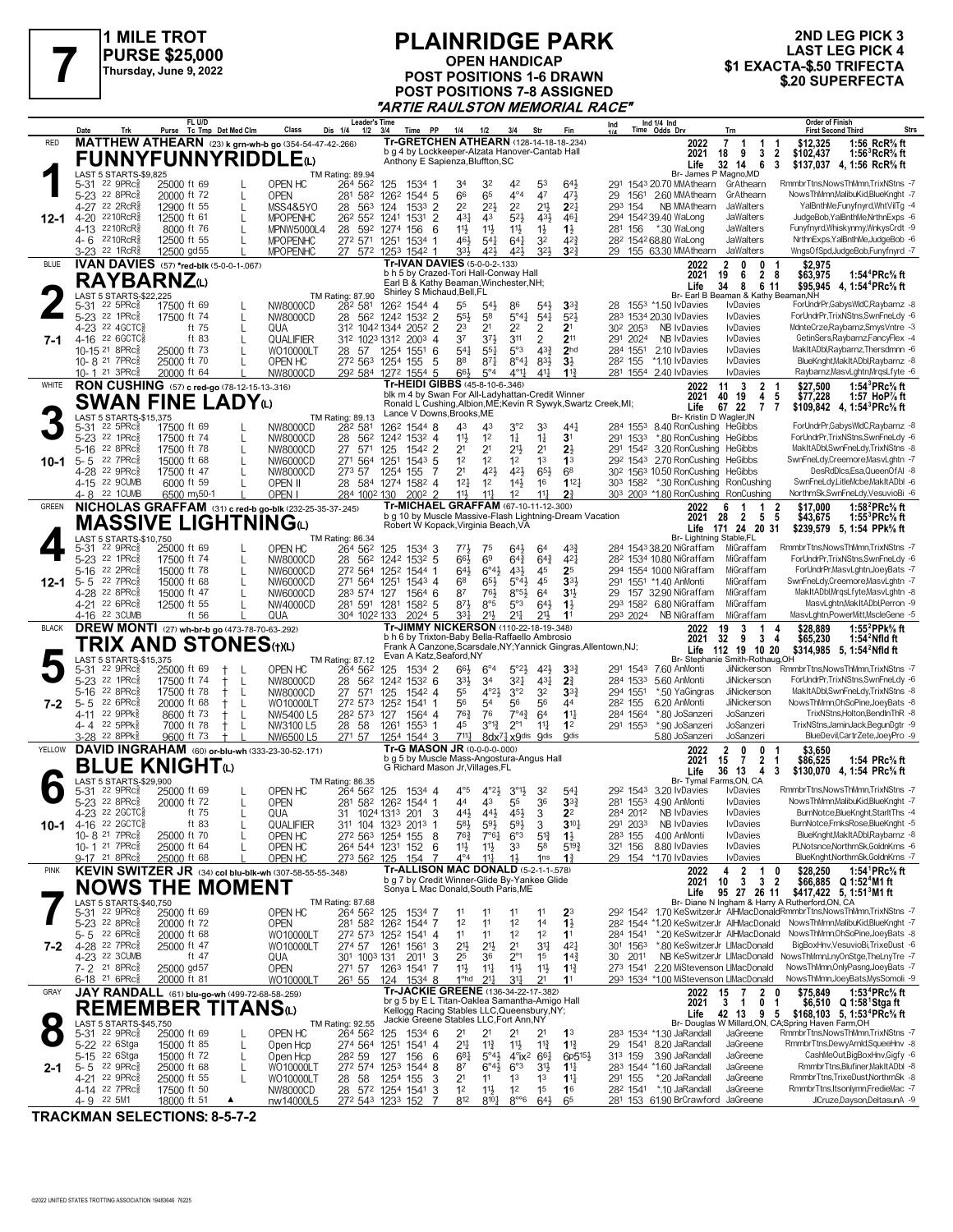### **1 MILE PACE PURSE \$20,000 Thursday, June 9, 2022**

## **PLAINRIDGE PARK**

**LAST LEG PICK 3**

#### **NON WINNERS \$10,000 (100% MASS OWNED \$12,000) LAST 5 STARTS OR WITH A TRACKMASTER RATING OF 90 OR LESS ATOD WINNERS THIS CLASS OR HIGHER CLASS LAST START NOT ELIGIBLE AE: NON WINNERS 10 EXTENDED PARI MUTUEL RACES LIFETIME AE: CLAIMING PRICE \$30,000 ELAINNIDUL PARK**<br>PURSE \$20,000 MON WINNERS \$10,000 (100% MASS OWNED \$12,000) LAST 5 STARTS \$.20 SUPERFECTA<br>Thursday, June 9, 2022 OR WITH A TRACKMASTER RATING OF 90 OR LESS ATOD

|              | Date               | Trk                                                                          | FL U/D<br>Purse                                                        | Tc Tmp Det Med Clm | Class                                                   | <b>Leader's Time</b><br>Dis 1/4<br>$1/2$ $3/4$                                                 |      | Time PP                                                                                      | 1/4                                | 1/2                                                | 3/4                                                     | Str                              | Fin                                  | Ind                                                             | Ind 1/4 Ind<br>Time Odds Drv                                                    | Trn                                                                      | Order of Finish<br><b>Strs</b><br><b>First Second Third</b>                                                              |
|--------------|--------------------|------------------------------------------------------------------------------|------------------------------------------------------------------------|--------------------|---------------------------------------------------------|------------------------------------------------------------------------------------------------|------|----------------------------------------------------------------------------------------------|------------------------------------|----------------------------------------------------|---------------------------------------------------------|----------------------------------|--------------------------------------|-----------------------------------------------------------------|---------------------------------------------------------------------------------|--------------------------------------------------------------------------|--------------------------------------------------------------------------------------------------------------------------|
| <b>RED</b>   |                    |                                                                              |                                                                        |                    | KEVIN SWITZER JR (34) col blu-blk-wh (307-58-55-55-348) |                                                                                                |      | Tr-ELISHA LAFRENIERE (98-9-14-18-232)                                                        |                                    |                                                    |                                                         |                                  |                                      | b g 7 by Somebeachsomewhere-Sir Erika Z Tam-Bettor's Delight    | 2022<br>2021                                                                    | $\overline{7}$<br>0<br>$\mathbf{1}$<br>0<br>31<br>$\mathbf{7}$<br>4<br>4 | 1:51 ${}^{3}$ PRc ${}^{5}$ s ft<br>\$11.975<br>1:50 $4$ PRc $\%$ ft<br>\$103,392                                         |
|              |                    |                                                                              | <b>MANSOME</b> (L)                                                     |                    |                                                         |                                                                                                |      | Bruce E Weinstein, Needham, MA;<br>Elisha A Lafreniere, Winchendon, MA                       |                                    |                                                    |                                                         |                                  |                                      |                                                                 | Life                                                                            | 144 20 24 17                                                             | \$260,923 6, 1:50 <sup>4</sup> PRc <sup>5</sup> / <sub>8</sub> ft                                                        |
|              |                    | <b>LAST 5 STARTS-\$9,975</b><br>5-31 22 7PRc <sup>5</sup>                    | 15000 ft 69                                                            |                    | NW6000CD                                                | TM Rating: 86.73<br>26 <sup>2</sup> 554                                                        |      | 1234 1513 1                                                                                  | 11                                 |                                                    | $1^2$                                                   | 1 <sup>2</sup>                   | 1 <sup>2</sup>                       |                                                                 | 274 1513 *.20 KeSwitzerJr ElLafreniere                                          | Br- Estate Of George F Hempt Trust, PA                                   | Mansome, Bet You, BchchpHnv -8                                                                                           |
|              |                    | 5-24 22 7PRc                                                                 | 17500 ft 67                                                            | L                  | NW8000CD                                                | 263 561                                                                                        |      | 1233 1513 6                                                                                  | 78                                 | 773                                                | $6°6$                                                   | 56                               | $54\frac{1}{4}$                      |                                                                 | 273 1522 5.30 KeSwitzerJr ElLafreniere                                          |                                                                          | RocknThBlQuickShot.Tisadream -7                                                                                          |
| $5 - 2$      | 5-9                | 5-17 22 9PRc<br>22 5PRc3                                                     | 20000 ft 69<br>17500 ft 54                                             | L<br>L             | WO10000LT<br>NW8000CD                                   | 274 56<br>263 553 1232 1514 6                                                                  |      | 1231 1502 3                                                                                  | 43<br>66                           | 431<br>$75\frac{1}{2}$                             | $4^{\circ}5\frac{1}{2}$<br>64                           | 47<br>76                         | 483<br>$86\frac{3}{4}$               | 28<br>29                                                        | 1521 31.30 KeSwitzerJr ElLafreniere<br>1531 29.40 PaCurtin                      | ElLafreniere                                                             | Patrkthpr, MachLeMre, HudsnPhil -7<br>RocknThBl,SportsObs+SelslCty- -8                                                   |
|              |                    | 4-25 22 7PRc <sup>5</sup>                                                    | 20000 ft 56                                                            | L                  | NW10000CD                                               | 264 544 123                                                                                    |      | 1521<br>-1                                                                                   | 11                                 | $21\frac{1}{2}$                                    | $3^{2}$                                                 | 42}                              | $65\frac{3}{4}$                      | 30                                                              | 1532 6.90 KeSwitzerJr ElLafreniere                                              |                                                                          | DarkEnrgy,OurMxPhct,AlwysAMki -8                                                                                         |
|              |                    | 4-18 22 8PRcs<br>4-11 22 7PRc <sup>5</sup>                                   | 22500 ft 47<br>25000 ft 61                                             |                    | WO10000LT<br>WO10000LT                                  | 261 544 1224 1514 6<br>26 <sup>2</sup> 543 1223 1521 2                                         |      |                                                                                              | 76<br>421                          | 76<br>43                                           | $74\frac{3}{4}$<br>86                                   | 76<br>761                        | $65\frac{3}{4}$<br>43                |                                                                 | 291 153 10.80 PaCurtin<br>29 1524 56.20 PaCurtin                                | ElLafreniere<br>ElLafreniere                                             | LakeChrls, QuickShot, PutToRght -7<br>NuiBaDenN,SkywyVctr,CgrsNPort -8                                                   |
| <b>BLUE</b>  |                    |                                                                              | DREW MONTI (27) wh-br-b go (473-78-70-63-292)                          |                    |                                                         |                                                                                                |      | Tr-JIMMY NICKERSON (110-22-18-19-348)                                                        |                                    |                                                    |                                                         |                                  |                                      |                                                                 | 2022                                                                            | $\overline{2}$<br>7<br>0                                                 | \$13,950                                                                                                                 |
|              |                    |                                                                              | <b>SPORTS OBSESSION</b> to                                             |                    |                                                         |                                                                                                |      | br h 5 by Sportswriter-Hayworth Blue Chip-Bettor's Delight<br>Joseph A Trice, Hampden, ME    |                                    |                                                    |                                                         |                                  |                                      |                                                                 | 2021<br>Life                                                                    | 6<br>34<br>$\mathbf{7}$<br>-8<br>72 12 13 16                             | 1:51 ${}^{2}$ PRc ${}^{5}_{8}$ ft<br>\$84,443                                                                            |
|              |                    | LAST 5 STARTS-\$12.150                                                       |                                                                        |                    |                                                         | TM Rating: 88.61                                                                               |      |                                                                                              |                                    |                                                    |                                                         |                                  |                                      |                                                                 |                                                                                 | Br- 30 Plus Stable, ON, CA                                               | \$298,953 3, 1:51 PRc <sup>5</sup> / <sub>8</sub> ft                                                                     |
|              |                    | 5-31 22 8PRc <sup>5</sup><br>5-24 22 9PRcs                                   | 17500 ft 69<br>20000 ft 67                                             | L                  | NW8000CD<br>NW10000CD                                   | 271 544 1223 1511 2<br>264 552 1232 1512 6                                                     |      |                                                                                              | 611                                | 32<br>65                                           | $2^{\circ}$<br>$6^\circ 4\frac{1}{2}$                   | 2 <sup>1</sup><br>55             | 2 <sub>nk</sub><br>53                |                                                                 | 283 1511 *.60 AnMonti<br>274 152 14.60 AnMonti                                  | JiNickerson<br>JiNickerson                                               | WyattJ.SportsObs.QuickShot -8<br>HudsnPhil,JkWilPowr,BagPpeMjr -8                                                        |
|              | $5 - 16$           | $22 \text{ } 9$ PRc $\frac{5}{8}$                                            | 20000 ft 78                                                            | L                  | <b>TRK&lt;90</b>                                        | 264 551 1222 1513                                                                              |      | -3                                                                                           | 11                                 | 11                                                 | 11                                                      | 11                               | 3 <sup>1</sup>                       |                                                                 | 292 1514 *1.00 AnMonti                                                          | <b>JiNickerson</b>                                                       | SelslCty,BagPpeMir,SportsObs -8                                                                                          |
| 3-1          | $5 - 2$            | $5 - 9$ 22 5PRc $\frac{5}{8}$<br>22 1 $PRc\frac{5}{8}$                       | 17500 ft 54<br>17500 ft 55                                             | L                  | NW8000CD                                                | 263 553 1232 1514 8<br>271 581 1251 1522 6                                                     |      |                                                                                              | 88<br>65                           | 861<br>65                                          | $8^{\circ}7$<br>$64\frac{1}{2}$                         | 5i <sup>4</sup><br>65            | $3p21\frac{3}{4}$<br>$66\frac{1}{4}$ |                                                                 | 272 1521 17.60 JaRandall<br>273 1533 6.40 AnMonti                               | JiNickerson<br>JiNickerson                                               | RocknThBl,SportsObs+SelslCty- -8<br>CgrsNPort, WhatFlblv, BagPpeMjr -6                                                   |
|              |                    | 4-25 <sup>22</sup> 1PRc <sup>3</sup>                                         | 17500 ft 56                                                            | L<br>L             | NW8000CD<br>NW8000CD                                    | 254 541 1212 1511                                                                              |      | $\overline{2}$                                                                               | 44                                 | $4^{\circ}3$                                       | $6^{\circ}5$                                            | 64                               | $73\frac{3}{4}$                      |                                                                 | 293 152 2.10 AnMonti                                                            | JiNickerson                                                              | RocknThBl,JkWilPowr,SaltLife -7                                                                                          |
|              |                    | 4-18 22 8PRc <sup>3</sup>                                                    | 22500 ft 47                                                            |                    | WO10000LT                                               | 261 544 1224 1514 5                                                                            |      |                                                                                              | 65                                 | 65                                                 | 641                                                     | 65                               | 43                                   |                                                                 | 284 1522 11.80 AnMonti                                                          | JiNickerson                                                              | LakeChrls,QuickShot,PutToRght -7                                                                                         |
| <b>WHITE</b> |                    |                                                                              | LUKE HANNERS (21) d br-tn-wh (743-85-94-106-232)                       |                    |                                                         |                                                                                                |      | Tr-ELISHA LAFRENIERE (98-9-14-18-232)<br>b g 8 by Art Major-Delighted Again-Bettor's Delight |                                    |                                                    |                                                         |                                  |                                      |                                                                 | 2022<br>2021                                                                    | $\overline{2}$<br>11<br>-1<br>3<br>5<br>40<br>3<br>5                     | \$29.520<br>1:53 PRc% ft<br>\$50,055<br>1:51 PRc% ft                                                                     |
|              |                    |                                                                              | <b>BAG PIPE MAJOR</b> <sup>(L)</sup>                                   |                    |                                                         |                                                                                                |      | Jan D Donaway, Foxboro, MA                                                                   |                                    |                                                    |                                                         |                                  |                                      |                                                                 | Life<br>Br- White Birch Farm, NJ                                                | 173 16 21 26                                                             | \$245,522 7, 1:51 PRc% ft                                                                                                |
|              | $6 - 2$            | LAST 5 STARTS-\$16,500<br>$22$ $8$ PR $c_{8}$                                | 25000 ft 64                                                            |                    | OPEN HC                                                 | TM Rating: 88.63<br>263 552                                                                    |      | 1231 1503 1                                                                                  | 43                                 | $4^{2}$                                            | $63\frac{1}{2}$                                         | 643                              | $44\frac{3}{4}$                      |                                                                 | 274 1513 89.30 LuHanners ElLafreniere                                           |                                                                          | Patrkthpr,Chatelrol,RockDmnds -7                                                                                         |
|              |                    | 5-24 22 9PRcs<br>22 $9$ PR $c_{8}^{5}$                                       | 20000 ft 67<br>20000 ft 78                                             | L                  | NW10000CD                                               | 264 552 1232 1512 4                                                                            |      |                                                                                              | 59<br>54                           | 54<br>5°3                                          | $4^{\circ}3$<br>5°3                                     | 44<br>32                         | 3 <sup>2</sup><br>2 <sup>1</sup>     |                                                                 | 274 1514 12.70 LuHanners ElLafreniere<br>284 1514 1.80 YaGingras                | ElLafreniere                                                             | HudsnPhil, JkWilPowr, BagPpeMjr -8<br>SelslCty,BagPpeMjr,SportsObs -8                                                    |
| 7-1          | $5 - 16$           | $5 - 9$ 22 6PRc $\frac{5}{8}$                                                | 20000 ft 54                                                            | L<br>L             | <b>TRK&lt;90</b><br>NW10000CD                           | 264 551 1222 1513 5<br>27 562 124 1523 2                                                       |      |                                                                                              | 43                                 | 65                                                 | 54                                                      | 43                               | $2\frac{1}{2}$                       |                                                                 | 274 1523 12.70 KeSwitzerJr ElLafreniere                                         |                                                                          | Rolnlkthn,BagPpeMjr,AlwysAMki -8                                                                                         |
|              |                    | 5-2 22 1PRcs                                                                 | 17500 ft 55                                                            | L                  | NW8000CD                                                | 271 581 1251                                                                                   |      | $152^2$ 1                                                                                    | 32                                 | 32                                                 | $3^{o_2}\frac{1}{2}$                                    | 43}                              | 3 <sub>5</sub>                       |                                                                 | 274 1532 14.10 KeSwitzerJr ElLafreniere                                         |                                                                          | CgrsNPort, WhatFlblv, BagPpeMjr -6<br>RocknThBl.JkWilPowr.SaltLife -7                                                    |
|              |                    | 4-25 <sup>22</sup> 1PRc <sup>3</sup><br>4-18 <sup>22</sup> 1PRc <sup>3</sup> | 17500 ft 56<br>17500 ft 47                                             | L                  | NW8000CD<br><b>NW8000CD</b>                             | 254 541 1212 1511 6<br>27 551 1231 1521 5                                                      |      |                                                                                              | 78<br>66                           | $6^\circ 4\frac{1}{2}$<br>$64\frac{1}{2}$          | 76<br>5°3                                               | 75<br>42                         | 5 <sup>2</sup><br>3 <sup>1</sup>     |                                                                 | 29 1513 10.40 GrMerton<br>283 1522 4.00 JaRandall                               | ElLafreniere<br>ElLafreniere                                             | OurMxPhct,PlusOne,BagPpeMjr -7                                                                                           |
| <b>GREEN</b> |                    |                                                                              | DAVID INGRAHAM (60) or-blu-wh (333-23-30-52-171)                       |                    |                                                         |                                                                                                |      | Tr-KELLY CASE (78-7-7-12-.191)                                                               |                                    |                                                    |                                                         |                                  |                                      |                                                                 | 2022                                                                            | 3<br>13<br>-1                                                            | $1:55^4$ CUMB ft<br>\$16,908                                                                                             |
|              |                    |                                                                              | <b>ROCKSAPATRIOT</b> ໙                                                 |                    |                                                         |                                                                                                |      | b g 7 by Rockincam-Fox Valley Sage-Richess Hanover<br>Stephen J Farrell, Ocala, FL           |                                    |                                                    |                                                         |                                  |                                      |                                                                 | 2021<br>Life                                                                    | 40<br>$\mathbf{7}$<br>9<br>-7<br>100 21 22 18                            | \$57,654<br>1:53 PPk% ft<br>\$164,406 4, 1:51 VD% ft                                                                     |
|              |                    | LAST 5 STARTS-\$6.094                                                        |                                                                        |                    |                                                         | TM Rating: 84.78                                                                               |      |                                                                                              |                                    |                                                    |                                                         |                                  |                                      |                                                                 |                                                                                 | Br- Stephen J Farrell Jr.ME                                              | Rocksptrt, Nagle, JetAviatn -7                                                                                           |
|              |                    | 5-28 22 5CUMB<br>5-23 <sup>22</sup> 8Bang                                    | 5500 ft 74<br>6800 ft 60                                               | L                  | OPEN III<br>WO10000LT                                   | 28 583<br>282 581                                                                              | 126  | 1263 1554 3<br>1544 2                                                                        | 46<br>$3^{31}$                     | $4^{\circ}3\frac{1}{2}$<br>$3^{\circ}4\frac{1}{2}$ | $4^{\circ}1\frac{1}{2}$<br>$4^{\circ}3$                 | 2 <sub>hd</sub><br>44            | 1 <sup>2</sup><br>471                |                                                                 | 29 1554 *1.90 Dalngraham KeCase<br>293 1561 10.20 Dalngraham KeCase             |                                                                          | CaptnNash,Nagle,LucanHnv -6                                                                                              |
|              |                    | 5-15 22 9Bang                                                                | 6000 ft 64                                                             | L                  | NW5500CD                                                | 281 58                                                                                         | 126  | 1552 3                                                                                       | $44\frac{3}{4}$                    | $4^{\circ}3^{\frac{3}{4}}$                         | $3^{\circ}1$                                            | 31                               | 2 <sup>2</sup>                       |                                                                 | 293 1554 1.60 Dalngraham KeCase                                                 |                                                                          | GrandGlpS,Rocksptrt,LndsInHvn -6                                                                                         |
| 15-1         | $5 - 8$<br>$5 - 1$ | 22 7Bang<br>22 3Bang                                                         | 6500 ft 57<br>6500 ft 53                                               | L<br>L             | WO10000LT<br>WO10000LT                                  | 28 <sup>2</sup> 571 125 <sup>2</sup> 153 7<br>282 581                                          |      | 1261 1542 1                                                                                  | $77\frac{3}{4}$<br>11}             | 76<br>$11\frac{3}{4}$                              | $7°5\frac{1}{2}$<br>$11\frac{1}{4}$                     | $65\frac{1}{4}$<br>2}            | $3^{8}$<br>431                       |                                                                 | 28 <sup>2</sup> 1544 19.90 Dalngraham KeCase<br>284 155 *1.60 Dalngraham KeCase |                                                                          | CaptnNash,GrandGlpS,Rocksptrt -7<br>CaptnNash,GrandGlpS,WodysCshC -5                                                     |
|              |                    | 4-17 2216PPk                                                                 | 14600 ft 78                                                            | L                  | <b>ISLE MILE2</b>                                       | 27 552 1224 1504 1                                                                             |      |                                                                                              | 32}                                | $4^{3}\frac{1}{4}$                                 | $5^{3}\frac{3}{4}$                                      | $6^{4}$                          | 44}                                  |                                                                 | 28 1513 21.80 Dalngraham KeCase                                                 |                                                                          | BechFrcst,LetsRoll,WarweVlce -9                                                                                          |
| <b>BLACK</b> |                    | 4-10 22 3PPk <sup>5</sup>                                                    | 11000 ft 71<br>JAY RANDALL (61) blu-go-wh (499-72-68-58-.259)          |                    | OPEN III                                                | 26 <sup>2</sup> 54 122 <sup>1</sup> 151                                                        |      | - 1<br>Tr-JIMMY NICKERSON (110-22-18-19-348)                                                 | 441                                | $45\frac{1}{4}$                                    | $5^{4}$                                                 | $4^{2}\frac{3}{4}$               | 3 <sup>1</sup>                       |                                                                 | 28 1511 12.90 Dalngraham KeCase<br>2022                                         | $\overline{\mathbf{c}}$<br>0<br>-2<br>7                                  | KingCorna,HrdRckHlk,Rocksptrt -7<br>\$22,950<br>1:52 ${}^{3}$ PRc ${}^{5}$ ft                                            |
|              |                    |                                                                              | <b>ROLLINLIKETHUNDER(L)</b>                                            |                    |                                                         |                                                                                                |      | b g 7 by Roll With Joe-Blue Rae-Browning Blue Chip                                           |                                    |                                                    |                                                         |                                  |                                      | Richard Cortese, Schenectady, NY; Donald G Hawk, Kannapolis, NC | 2021                                                                            | 9<br>31<br>5<br>4                                                        | 1:51 <sup>1</sup> PRc <sup>5</sup> / <sub>8</sub> ft<br>\$81,250                                                         |
|              |                    | LAST 5 STARTS-\$13,650                                                       |                                                                        |                    |                                                         | TM Rating: 86.91                                                                               |      |                                                                                              |                                    |                                                    |                                                         |                                  |                                      |                                                                 | Life<br>Br- Winbak Farm, MD                                                     | 103 24 17 13                                                             | \$259,583 4, 1:50 RcR % ft                                                                                               |
|              | $6 - 2$            | $22$ $8$ PR $c_{8}$                                                          | 25000 ft 64                                                            |                    | OPEN HC                                                 | 263 552                                                                                        |      | 1231 1503 6                                                                                  | $3^{\circ}2$                       | $2^{\circ}1$                                       | $2^{\circ}1$                                            | 5 <sup>3</sup>                   | 65                                   |                                                                 | 281 1513 18.20 AnMonti                                                          | JiNickerson                                                              | Patrkthpr,Chatelrol,RockDmnds -7                                                                                         |
|              |                    | 5-26 22 9PRc3<br>5-17 22 5PRc                                                | 25000 ft 67<br>25000 ft 69                                             | L<br>L             | OPEN<br>WO10000LTH                                      | 261 543 1222 1503 7<br>26 <sup>3</sup> 55                                                      |      | 1224 1521 5                                                                                  | 75}<br>$1^{\circ}$                 | 74}<br>11                                          | 75<br>$2\frac{1}{2}$                                    | 42}<br>2 <sup>1</sup>            | $6^{2}3$<br>53                       |                                                                 | 274 1511 38.30 AnMonti<br>30 1524 14.20 JaRandall                               | JiNickerson<br>JiNickerson                                               | RockCandy,SkywyVctr,Chatelrol -9<br>RockDmnds,AlwysAMki,BillHaley -7                                                     |
| 3-1          | 5-9                | $226$ PR $c_{8}^{5}$                                                         | 20000 ft 54                                                            | L                  | NW10000CD                                               | 27 56 <sup>2</sup> 124                                                                         |      | 1523 7                                                                                       | 76                                 | 3°2                                                | $1^{\circ}$                                             | 11                               | $1\frac{1}{2}$                       |                                                                 | 283 1523 39.60 JaRandall                                                        | JiNickerson                                                              | Rolnlkthn,BagPpeMjr,AlwysAMki -8                                                                                         |
|              |                    | 5-2 $2^2$ 6PRc $\frac{5}{8}$<br>4-25 22 8PRc3                                | 20000 ft 55<br>15000 ft 56                                             | L<br>L             | NW10000CD<br>NW6000CD                                   | 264 551 1231<br>27 563 1242 1531                                                               |      | 1523 2<br>$\overline{2}$                                                                     | 32<br>21                           | 4 <sup>3</sup><br>2 <sup>1</sup>                   | 42}<br>$2^{\circ}1$                                     | 43<br>11                         | $3^{12}$<br>$1\frac{11}{2}$          | 292 153<br>284 1531                                             | 5.30 KeSwitzerJr JiNickerson<br>*.90 AnMonti                                    | JiNickerson                                                              | JkWilPowr,SaltLife,Rolnlkthn -8<br>Rolnlkthn,PlusOne,TchtpaHnv -8                                                        |
|              |                    | 4-18 <sup>22</sup> 9PRc                                                      | 15000 ft 47                                                            |                    | NW6000CD                                                | 261 552 123 1523 6                                                                             |      |                                                                                              | $7^{10}$                           | 781                                                | $6^{\circ}5$                                            | $55\frac{1}{2}$                  | 343                                  |                                                                 | 292 1532 7.10 AnMonti                                                           | JiNickerson                                                              | RocknThBlDubisClam.Rolnlkthn -9                                                                                          |
| YELLOW       |                    |                                                                              | RON CUSHING (57) c red-go (78-12-15-13-316)                            |                    |                                                         |                                                                                                |      | Tr-CAIN MACKENZIE (5-0-1-0-111)<br>b q 6 by Always A Virgin-Blazing Blaire-McArdle           |                                    |                                                    |                                                         |                                  |                                      |                                                                 | 2022<br>2021                                                                    | 11<br>4<br>$\mathbf{1}$<br>42<br>6<br>$\mathbf{1}$<br>8                  | 1:51 MVR% gd<br>\$36,000<br>\$45,574<br>1:51 MVR $\frac{1}{6}$ ft                                                        |
|              |                    |                                                                              | SKYWAY BALLISTICധ                                                      |                    |                                                         |                                                                                                |      | Common Kings Stable, Union, ME                                                               |                                    |                                                    |                                                         |                                  |                                      |                                                                 | Life                                                                            | 117 24 4 14                                                              | $$142,831$ 6, 1:51 MVR <sup>5</sup> / <sub>8</sub> gd                                                                    |
|              | 6-2                | LAST 5 STARTS-\$16,800<br>$22$ 5PR $c_{8}$                                   | 20000 ft 67                                                            |                    | 30000CL OP                                              | TM Rating: 90.15<br>26 544 1222 1511 7                                                         |      |                                                                                              | $7^7$                              | 75                                                 | 76                                                      | $77\frac{1}{2}$                  | $6^{8}$                              |                                                                 | 291 1524 16.90 RonCushing CMacKnzie                                             | Br- Lyle Dean Slabach, IN                                                | AlwysAMki,SelslCty,RocknThBI -7                                                                                          |
|              |                    | 5-23 <sup>22</sup> 8Bang<br>\$30,000 5-11 <sup>22</sup> 2Bang                | 6800 ft 60<br>ft 73                                                    | L                  | WO10000LT                                               | 28 <sup>2</sup> 58 <sup>1</sup> 126 1544 6                                                     |      |                                                                                              | 6 <sup>8</sup>                     | $6^{8}\frac{1}{2}$<br>16                           | 66<br>110                                               | $67\frac{1}{4}$<br>112           | $6^{11}$<br>124                      |                                                                 | 294 157 9.10 CMacKnzie CMacKnzie<br>291 1562 NB RonCushing HeGibbs              |                                                                          | CaptnNash,Nagle,LucanHnv -6<br>SkywayBls,JSPeyton,FrnighRbl -5                                                           |
| 12-1         |                    | 5-4 22 1Bang                                                                 | gd 49-1                                                                |                    | QUA<br>QUA                                              | 28 <sup>2</sup> 58 <sup>1</sup> 127 <sup>1</sup> 156 <sup>2</sup> 5<br>31 101 <sup>2</sup> 131 |      | $2004$ 1                                                                                     | $1^\circ \frac{1}{2}$<br>34        | 34                                                 | $2^{\circ}1^3$                                          | $2\frac{3}{4}$                   | 2 <sup>3</sup> / <sub>4</sub>        | 293 201                                                         | NB RonCushing HeGibbs                                                           |                                                                          | TheSpy,SkywayBls,Danishdjr -3                                                                                            |
|              |                    | 3-22 22 9MVR§                                                                | 15000 gd52                                                             |                    | z-HG20000CLM                                            | 273 55                                                                                         | 1221 | 1511 4                                                                                       | $3^{21}$                           | $1^{\circ}1$                                       | 1 <sup>4</sup>                                          | 1 <sup>7</sup>                   | 18 <sub>1</sub>                      |                                                                 | 29 1511 *1.40 JoSutton                                                          | MiHitchcock                                                              | SkywayBls,Bunkndunk,Franksntv -8                                                                                         |
|              |                    | 3-15 22 7MVR <sup>5</sup><br>3-8 <sup>22</sup> 7MVR <sup>3</sup>             | 15000 ft 64<br>15000 ft 42                                             |                    | z-HG20000CLM<br>z-HG20000CLM                            | 272 544 123<br>272 564 125                                                                     |      | $\overline{4}$<br>152<br>1524 [10                                                            | $55\frac{1}{2}$<br>$65\frac{1}{2}$ | $5^{\circ}4\frac{1}{2}$<br>84                      | $2^{\circ}$ $\frac{1}{4}$<br>$5^{\circ 0}$ <sup>1</sup> | 11支<br>4 <sup>3</sup>            | $1\frac{3}{4}$<br>3 <sup>3</sup>     | 29 152                                                          | 5.10 JoSutton<br>28 <sup>2</sup> 153 <sup>3</sup> 8.30 JoSutton                 | ThLitt<br>MiHitchcock                                                    | SkywayBls, VelCharle, Dremnitht -8<br>TcksAYnkn,Dremnltht,SkywayBls -9                                                   |
| <b>PINK</b>  |                    |                                                                              | <b>HEATH CAMPBELL</b> (50) or-blk (99-16-15-19-.310)                   |                    |                                                         |                                                                                                |      | Tr-JAMIE GERARD (70-17-16-13-.432)                                                           |                                    |                                                    |                                                         |                                  |                                      | br g 5 by Rock N Roll Heaven-Bettoronthebeach-Bettor's Delight  | 2022                                                                            | 2<br>3<br>8<br>2                                                         | 1:51 ${}^{3}$ PRc ${}^{5}_{8}$ ft<br>\$30,150                                                                            |
|              |                    |                                                                              | <b>SEA ISLE CITY</b>                                                   |                    |                                                         |                                                                                                |      | Barbara J Ethier, Leominster, MA                                                             |                                    |                                                    |                                                         |                                  |                                      |                                                                 | 2021<br>Life                                                                    | 5 9<br>33<br>$\overline{2}$<br>70 10 14 14                               | 1:51 <sup>4</sup> PRc <sup>5</sup> / <sub>8</sub> ft<br>\$51,460<br>\$132,370 3, 1:51 PRc <sup>5</sup> / <sub>8</sub> ft |
|              |                    | LAST 5 STARTS-\$20,225<br>$6 - 2$ 22 5 PR $c_{8}^{3}$                        | 20000 ft 67                                                            |                    | NW10000CD                                               | TM Rating: 87.44<br>26 544 1222 1511 1                                                         |      |                                                                                              | 21                                 | 21                                                 | 21}                                                     | 2 <sup>1</sup>                   | 2 <sub>nk</sub>                      |                                                                 | 283 1511 11.40 KeSwitzerJr JaGerard                                             | Br- Deo Volente Farms LLC,NJ                                             | AlwysAMki,SelslCty,RocknThBI -7                                                                                          |
|              |                    | 5-24 22 9PRc3                                                                | 20000 ft 67                                                            |                    | NW10000CD                                               | 264 552 1232 1512 7                                                                            |      |                                                                                              | 712                                | 76                                                 | $75\frac{1}{2}$                                         | 78                               | $75\frac{3}{4}$                      |                                                                 | 281 1523 14.10 NiGraffam JaGerard                                               |                                                                          | HudsnPhil,JkWilPowr,BagPpeMjr -8                                                                                         |
|              |                    | 5-16 22 9PRc <sup>5</sup>                                                    | 20000 ft 78                                                            |                    | <b>TRK&lt;90</b>                                        | 264 551 1222 1513 6                                                                            |      |                                                                                              | $2^{\circ}1$                       | 2 <sup>1</sup>                                     | 2 <sup>1</sup>                                          | 2 <sup>1</sup>                   | 1 <sup>1</sup>                       |                                                                 | 29 1513 27.90 KeSwitzerJr JaGerard<br>281 1514 18.40 KeSwitzerJr JaGerard       |                                                                          | SelslCty,BagPpeMjr,SportsObs -8<br>RocknThBl,SportsObs+SelslCty- -8                                                      |
| 8-1          |                    | 5-9 22 5PRc <sup>3</sup><br>5-2 2211PRc                                      | 17500 ft 54<br>12500 gd55                                              |                    | NW8000CD<br><b>NW4000CD</b>                             | 263 553 1232 1514 1<br>271 564 1242 153                                                        |      | $\overline{2}$                                                                               | 2 <sup>1</sup><br>2 <sup>1</sup>   | 21<br>2 <sup>1</sup>                               | 2 <sup>1</sup><br>3 <sup>1</sup>                        | 2 <sup>1</sup><br>2 <sup>1</sup> | 2p3nk<br>$2\frac{1}{2}$              |                                                                 | 28 <sup>2</sup> 153 6.60 KeSwitzerJr JaGerard                                   |                                                                          | Tisadream,SelslCty,RUMachnMe -6                                                                                          |
|              |                    | 4-25 22 4PRc <sup>5</sup>                                                    | 15000 ft 56                                                            |                    | NW6000CD                                                | 263 552 1234 1523 1<br>263 56 1241 154 4                                                       |      |                                                                                              | 11<br>11                           | 2 <sup>1</sup><br>11                               | 32                                                      | 33<br>11                         | 3 <sup>2</sup><br>2 <sup>3</sup>     | 284 153                                                         | 2.70 KeSwitzerJr JaGerard                                                       |                                                                          | DubisClam,Hespsdtpn,SelslCty -7<br>RUMachnMe,SeIsICty,TechtrHnv -8                                                       |
| GRAY         |                    | 4-18 22 7PRc <sup>3</sup>                                                    | 12500 ft 47<br><b>BRUCE RANGER</b> (62) red-go-blk (395-76-66-59-.335) |                    | <b>NW4000CD</b>                                         |                                                                                                |      | Tr-RICHARD BARTLETT (25-6-5-3-.391)                                                          |                                    |                                                    | 11                                                      |                                  |                                      |                                                                 | 30 1541 2.90 KeSwitzerJr JaGerard<br>2022                                       | 4<br>0<br>7                                                              | \$16,450<br>1:53 Bang ft                                                                                                 |
|              |                    |                                                                              | CAPTAIN NASHധ                                                          |                    |                                                         |                                                                                                |      | b h 6 by Captaintreacherous-Discoverer-Four Starzzz Shark<br>Reginald J Duguay, Winslow, ME  |                                    |                                                    |                                                         |                                  |                                      |                                                                 | 2021                                                                            | $\frac{1}{7}$<br>30<br>3<br>5                                            | 1:51 $^{2}$ PcD $\%$ ft<br>\$58,015                                                                                      |
|              |                    | LAST 5 STARTS-\$14,500                                                       |                                                                        |                    |                                                         | TM Rating: 85.72                                                                               |      |                                                                                              |                                    |                                                    |                                                         |                                  |                                      |                                                                 | Life<br>Br- Steve Jones, NY                                                     | 95 17 17 12                                                              | \$167,208 4, 1:50 PD% ft                                                                                                 |
|              |                    | $6 - 2$ 22 5PRc $\frac{5}{6}$<br>5-23 <sup>22</sup> 8Bang                    | 20000 ft 67<br>6800 ft 60                                              | L<br>L             | NW10000CD<br>WO10000LT                                  | 26 544 1222 1511 3<br>282 581                                                                  | 126  | 1544 5                                                                                       | 55<br>11                           | 3°2<br>1 <sup>3</sup>                              | 3 <sup>2</sup><br>$11\frac{3}{4}$                       | $4^{2}\frac{1}{2}$<br>11支        | 41<br>$13\frac{1}{4}$                |                                                                 | 283 1512 3.70 BrRanger<br>284 1544 *.50 GaMosher                                | RiBartlett<br>RiBartlett                                                 | AlwysAMki,SelslCty,RocknThBI -7<br>CaptnNash,Nagle,LucanHnv -6                                                           |
|              |                    | 5-8 22 7Bang                                                                 | 6500 ft 57                                                             | L                  | WO10000LT                                               | 28 <sup>2</sup> 571 125 <sup>2</sup> 153                                                       |      | -5                                                                                           | 3°2                                | $11\frac{1}{2}$                                    | $11\frac{1}{2}$                                         | 1 <sup>2</sup>                   | 1 <sup>5</sup>                       | 273 153                                                         | *.50 BrRanger                                                                   | RiBartlett                                                               | CaptnNash,GrandGlpS,Rocksptrt -7                                                                                         |
| 9-1          |                    | 5-1 22 3Bang<br>4-23 22 1CUMB                                                | 6500 ft 53                                                             | L                  | WO10000LT                                               | 28 <sup>2</sup> 581 1261 1542 2                                                                |      |                                                                                              | 21}                                | $2^{13}$                                           | 2 <sup>11</sup>                                         | 32                               | 1 <sup>1</sup>                       |                                                                 | 28 1542 2.20 BrRanger<br>294 1552 2.90 BrRanger                                 | RiBartlett<br>RiBartlett                                                 | CaptnNash,GrandGlpS,WodysCshC -5<br>CaptnNash,GoSandyGo,GrandGlpS -6                                                     |
|              |                    | 4-16 22 6CUMB                                                                | 6000 ft 51<br>6500 ft 57                                               | L<br>L             | OPN II-III<br>open I-II                                 | 29 581 1253 1552 3<br>28 <sup>2</sup> 58 <sup>1</sup> 126 <sup>3</sup> 1564 3                  |      |                                                                                              | 11<br>21}                          | $11\frac{3}{4}$<br>$2^{13}$                        | $11\frac{3}{4}$<br>$3^{2}$                              | 1 <sup>2</sup><br>$4^{13}$       | $1\frac{1}{4}$<br>$2\frac{1}{2}$     |                                                                 | 294 1564 E*.70 BrRanger                                                         | RiBartlett                                                               | Deetzy,CaptnNash,Nagle -7                                                                                                |
|              |                    | 4-9 22 9CUMB                                                                 | 6500 my47-3                                                            |                    | OPEN I                                                  | 284 1002 128 1574 3                                                                            |      |                                                                                              | $56\frac{3}{4}$                    | $5^{\circ}4\frac{1}{2}$                            | $56\frac{3}{4}$                                         | $5^{7}\frac{1}{2}$               | 56}                                  |                                                                 | 293 159 9.80 BrRanger                                                           | RiBartlett                                                               | Deetzy,SohoLvthn,GoSandyGo -5                                                                                            |

**TRACKMAN SELECTIONS: 1-2-5-3 Nos.1 & 3 And Nos.2 & 5**

**Uncoupled Due To Bonafide Seperate Ownership**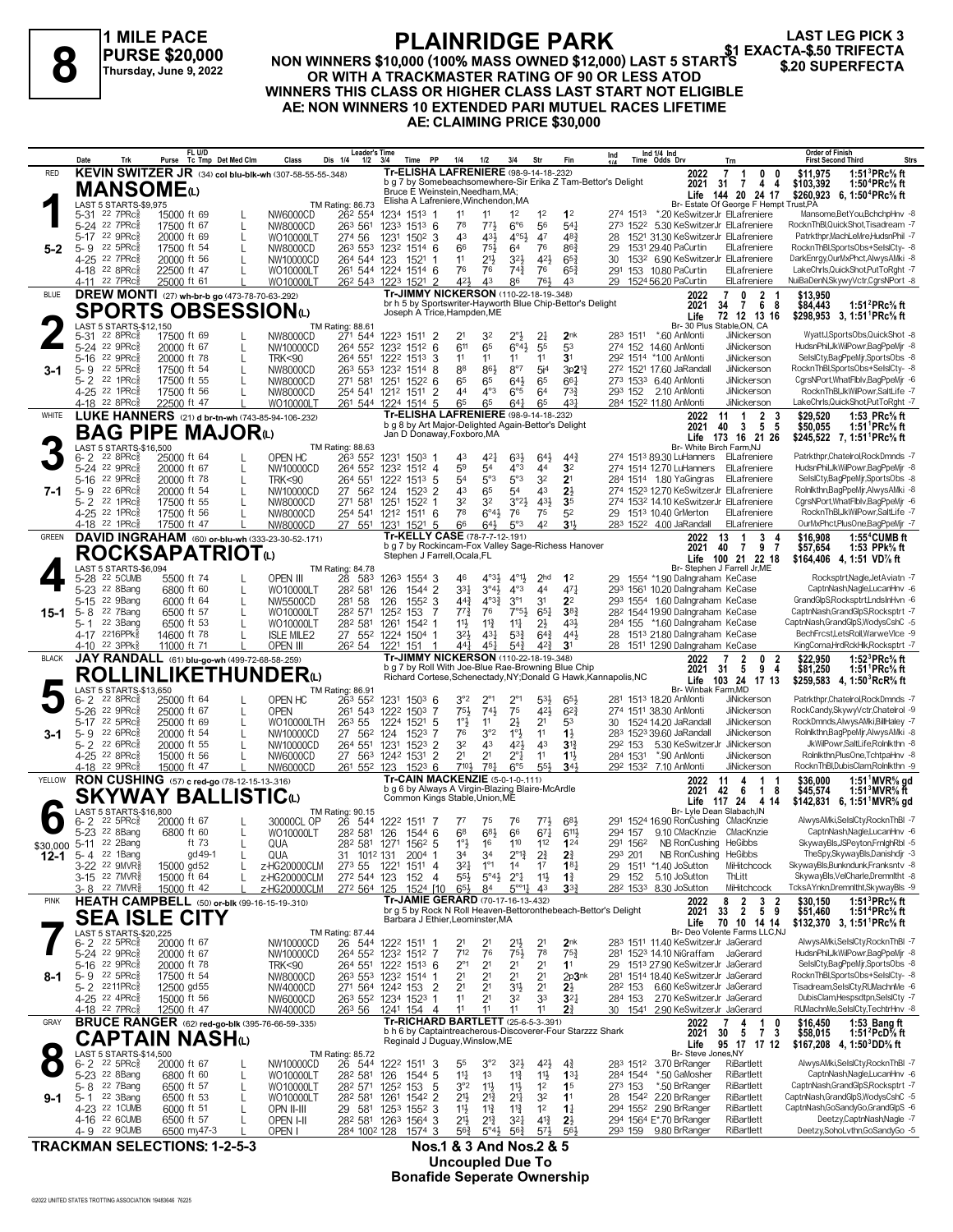

### **PLAINRIDGE PARK 6 YEAR OLDS AND UNDER PURSE \$15,000**<br>
Thursday, June 9, 2022<br>
EXTENDED BABL MULTUEL BACES OF \$60,000 UNETIME<br>
PURSE \$15,000 WINNERS 3 BUT NOT MORE THAN 6<br>
EXTENDED BABL MULTUEL BACES OF \$60,000 UNETIME **EXTENDED PARI MUTUEL RACES OR \$60,000 LIFETIME MARES, MA BRED, 100% MA OWNED ALLOWED 1 WIN**

# **\$.20 WICKED HI 5 PENTAFECTA**

|              | Date<br>Trk                                                            | FL U/D<br>Tc Tmp Det Med Clm<br>Purse                                                 | <b>Leader's Time</b><br>Class<br>Dis 1/4             | $1/2$ $3/4$<br>Time PP                                                                                                        | 1/4<br>1/2                                                              | 3/4<br>Str                                                                                  | Ind<br>Fin                            | Ind 1/4 Ind<br>Time Odds Drv                                                                | Trn                                                               | <b>Order of Finish</b><br><b>Strs</b><br><b>First Second Third</b>                                                                                    |
|--------------|------------------------------------------------------------------------|---------------------------------------------------------------------------------------|------------------------------------------------------|-------------------------------------------------------------------------------------------------------------------------------|-------------------------------------------------------------------------|---------------------------------------------------------------------------------------------|---------------------------------------|---------------------------------------------------------------------------------------------|-------------------------------------------------------------------|-------------------------------------------------------------------------------------------------------------------------------------------------------|
| <b>RED</b>   |                                                                        | NICHOLAS GRAFFAM (31) c red-b go-blk (232-25-35-37-.245)                              |                                                      | Tr-MICHAEL GRAFFAM (67-10-11-12-.300)<br>b m 4 by Muscle Mass-Morcredit Bluechip-Credit Winner                                |                                                                         |                                                                                             |                                       | 2022<br>2021                                                                                | 5<br>0<br>0<br>$\overline{2}$<br>18<br>4                          | \$5,050<br>-1<br>0<br>\$37,579<br>1:56 $2$ Wbsb $\%$ ft                                                                                               |
|              | LAST 5 STARTS-\$5,050                                                  | <b>A BLUE BLOOD(t)(L)</b>                                                             | TM Rating: 79.13                                     | Martha G Holden, N Bridgton, ME; Michael S Graffam, Falmouth, ME;<br>Judith A Ambrose, Falmouth, ME                           |                                                                         |                                                                                             |                                       | Life                                                                                        | 35<br>4<br>4<br>Br- Little E LLC.NY                               | 3<br>\$59.103 3. 1:56 <sup>2</sup> Wbsb <sup>7</sup> / <sub>8</sub> ft                                                                                |
|              | $2210$ PR $c_{8}$<br>6-2<br>5-19 22 7PRc <sup>5</sup>                  | 15000 ft 64<br>12500 ft 56                                                            | 29 582<br>W3-6PMLT<br>NW2PMLT                        | 1274 1554 1<br>272 574 1264 1561<br>8                                                                                         | 43<br>44<br>613<br>66                                                   | $x6^{8\frac{1}{2}}$ 5 <sup>91</sup> / <sub>2</sub><br>$55\frac{1}{2}$<br>461                | $5^{15}$<br>461                       | 292 1584 42.40 NiGraffam<br>293 1572 9.10 NiGraffam                                         | MiGraffam<br>MiGraffam                                            | MrgsLfyte,NicaloHnv,SumbgbHnv -6<br>JustLBdwy,MscleGene,DeweyDog -8                                                                                   |
|              | 5-12 22 4PRc                                                           | 15000 ft 77<br>L                                                                      | W2-5PMLT                                             | 272 563 1253 1544 3                                                                                                           | 24<br>21                                                                | $21\frac{1}{2}$<br>2 <sup>2</sup>                                                           | $3^{13}$                              | 29 <sup>2</sup> 1551 9.30 NiGraffam                                                         | MiGraffam                                                         | LnyOnStge,PmbrkeRgl,ABlueBlod -8                                                                                                                      |
| $30-1$       | $5 - 5$ 22 4PRc $\frac{5}{8}$<br>4-28 22 5PRc <sup>5</sup>             | 15000 ft 68<br>L<br>15000 ft 47<br>L                                                  | 273 571<br>W2-5PMLT<br>W2-5PMLT<br>29 591            | 126<br>1561<br>x6x<br>1281<br>1581<br>3                                                                                       | 79<br>773<br>68<br>67                                                   | 66<br>66}<br>66<br>66                                                                       | 573<br>56                             | 30 <sup>2</sup> 1573 42.40 AnMonti<br>30 1592 76.00 NiGraffam                               | MiGraffam<br>MiGraffam                                            | NicaloHnv,StrmBrngr,InqrngMnd -8<br>BillyB,StrmBrngr,SumbgbHnv -7                                                                                     |
| <b>BLUE</b>  | 4-16 22 4 CUMB                                                         | ft 56<br>DREW MONTI (27) wh-br-b go (473-78-70-63-.292)                               | 284 591<br>QUA                                       | 1282 1581 4<br>Tr-JIMMY NICKERSON (110-22-18-19-348)                                                                          | 720}<br>7133                                                            | $7^{14}\frac{3}{4}$<br>693                                                                  | 620                                   | 304 2021<br>NB NiGraffam<br>2022                                                            | MiGraffam<br>5<br>0<br>1                                          | MightyAmr,LordMgntc,GottaGoBB -8<br>\$6.750                                                                                                           |
|              | <b>NEW LEGACY</b>                                                      |                                                                                       |                                                      | br g 4 by Father Patrick-Monarchs Sequel-RC Royalty<br>Nickerson Rcg, Mlt, NY; J Hayes Jr, Histn, MA; S Kouray, Schnctdy, NY; |                                                                         |                                                                                             |                                       | 2021<br>Life                                                                                | 17<br>6<br>3<br>30<br>6<br>6                                      | \$59,823<br>1:54 PRc% ft<br>1<br>\$119,517 3, 1:54 PRc% ft<br>3                                                                                       |
|              | LAST 5 STARTS-\$6,750<br>$22$ 1PR $c_{8}^{5}$<br>$6 - 2$               | 15000 ft 67                                                                           | TM Rating: 84.83<br>W3-6PMLT<br>274 572              | D De Luca, Frt MI, SC<br>$155^3$ 4<br>127                                                                                     | $2^{\circ}$<br>11                                                       | 11<br>$1\frac{1}{2}$                                                                        | $3^{\frac{13}{4}}$                    | *.60 AnMonti<br>29 156                                                                      | Br- Al J Libfeld, ON, CA<br>JiNickerson                           | PmbrkeRgl,StrmBrngr,NewLegacy -5                                                                                                                      |
|              | 5-23 22 1PRcs<br>22 2PRc                                               | 17500 ft 74                                                                           | NW8000CD                                             | 28 562 1242 1532 3                                                                                                            | 44}<br>46                                                               | $43\frac{1}{4}$<br>$3^{2}$                                                                  | $6^{2}$<br>$46\frac{1}{4}$            | 284 1534 20.00 JaRandall<br>292 156                                                         | JiNickerson<br>JiNickerson                                        | ForUndrPr,TrixNStns,SwnFneLdy -6<br>ForUndrPr,MasvLghtn,JoeyBats -7                                                                                   |
|              | 5-16<br>4-28 22 8PRc                                                   | 15000 ft 78<br>15000 ft 47                                                            | <b>NW6000CD</b><br><b>NW6000CD</b><br>283 574 127    | 272 564 1252 1544 3<br>1564<br>-5                                                                                             | $5^{31}$<br>5 <sup>4</sup><br>$2^{\circ}2$<br>5 <sup>4</sup>            | $66\frac{1}{2}$<br>67<br>5°3<br>85                                                          | $7^{11}$                              | 3.50 AnMonti<br>313 1591<br>2.40 AnMonti                                                    | <b>JiNickerson</b>                                                | MakItADbl,MrgsLfyte,MasvLghtn -8                                                                                                                      |
|              | 4-21 22 8PRc <sup>5</sup><br>4-5 2212Pine1                             | 15000 ft 55<br>ft 70                                                                  | NW6000CD<br>274 582 127<br>Qua                       | 156<br>1<br>31 1012 1294 157<br>3                                                                                             | 2 <sup>1</sup><br>2 <sup>1</sup><br>211,<br>22                          | 2 <sup>1</sup><br>2 <sup>2</sup><br>22<br>21,                                               | $2^{3}$<br>$21\frac{1}{4}$            | 292 1563 *1.60 AnMonti<br>NB AnMonti<br>271 1571                                            | JiNickerson<br>JiNickerson                                        | ForUndrPr,NewLegacy,Thersdmnn -7<br>WindngHil,NewLegacy,TruemasVI -4                                                                                  |
| WHITE        |                                                                        | <b>BRUCE RANGER</b> (62) red-go-blk (395-76-66-59-.335)                               |                                                      | Tr-DOMENICO CECERE (14-6-3-3-.619)<br>b f 3 by Cantab Hall-Martini Lindy-Lucky Chucky                                         |                                                                         |                                                                                             |                                       | 2022<br>2021                                                                                | 2<br>$\overline{2}$<br>0<br>8<br>5<br>$\mathbf{1}$<br>$\mathbf 1$ | 1:55 <sup>4</sup> Mea <sup>5</sup> / <sub>8</sub> ft<br>0<br>\$20,000<br>\$57,500<br>1:55 Phl% ft                                                     |
|              | LAST 5 STARTS-\$44,000                                                 | <b>I'LL HAVE A LINDY</b>                                                              | TM Rating: 84.20                                     | Greathorse, Hampden, MA                                                                                                       |                                                                         |                                                                                             |                                       | Life                                                                                        | 10<br>$\overline{7}$<br>$1 \quad 1$<br>Br- Greathorse, MA         | \$77,500 2, 1:55 Phl <sup>5</sup> / <sub>8</sub> ft                                                                                                   |
|              | $22 \text{ } 9$ Mea $\frac{5}{8}$<br>$5 - 21$<br>22 9Phis<br>$5 - 11$  | 20000 ft 85<br>20000 ft 70                                                            | TSS-3YOF<br>29 573<br>TSS 3voF<br>281 583            | 126<br>1554 4<br>5<br>1272 156                                                                                                | 32<br>$2^{\circ}1$<br>$21\frac{1}{2}$<br>$11\frac{1}{2}$                | $11\frac{1}{2}$<br>11<br>11}<br>1 <sup>3</sup>                                              | $1^{2}$<br>$14\frac{3}{4}$            | *.20 YaGingras<br>294 1554<br>283 156<br>*.10 YaGingras                                     | DoCecere<br>DoCecere                                              | IlHveALny,PhnysMatr,SistrSwel -9<br>IlHveALny,GumdrpHnv,MtrOfTrst -8                                                                                  |
|              | 4-30 2212M1<br>4-23 22 8M1                                             | ft 57<br>ft 56                                                                        | 292 574<br>Qua                                       | 127<br>5<br>155<br>1                                                                                                          | $6^{8}$ <sub>4</sub><br>66}                                             | $66\frac{3}{4}$<br>610<br>42}                                                               | 612                                   | NB ScZeron<br>29<br>1572<br>NB YaGingras                                                    | DoCecere<br>DoCecere                                              | VIntnaBlu,MonCheval,Dreamnhgh -6<br>DnznqnHnv,Baptism,IIHveALny -8                                                                                    |
| $5 - 2$      | 9-24 21 7M1                                                            | 20000 ft 65                                                                           | 282 582 128<br>Qua<br>Kndrgarten<br>281 57           | 1561<br>126<br>1551                                                                                                           | 35}<br>$3^{2}\frac{1}{2}$<br>32<br>$3^{2}\frac{3}{4}$                   | $3^{2}\frac{1}{2}$<br>$43\frac{1}{2}$<br>443                                                | 3 <sup>13</sup><br>$4^{3}\frac{1}{2}$ | 281<br>1563<br>291<br>1554<br>5.80 JiTakter                                                 | DoCecere                                                          | BrickhsBb,LooknChic,MrsTaylor -7                                                                                                                      |
| <b>GREEN</b> | 9-17 21 7M1                                                            | 20000 ft 73<br><b>WALLACE WATSON</b> (51) br-red (113-18-9-11-236)                    | Kndrgarten                                           | 282 574 1263 1541 2<br>Tr-LISA WATSON (98-17-8-11-256)                                                                        | 441<br>$4^{3}\frac{3}{4}$                                               | $65\frac{3}{4}$<br>68                                                                       | 37 <sub>7</sub>                       | 274 1553 11.10 MaMacDnld<br>2022                                                            | DoCecere<br>5<br>2<br>1                                           | MiswInrFs,LooknChic,IIHveALny -9<br>1:54 $4$ PRc $\%$ ft<br>0<br>\$18.700                                                                             |
|              |                                                                        | <b>LINDY ON STAGE</b>                                                                 |                                                      | b g 4 by Cantab Hall-Lindy's Showgirl-Deweycheatumnhowe<br>John J & Susan M Muldoon, Marblehead, MA                           |                                                                         |                                                                                             |                                       | 2021<br>Life                                                                                | 21<br>$\overline{2}$<br>6<br>26<br>4 7 2                          | 1:59 <sup>1</sup> PRc <sup>5</sup> / <sub>8</sub> ft<br>$\overline{2}$<br>\$54.406<br>\$73.106 4.1:54 <sup>4</sup> PRc <sup>5</sup> / <sub>8</sub> ft |
|              | LAST 5 STARTS-\$18,700<br>6-2<br>22 1PRc3                              | 15000 ft 67                                                                           | TM Rating: 81.23<br>W3-6PMLT<br>274 572              | 127 1553 1                                                                                                                    | 2 <sup>1</sup><br>1}                                                    | 31}<br>32                                                                                   | 44                                    | 156 <sup>2</sup> 4.80 WaRWatson LiWatson                                                    | Br- Lindy Farms Of Conn,CT                                        | PmbrkeRgl,StrmBrngr,NewLegacy -5                                                                                                                      |
|              | 22 5PRc3<br>$5 - 19$<br>5-12 22 4PRcs                                  | 15000 ft 56<br>15000 ft 77                                                            | W2-5PMLT<br>283 592 1271<br>272 563 1253<br>W2-5PMLT | 1561<br>-7<br>1544 2                                                                                                          | 2 <sup>1</sup><br>21}<br>37<br>32                                       | 3 <sup>1</sup><br>32<br>33<br>33                                                            | 2 <sup>2</sup><br>$1\frac{1}{2}$      | 291 1563 19.00 WaRWatson LiWatson<br>283 1544 12.40 WaRWatson LiWatson                      |                                                                   | MrgsLfyte,LnyOnStge,StrmBrngr -8<br>LnyOnStge,PmbrkeRgl,ABlueBlod -8                                                                                  |
| $9-1$        | 4-28 <sup>22</sup> 2PRc <sup>3</sup>                                   | 12500 ft 47                                                                           | NW2PMLT<br>292 583 1291                              | 159<br>$\overline{4}$                                                                                                         | 44}<br>4 <sup>3</sup>                                                   | $4^{\circ}2$<br>1 <sup>3</sup>                                                              | 143                                   | 292 159 10.90 WaRWatson LiWatson                                                            |                                                                   | LnyOnStge,WilyWally,BrmdExprs -7                                                                                                                      |
|              | 4-23 22 3CUMB<br>4-14 22 4PRc <sup>3</sup>                             | ft 47<br>15000 ft 50                                                                  | 301 1003 131<br>QUA<br>NW4PMLT                       | 2011<br>-1<br>282 593 1273 1564 8                                                                                             | $59\frac{3}{4}$<br>59<br>86}<br>76                                      | $5^{\circ_4}$<br>35<br>6x <sup>5</sup><br>721                                               | $24\frac{3}{4}$<br>7231               | 30 <sup>2</sup> 202 <sup>1</sup> NB WaRWatson LiWatson<br>324 2012 50.80 WaRWatson LiWatson |                                                                   | NowsThMmn,LnyOnStge,TheLnyTre -7<br>Chapolier,StrmBrngr,UsurpHnv -8                                                                                   |
| <b>BLACK</b> |                                                                        | <b>STEVEN WILSON</b> (30) blk-o go (44-7-6-10-311)                                    |                                                      | Tr-CHARLENE CUSHING (68-5-9-18-235)<br>br m 4 by Creatine-Nordicdish-Yankee Glide                                             |                                                                         |                                                                                             |                                       | 2022<br>2021                                                                                | 17<br>1<br>1<br>$\overline{2}$<br>23<br>4                         | 1:59 <sup>4</sup> CUMB gd<br>\$21.080<br>4<br>4<br>\$58,056<br>$1:553M1$ ft                                                                           |
|              | LAST 5 STARTS-\$4,100                                                  | <b>HEARTOFGOLD DEVIE(t)</b>                                                           | <b>TM Rating: 80.42</b>                              | Mona J Dodd, Yarmouth, ME                                                                                                     |                                                                         |                                                                                             |                                       | Life                                                                                        | 42<br>5<br>3<br>Br- Joie De Vie Farm LLC,NJ                       | 9<br>\$80,336 3, 1:55 <sup>3</sup> M1 ft                                                                                                              |
|              | 2210CUMB<br>6-3<br>5-20 22 3M1                                         | 6000 gd58-1 †<br>10500 sy 65-2 $+$ ▼                                                  | OPEN II<br>274 562 125<br>nw3000L5cd                 | 301 1004 1301 1594 1<br>$1533$ 2                                                                                              | 21}<br>$21\frac{3}{4}$<br>44<br>441                                     | 2 <sup>1</sup><br>21}<br>431<br>$44\frac{3}{4}$                                             | 1nk<br>55                             | 292 1594 13.30 StWilson<br>283 1543 67.20 MaMacDnld                                         | ChCushing<br>EdQuevedo                                            | HertfgldD,KyrieDeo,LitleMcbe -5<br>Timestorm,KysBlade,SkywayKnM -9                                                                                    |
|              | 22 8YR<br>$5 - 14$<br>22 6Phis<br>$5 - 5$                              | 11500 gd68<br>14400 ft 71                                                             | NW5501L5<br>273 564<br>272 554                       | 126 <sup>2</sup> 1573 3                                                                                                       | 711<br>$7°12\frac{1}{2}$<br>810<br>8103                                 | $6^{97}$<br>56<br>$8^{10}\frac{1}{4}$<br>$8^{11}\frac{1}{4}$                                | 553<br>$8^{19}$                       | 304 1583 7.80 MaKakaley<br>1563 32.70 CoCallahan EdQuevedo<br>31                            | EdQuevedo                                                         | DcAnna, Mufasa As, Tad KrzHnv -8<br>InftyStne,PalrmoHnv,DukeOfLny -8                                                                                  |
| 4-1          | 4-28 <sup>22</sup> 5Phis                                               | 14400 ft 56                                                                           | nw <sub>5</sub> PM<br>nw <sub>5PM</sub><br>283 58    | 1233 1524 8<br>1261<br>155<br>-7                                                                                              | $79\frac{3}{4}$<br>$7^7$                                                | $79\frac{1}{2}$<br>$7^{10}$                                                                 | $6^{15}\frac{3}{4}$                   | 1581 58.20 CoCallahan<br>30 <sup>1</sup>                                                    | EdQuevedo                                                         | TkeAlCmrs,ComnvrHnv,CeffylDwr -8                                                                                                                      |
| YELLOW       | 4-20 22 8YR                                                            | 25000 ft 57<br>KEVIN SWITZER JR (34) col blu-blk-wh (307-58-55-55-348)                | <b>JBTS</b><br>294 100                               | 1293 1574 6<br>Tr-AARON HALL (42-6-10-5-.315)                                                                                 | $55\frac{1}{4}$<br>$55\frac{3}{4}$                                      | $5^{2}\frac{3}{4}$<br>$5^{\circ}4$                                                          | $5^{4}$                               | 281 1583 24.00 JaBartlett<br>2022                                                           | EdQuevedo<br>8<br>11<br>0                                         | LadyAnnNo,Sevnshdsf,TopMeOff -7<br>\$34,050                                                                                                           |
|              |                                                                        | <b>STORM BRINGER</b> <sup>ti</sup>                                                    |                                                      | b g 5 by Explosive Matter-Agenda Tom Ridge-Tom Ridge<br>Mona J Dodd, Yarmouth, ME                                             |                                                                         |                                                                                             |                                       | 2021<br>Life                                                                                | 28<br>4<br>4<br>39<br>4 12<br>4                                   | 3<br>\$47,331<br>1:56 <sup>1</sup> PcD% ft<br>\$81,381 4, 1:56 PcD % ft                                                                               |
|              | LAST 5 STARTS-\$16,800<br>$22$ 1PR $c_{8}^5$<br>6-2                    | 15000 ft 67                                                                           | TM Rating: 78.81<br>W3-6PMLT<br>274 572              | 127<br>$155^3$ 3                                                                                                              | 31<br>32                                                                | $4^{21}$<br>42}                                                                             | 2 <sup>11</sup>                       | 282 1554 9.00 KeSwitzerJr AaHall                                                            | Br- W Boyd Henderson, PA                                          | PmbrkeRgl,StrmBrngr,NewLegacy -5                                                                                                                      |
|              | 5-19 22 5PRcs<br>5-12 22 6PRc                                          | 15000 ft 56<br>15000 ft 77<br>L                                                       | W2-5PMLT<br>283 592<br>W2-5PMLT                      | 8<br>1271<br>1561<br>284 583 1272 1553<br>3                                                                                   | 11}<br>11<br>$21\frac{1}{2}$<br>11                                      | $1\frac{1}{2}$<br>2 <sup>1</sup><br>3 <sup>11</sup><br>31}                                  | 3 <sup>2</sup><br>2 <sup>11</sup>     | 292 1563 18.80 KeSwitzerJr AaHall<br>281 1554                                               | 5.00 KeSwitzerJr AaHall                                           | MrasLfvte.LnvOnStae.StrmBrnar -8<br>NicaloHnv.StrmBrngr.MrgsLfvte -8                                                                                  |
| $6 - 1$      | 22 4PRc3<br>$5 - 5$<br>4-28 22 5PRcs                                   | 15000 ft 68<br>L<br>15000 ft 47                                                       | 273 571<br>W2-5PMLT<br>W2-5PMLT<br>29 591            | 126<br>1561<br>8<br>1281<br>4                                                                                                 | 44<br>44<br>1 <sup>2</sup><br>$1\frac{1}{2}$                            | 2°3<br>2 <sup>1</sup><br>$1\frac{1}{2}$<br>11                                               | $2\frac{1}{2}$<br>$2\frac{1}{2}$      | 293 1561<br>*.70 LuHanners<br>30<br>1581                                                    | 3.40 KeSwitzerJr AaHall<br>AaHall                                 | NicaloHnv,StrmBrngr,IngrngMnd -8<br>BillyB,StrmBrngr,SumbgbHnv -7                                                                                     |
|              | 4-21 22 6PRc                                                           | 12500 ft 55                                                                           | <b>NW4000CD</b><br>281 591                           | 1581<br>1281<br>1582 1                                                                                                        | 981<br>96                                                               | 86<br>95}                                                                                   | 411                                   | 29 <sup>2</sup> 158 <sup>3</sup> 2.00 LuHanners                                             | AaHall                                                            | MasvLghtn, MakItADbl, Perron -9                                                                                                                       |
| <b>PINK</b>  |                                                                        | MATTHEW ATHEARN (23) k grn-wh-b go (354-54-47-42-266)<br><b>SUMBIGBANK HANOVER(t)</b> |                                                      | <b>Tr-MARK EATON (14-1-4-2-278)</b><br>b g 4 by Explosive Matter-Secret Credit-Credit Winner                                  |                                                                         |                                                                                             |                                       | 2022<br>2021                                                                                | 7 <sub>1</sub><br>0 <sub>2</sub><br>34<br>3 <sub>15</sub>         | 1:57 ${}^{3}$ PRc ${}^{5}$ s ft<br>\$13,450<br>$\overline{2}$<br>\$61,911<br>1:56 ${}^1$ PRc ${}^5\!$ ft                                              |
|              | LAST 5 STARTS-\$11,650                                                 |                                                                                       | TM Rating: 76.71                                     | Michael E & Mark W Eaton, Mendon, MA;<br>Robert J Mc Hugh, Norwood, MA; Robert J Griffin, Salem, MA                           |                                                                         |                                                                                             |                                       | Life                                                                                        | 51<br>4 17 5<br>Br- Hanover Shoe Farms Inc,PA                     | \$86,004 3, 1:56 <sup>1</sup> PRc <sup>5</sup> / <sub>8</sub> ft                                                                                      |
|              | 6-2 2210PRcs<br>5-26 22 7PRc <sup>3</sup>                              | 15000 ft 64<br>12500 ft 67                                                            | W3-6PMLT<br>29 582<br>NW2PMLT<br>283 593             | 1274 1554 5<br>1274 1573 8                                                                                                    | 32<br>3 <sup>2</sup><br>1 <sup>1</sup><br>11                            | 3 <sup>1</sup><br>3 <sup>3</sup><br>11<br>11                                                | $35\frac{1}{4}$<br>$1\frac{1}{2}$     | 284 1564 14.80 MMAthearn MaEaton<br>294 1573 1.70 MMAthearn                                 | MaEaton                                                           | MrqsLfyte,NicaloHnv,SumbgbHnv -6<br>SumbgbHnv,PowerMitt,MoniHeist -8                                                                                  |
|              | 5-19 22 5PRc <sup>5</sup><br>30-1 5-12 <sup>22</sup> 4PRc <sup>§</sup> | 15000 ft 56<br>15000 ft 77                                                            | W2-5PMLT<br>W2-5PMLT                                 | 283 592 1271 1561 6<br>272 563 1253 1544 6                                                                                    | 810<br>87<br>615<br>66                                                  | 75<br>45<br>$6^{\circ}6$<br>67                                                              | 43}<br>$45\frac{1}{2}$                | 283 1564 31.70 MMAthearn<br>1554 9.00 BrRanger<br>29                                        | MaEaton<br>MaEaton                                                | MrqsLfyte,LnyOnStge,StrmBrngr -8<br>LnyOnStge,PmbrkeRgl,ABlueBlod -8                                                                                  |
|              | $5 - 5$ 22 4PRc $\frac{5}{8}$<br>4-28 22 5PRc3                         | 15000 ft 68<br>15000 ft 47                                                            | W2-5PMLT<br>273 571 126<br>W2-5PMI T<br>29 591 1281  | 1561<br>7<br>1581 7                                                                                                           | 33<br>33<br>46<br>$55\frac{1}{2}$                                       | $55\frac{1}{2}$<br>4 <sup>4</sup><br>54<br>5 <sup>4</sup>                                   | 46<br>3 <sup>2</sup>                  | 30 <sup>2</sup> 157 <sup>2</sup> 11.80 BrRanger<br>293 1583 22.50 BrRanger                  | MaEaton<br>MaEaton                                                | NicaloHnv,StrmBrngr,IngrngMnd -8<br>BillyB,StrmBrngr,SumbgbHnv -7                                                                                     |
| GRAY         |                                                                        | JAY RANDALL (61) blu-go-wh (499-72-68-58-259)                                         |                                                      | br g 4 by My MVP-Long Island Tea-Credit Winner                                                                                | <b>Tr-MICHAEL MANCINI (34-2-3-5-157)</b>                                |                                                                                             |                                       | 2022                                                                                        | 12<br>$\overline{2}$<br>1                                         | \$22,975<br>1:57 <sup>1</sup> PRc <sup>5</sup> / <sub>8</sub> ft<br>2                                                                                 |
|              | <b>PERRON</b> (t)(L)                                                   |                                                                                       |                                                      | S Stewart, Prs, KY; D Wright, Wxhw, NC; G Wilcoxen, Vlrc, FL;<br>K Doherty, Jfrsnvl, IN                                       |                                                                         |                                                                                             |                                       | 2021<br>Life                                                                                | 17<br>$\mathbf{1}$<br>3<br>37<br>5<br>6                           | 5<br>\$130,355<br>1:54 Mea $\%$ ft<br>\$356,834 3, 1:54 Mea% ft<br>8                                                                                  |
|              | LAST 5 STARTS \$11,575<br>$6 - 2$ 22 1PRc $\frac{5}{8}$                | 15000 ft 67                                                                           | <b>TM Rating: 78.29</b><br>W3-6PMLT<br>274 572       | 127 1553 4 SCR VET - Sick                                                                                                     |                                                                         |                                                                                             |                                       |                                                                                             | Br- S Stewart, KY; Paul Kelley Rcg Stb, FL; etc.<br>MiMancini     | PmbrkeRgl,StrmBrngr,NewLegacy -5                                                                                                                      |
|              | 5-12 22 6PRc3<br>$5 - 5$ 22 7PRc $\frac{5}{8}$                         | 15000 ft 77<br>$^+$<br>L<br>15000 ft 68<br>L                                          | W2-5PMLT<br>271 564 1251<br>NW6000CD                 | 284 583 1272 1553 7<br>1543 1                                                                                                 | 710<br>67<br>46<br>$5^{41}$                                             | $4^{\circ}2\frac{1}{2}$<br>$4^{3}\frac{1}{2}$<br>$6^{\circ 5\frac{1}{2}}$<br>5 <sup>7</sup> | $44\frac{3}{4}$<br>$5^{8}$            | 284 1563 29.10 NiGraffam<br>1561 7.20 BrRanger<br>30                                        | MiMancini<br>MiMancini                                            | NicaloHnv,StrmBrngr,MrqsLfyte -8<br>SwnFneLdy,Creemore,MasvLghtn -7                                                                                   |
| $25 - 1$     | 4-28 <sup>22</sup> 4PRc <sup>5</sup><br>4-21 22 6PRc <sup>5</sup>      | 12500 ft 47<br>L<br>12500 ft 55<br>L                                                  | NW4000CD<br>NW4000CD                                 | 281 564 1263 157 2<br>281 591 1281 1582 4                                                                                     | $5^{3}\frac{1}{2}$<br>$4^{\circ}4^{\frac{1}{2}}$<br>76}<br>$6^{\circ}4$ | $3^{02}\frac{1}{2}$ $3^{4}\frac{1}{2}$<br>$4^{\circ}2$<br>$3^{11}$                          | $26\frac{1}{4}$<br>$3\frac{1}{2}$     | 311 1581 4.60 ByDobson<br>294 1582 *1.80 BrRanger                                           | MiMancini<br>MiMancini                                            | SwetIsNAI.Perron.SortieHnv -8<br>MasvLghtn, MakItADbl, Perron -9                                                                                      |
|              | 4-14 2211PRc                                                           | 10000 ft 50                                                                           | NW3000CD                                             | 28 58 1271 1571 5                                                                                                             | 66}<br>$5^{\circ}3\frac{1}{2}$                                          | $4^{\circ}2^{\frac{1}{4}}$<br>2 <sup>1</sup>                                                | 11                                    | 293 1571 *.90 BrRanger                                                                      | MiMancini                                                         | Perron, Ubanji, OmahaOmha - 7                                                                                                                         |
| PURPLE       |                                                                        | HEATH CAMPBELL (50) or-blk (99-16-15-19-.310)<br><b>NICALO HANOVER</b> W              |                                                      | b g 4 by Donato Hanover-Noon Tea Party-Broadway Hall<br>William L Varney, Bangor, ME                                          | Tr-VALERIE GRONDIN (50-8-10-10-.338)                                    |                                                                                             |                                       | 2022<br>2021                                                                                | 2<br>4<br>1<br>21<br>4<br>4                                       | 1:55 $3$ PRc $\%$ ft<br>\$19,374<br>-1<br>1:55 <sup>4</sup> Mea <sup>5</sup> / <sub>8</sub> ft<br>$\overline{\mathbf{2}}$<br>\$33,147                 |
|              | LAST 5 STARTS-\$20,182                                                 |                                                                                       | TM Rating: 79.43                                     |                                                                                                                               |                                                                         |                                                                                             |                                       | Life                                                                                        | 25<br>6<br>5<br>Br- Hanover Shoe Farms Inc,PA                     | -3<br>\$52,521 4, 1:55 <sup>3</sup> PRc <sup>5</sup> / <sub>8</sub> ft                                                                                |
|              | 6-2 <sup>2210PRc3</sup><br>5-12 22 6PRc <sup>3</sup>                   | 15000 ft 64<br>15000 ft 77<br>L                                                       | W3-6PMLT<br>W2-5PMLT                                 | 29 582 1274 1554 4<br>284 583 1272 1553 2                                                                                     | 11<br>11<br>2 <sup>1</sup><br>11}                                       | $1\frac{1}{2}$<br>$2\frac{1}{2}$<br>11<br>11                                                | $2^{11}$<br>$1\frac{11}{2}$           | 281 156<br>281 1553 4.40 HeCampbell VaGrondin                                               | 1.40 HeCampbell VaGrondin                                         | MrqsLfyte,NicaloHnv,SumbgbHnv -6<br>NicaloHnv,StrmBrngr,MrqsLfyte -8                                                                                  |
| $9 - 2$      | $5 - 5$ 22 4PRc <sup>5</sup><br>4-29 22 7 CUMB                         | 15000 ft 68<br>L<br>5200 ft 49<br>L                                                   | W2-5PMLT<br>273 571 126<br>OPN III-IV<br>29          | 1561 1<br>1004 1292 2003 7                                                                                                    | 56<br>55<br>$6^{10}\frac{1}{4}$<br>$67\frac{1}{4}$                      | $4^{\circ}4^{\circ}$<br>3 <sup>2</sup><br>$5^{\circ}7$<br>$59\frac{3}{4}$                   | $1\frac{1}{2}$<br>3 <sup>8</sup>      | 292 1561 *1.40 HeCampbell VaGrondin<br>312 2021                                             | 4.90 HeCampbell VaGrondin                                         | NicaloHnv,StrmBrngr,InqrngMnd -8<br>EtrnlFath, Thruway, NicaloHnv -7                                                                                  |
|              | 4-16 22 4GCTC§<br>4-9 22 5 GCTC 3                                      | ft 83<br>ft $64$                                                                      | QUALIFIER<br>QUALIFIER                               | 294 594 1294 1571 5<br>294 1013 1324 2024 1                                                                                   | $3^{2}\frac{3}{4}$<br>35<br>$5x^{9}\frac{1}{2}$ 57                      | 34<br>2<br>58<br>4                                                                          | 23<br>46                              | 271 1574<br>NB HeCampbell<br>NB VaGrondin<br>293 204                                        | VaGrondin<br>VaGrondin                                            | MyUncleCz, NicaloHnv, SseKanDue -5<br>Expresso,PmbrkeRgI,HeCanRock -5                                                                                 |
|              |                                                                        |                                                                                       |                                                      |                                                                                                                               |                                                                         |                                                                                             |                                       |                                                                                             |                                                                   |                                                                                                                                                       |

**TRACKMAN SELECTIONS: 3-2-5-9 No.5 Heartofgold Devie And**

**No.6 Storm Bringer Uncoupled For Wagering Purposes**